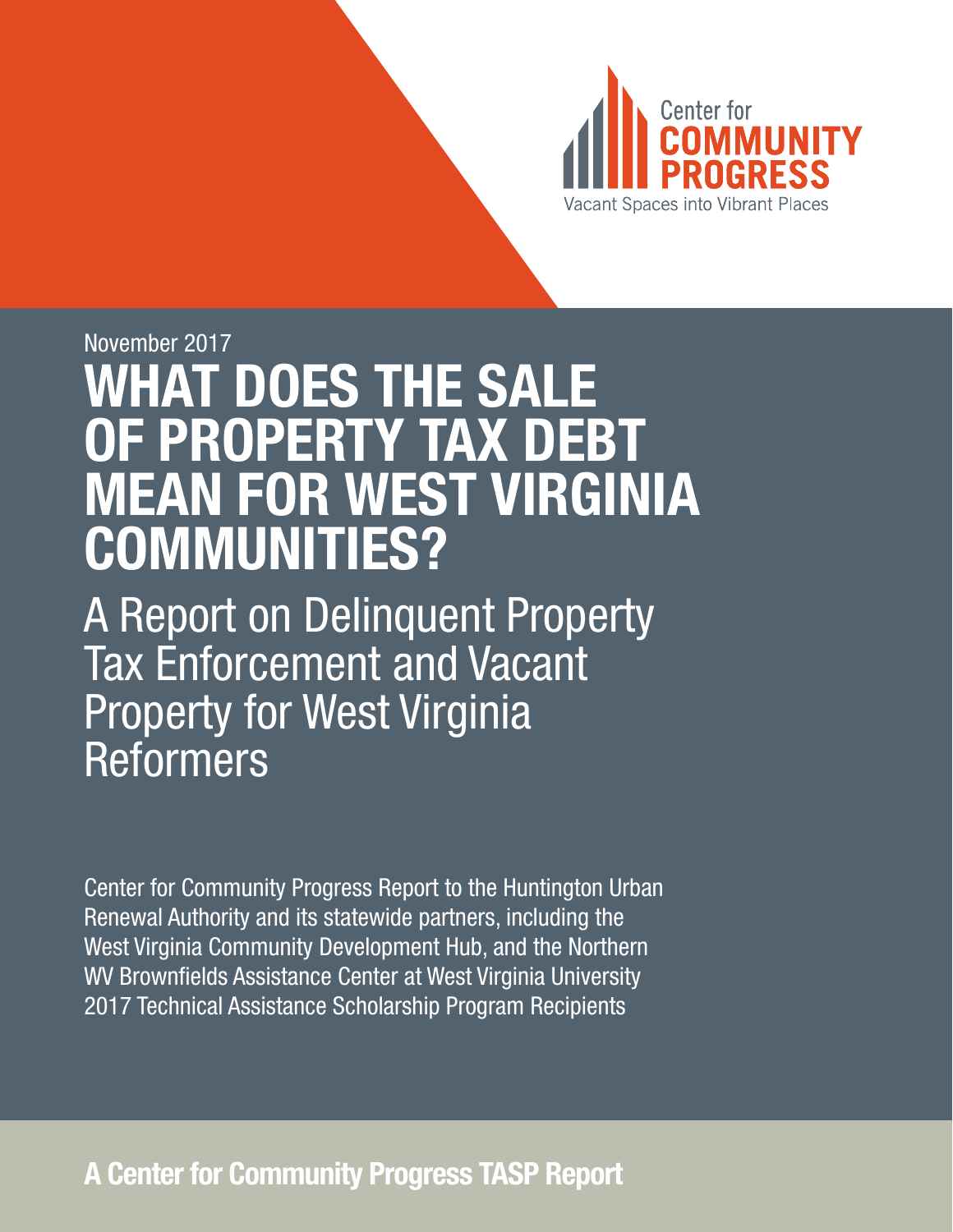

This report was prepared by the Center for Community Progress. For additional information, please contact the authors listed below.

### Sara Toering

General Counsel, Center for Community Progress stoering@communityprogress.net

### Matt Kreis

Assistant General Counsel for National Initiatives, Center for Community Progress mkreis@communityprogress.net

### Center for Community Progress National Office

1001 Connecticut Avenue N.W., Suite 1235 Washington, D.C. 20036 (877) 542-4842 www.communityprogress.net

Support for the Center for Community Progress' Technical Assistance Scholarship Program is provided by the JPMorgan Chase Foundation.

© Copyright 2017, Center for Community Progress. All rights reserved.

### ABOUT CENTER FOR COMMUNITY PROGRESS

The mission of Center for Community Progress is to foster strong, equitable communities where vacant, abandoned, and deteriorated properties are transformed into assets for neighbors and neighborhoods. Founded in 2010, Community Progress is the leading national, nonprofit resource for urban, suburban, and rural communities seeking to address the full cycle of property revitalization. The organization fulfills its mission by nurturing strong leadership and supporting systemic reforms. Community Progress works to ensure that public, private, and community leaders have the knowledge and capacity to create and sustain change. It also works to ensure that all communities have the policies, tools, and resources they need to support the effective, equitable reuse of vacant, abandoned, and deteriorated properties. More information is available at www.communityprogress.net.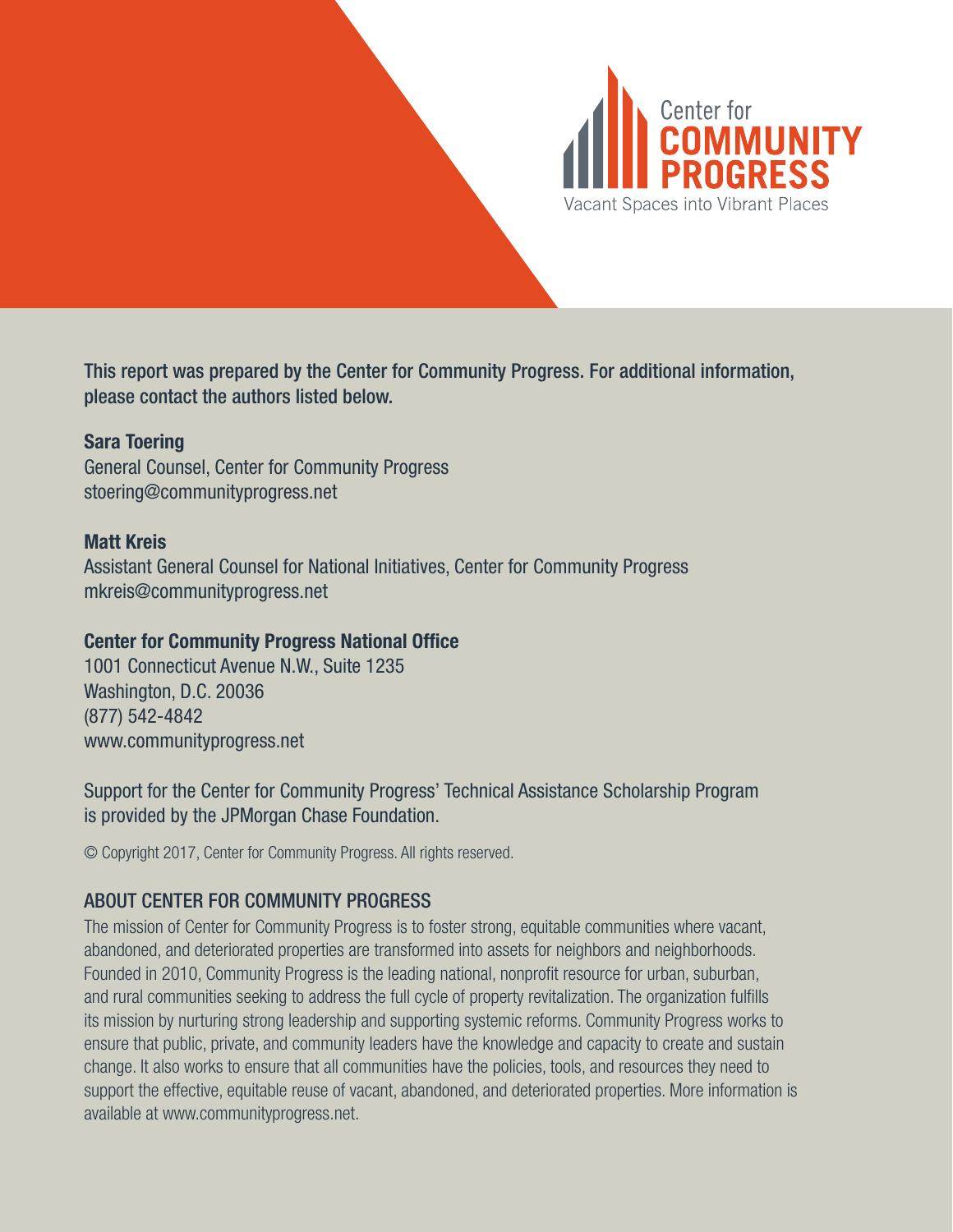

# TABLE OF **CONTENTS**

| I.  | <b>Executive Summary and the Technical Assistance</b>                                                                                                                                                               | $\overline{\mathbf{A}}$ |
|-----|---------------------------------------------------------------------------------------------------------------------------------------------------------------------------------------------------------------------|-------------------------|
| II. | Delinguent Tax Enforcement and Vacant, Abandoned, And                                                                                                                                                               |                         |
|     | Correlation of Vacant, Abandoned, and Dilapidated Properties<br>A.<br>with Property Tax Delinquency                                                                                                                 |                         |
|     | Data Points to Inform Extent of Correlation Between Tax Delinguency and<br>B.<br>Vacant, Abandoned, and Dilapidated Properties                                                                                      |                         |
|     | III. West Virginia Delinquent Property Tax Enforcement System  10<br>The Big Picture and Hope for Reform<br>A.<br><b>Delinquent Tax Enforcement Process:</b><br><b>B.</b><br>123 Sunny Street and 123 Cloudy Street |                         |
|     |                                                                                                                                                                                                                     | 32                      |
|     | Appendix A: The Land Use and Sustainable Development<br>Law Clinic at West Virginia University College of Law<br>Memorandum to the Center for Community Progress <b>Multiples</b> 33                                |                         |
|     | <b>Appendix B: West Virginia Delinquent Property</b>                                                                                                                                                                | 46                      |
|     | <b>Appendix C: Economic and Human Costs: Vacant</b><br>Properties in Huntington and throughout West Virginia  48                                                                                                    |                         |
|     | Appendix D: Results from West Virginia Statewide                                                                                                                                                                    | 61                      |
|     | <b>Appendix E: Collated List of Local Best Practice</b><br>Recommendations, Legislative Reform Recommendations,                                                                                                     |                         |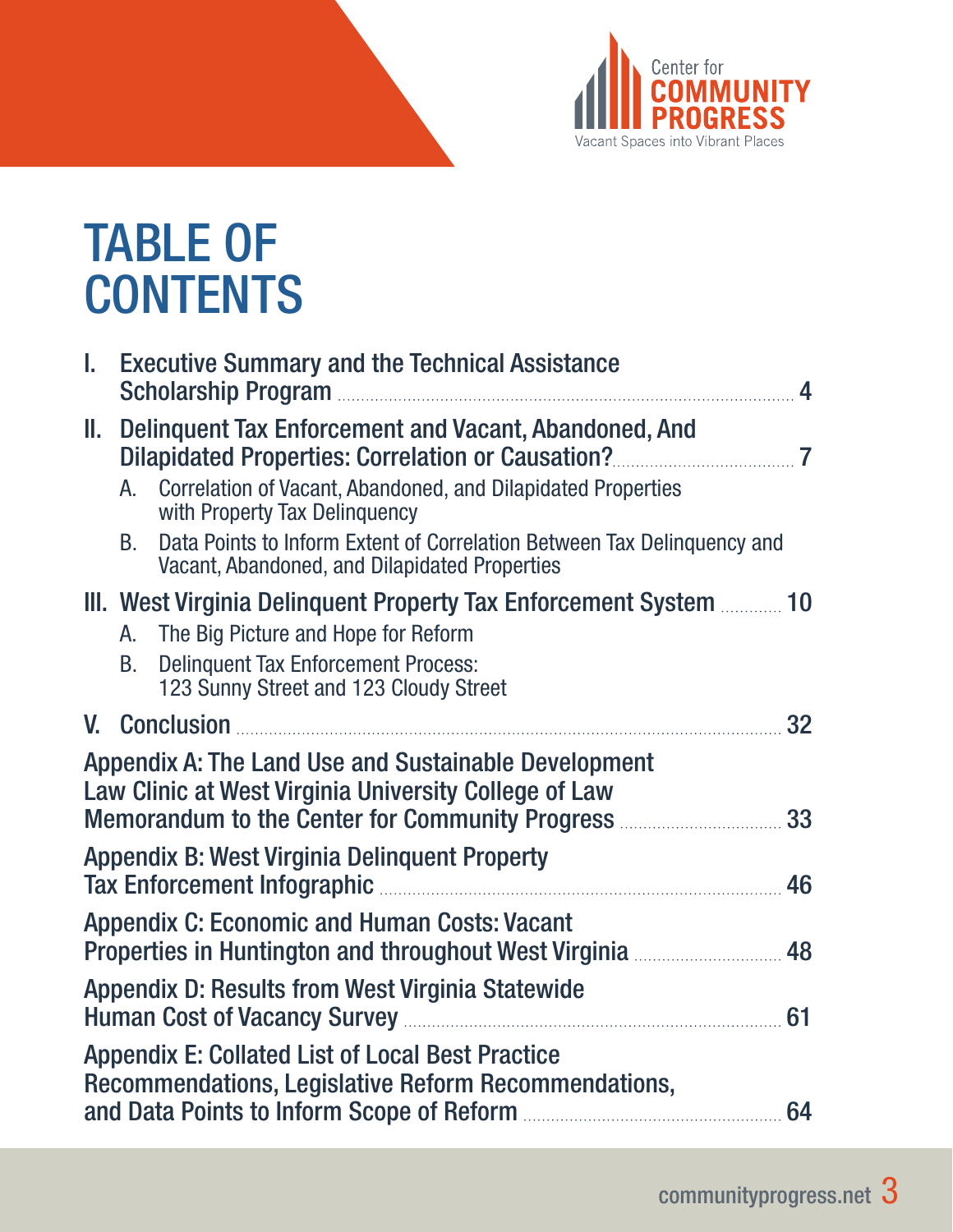

# I. EXECUTIVE SUMMARY AND THE TECHNICAL ASSISTANCE SCHOLARSHIP PROGRAM

In early 2017 the Huntington Urban Renewal Authority (HURA) and its statewide partners, including the West Virginia Community Development Hub (the Hub), and the Northern WV Brownfields Assistance Center at West Virginia University (NBAC) collectively, the TASP Team,' received a Technical Assistance Scholarship from the Center for Community Progress. The Technical Assistance Scholarship Program (TASP) is a competitive, merit based scholarship program for communities that demonstrate the ability and willingness to develop and pilot innovative approaches to vacancy and abandonment, and that demonstrate the leadership necessary to push for systemic, legislative, and policy reform.<sup>2</sup>

The successful application submitted by the TASP Team recognized the importance of researching and raising awareness about the costs of vacancy and abandonment—both economic and human for communities all over West Virginia. In addition, the TASP Team hypothesized that current delinquent property tax enforcement practices in West Virginia contribute to an increase in vacant, abandoned, and dilapidated properties, and sought Community Progress' assistance with understanding and analyzing the system, building awareness of the system around the State, and proposing possible reforms. This resulting report and the materials attached as appendices reflect input, insight, leadership, and expertise from every member of the TASP Team. The key components of this final TASP report include:

**1. Summarizing and visually depicting the delinquent property tax enforcement process:** Community Progress retained and worked with a team of experts from the West Virginia Land Use and Sustainable Development Law Clinic (LUSD) to research and summarize the existing West Virginia delinquent tax enforcement statutes, and

<sup>&</sup>lt;sup>1</sup> For more on these leading organizations who, together, form the WV Abandoned Properties Coalition (APC), see West Virginia Hub website at: http://wvhub.org/abandoned-properties-coalition/.

<sup>2</sup> For more information on TASP, see the Community Progress website at: http://www.communityprogress.net/technical-assistancescholarship-program--tasp--pages-494.php.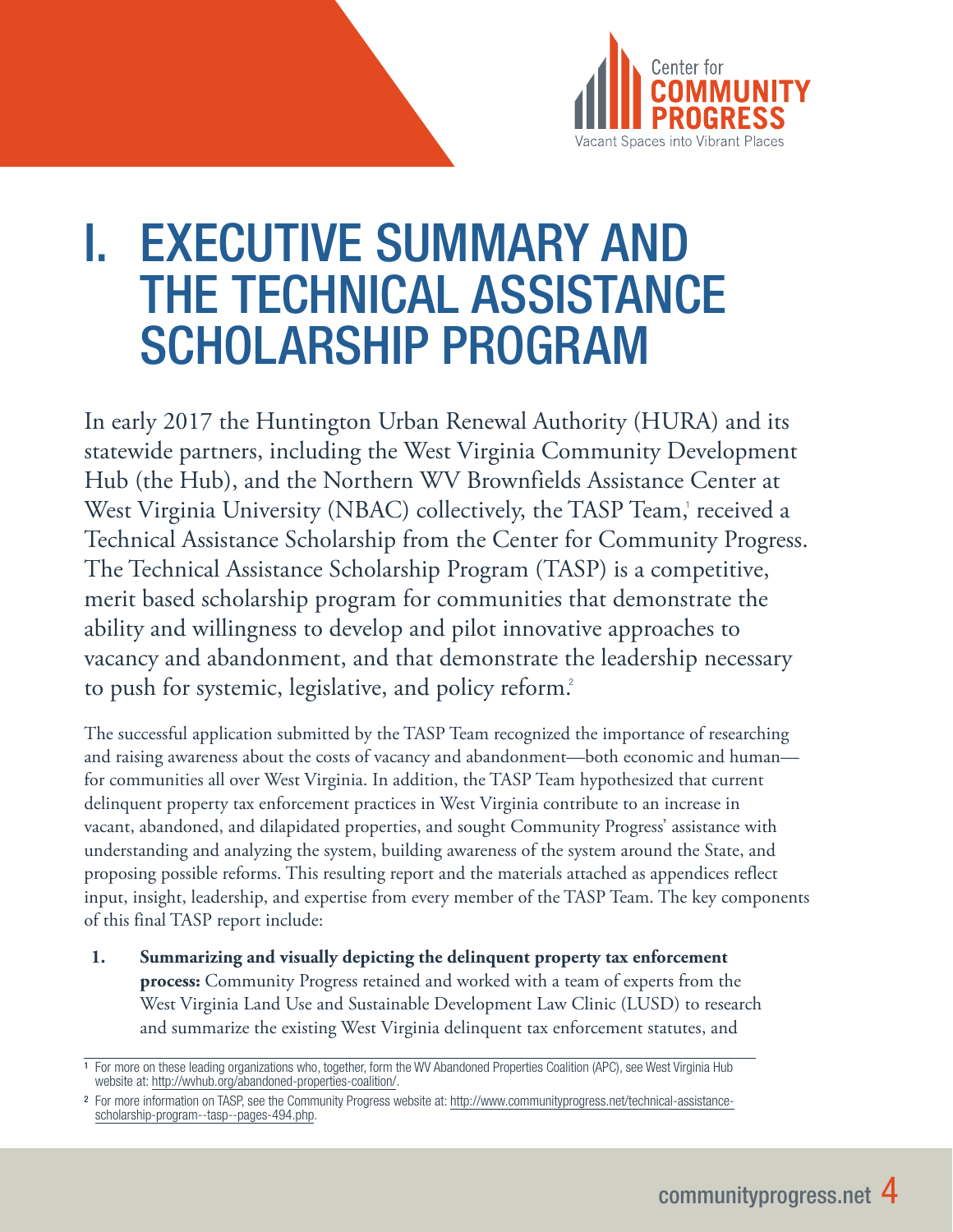with a West Virginia graphic design team, MESH Design and Development, to reduce the entire, complicated West Virginia delinquent tax enforcement process to an easily digestible and engaging infographic. The LUSD is a critical leader in providing service and legal analysis to West Virginia local governments struggling to care for and rehabilitate troubled land. The TASP engagement offered the LUSD the resources to build and deepen its expertise in delinquent property tax enforcement, and primed the LUSD to work with and lead other stakeholders in reform efforts. The LUSD delinquent tax enforcement summary memorandum including suggestions for reform and data needed going forward, is provided in **Appendix A**. Similarly, the TASP engagement provided an avenue to deepen the expertise of MESH Design on West Virginia delinquent tax

enforcement systems. The MESH infographic will be a critical tool as the TASP Team works to educate stakeholders around the state about West Virginia property tax enforcement, and the infographic can be easily edited, expanded, and manipulated to depict suggested legislative and policy reforms. The West Virginia Delinquent Property Tax Enforcement Infographic is presented in **Appendix B**.

**2. Researching the effects of vacant and abandoned properties:** Community Progress researched the human and economic costs of vacancy and abandonment in West Virginia, with a focus on Huntington, and documented those findings. In service of this project, Community Progress facilitated a series of public community meetings in Huntington in the summer of 2017. These public meetings, attended by state and local legislators and community residents, revealed consistent identification of vacant properties as a toxic and increasing neighborhood presence. Community Progress and the TASP Team also reviewed available Huntington City fire, police, public works, and other data, and conducted a series of interviews with public officials to identify, to the extent possible, current municipal costs imposed by vacant and abandoned property in Huntington. Finally, the TASP Team conducted an online statewide survey eliciting stories from West Virginia residents about the challenges posed by vacant and abandoned properties. The survey generated nearly 50 responses in a matter of weeks. Summaries documenting these processes and their findings are presented as **Appendices C and D**.

### **HOW HAVE VACANT, ABANDONED, or DILAPIDATED BUILDINGS AFFECTED YOU?**



As part of the TASP project, the West Virginia Community Development Hub created a statewide survey designed to elicit stories of how vacant, abandoned, and dilapidated properties impact West Virginia residents. The stories collected highlight the challenges, frustrations, and burdens that residents throughout the State experience as a result of vacancy and abandonment in their cities and towns, and also reveal the deep passion that West Virginians feel for their communities and the hope they have for change. For more detail on the survey, please see the following blog post on the Hub website: http://wvhub.org/do-vacantrun-down-buildings-impact-your-life-weneed-your-story/.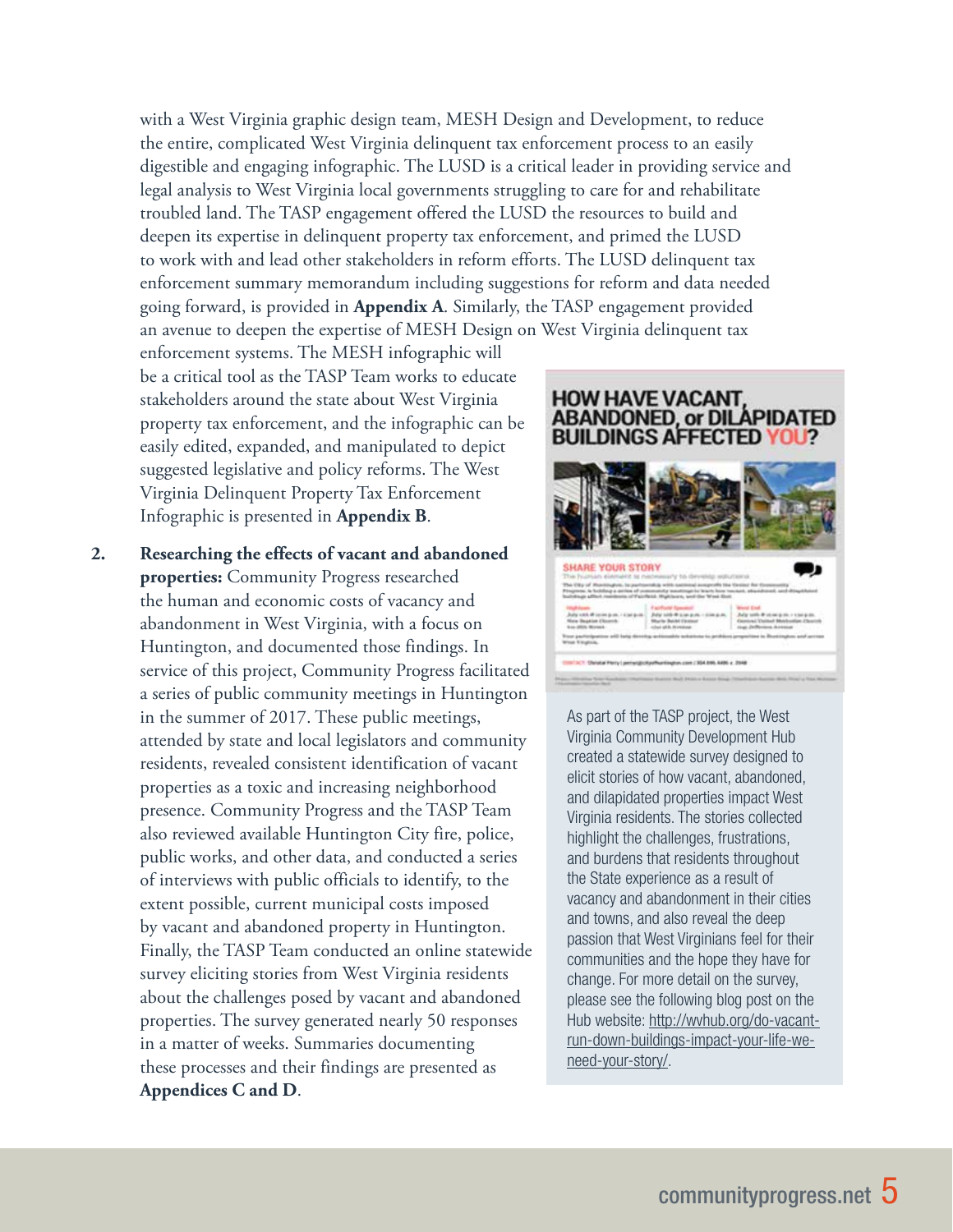**3. Developing educational report of recommendations:** Community Progress prepared this report which includes: a) a summary of the West Virginia delinquent property tax enforcement system told through the stories of two hypothetical properties, b) a preliminary menu of recommendations for local best practices and legislative reform to the property tax enforcement system, and c) recommendations for data needed to inform reforms that might decrease vacancy and abandonment or arrest it earlier in the life cycle of a property. A summary list of all local best practices, legislative, and data recommendations found in this report is presented in **Appendix E**.

The multiple components of the TASP engagement are presented in this single report with appendices for ease of reference and circulation. However this report and the various appendices are intended to serve as stand-alone documents, where appropriate, depending on audience. It is important to note that this report is focused on problems associated with vacant, dilapidated, and abandoned properties. We do not address here in detail, for example, critical and important programs for low-income and other vulnerable property owners. Safeguards for such individuals are typically contained in the authorized exemptions available for property taxes (for veterans, elderly, etc.) and hardship payment and other plans must be available for the vulnerable. Our focus in this analysis is on the unintended results of the current enforcement system on vacant, abandoned, and tax delinquent properties – which harm neighbors and neighborhoods.

This report is a resource for West Virginia property tax reformers in the coming months and years. The observations and analysis rest on the insight and warnings of West Virginians working on the ground with tax delinquent, vacant, abandoned, and dilapidated properties. The possibilities and opportunities for reform are inspired by the gritty commitment, creativity, and heart demonstrated by the leaders that call West Virginia home. Any errors, oversights, or omissions belong solely to the authors. Honest conversations, appetites for reform, and hope for the future belong solely to the people of West Virginia.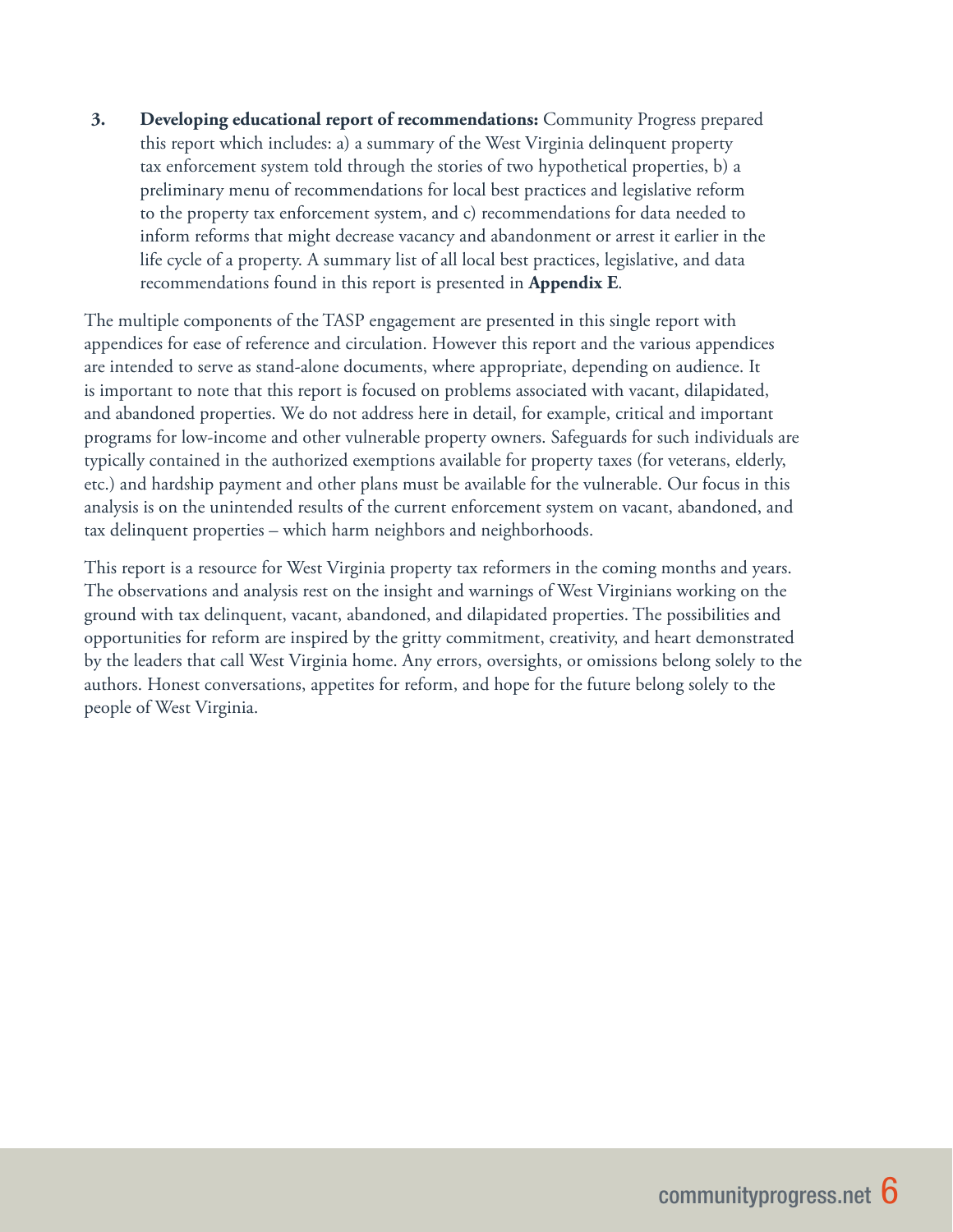

# II. DELINQUENT TAX ENFORCEMENT AND VACANT, ABANDONED, AND DILAPIDATED PROPERTIES: CORRELATION OR CAUSATION?

Studies conducted around the country demonstrate that vacant and abandoned properties impose tremendous economic and human costs on neighbors and neighborhoods.<sup>3</sup> Recent interviews and surveys taken from West Virginia residents and leaders, summarized in **Appendices C and D**, indicate that vacant and abandoned properties impose costs including police, fire, public works, loss of property value in surrounding properties, and costs to neighborhood morale and hope.

West Virginia property owners, neighbors, municipal leaders, and other stakeholders are seeking action on the growing and dangerous universe of vacant, abandoned, and dilapidated properties like this hypothetical 123 Cloudy Street.



West Virginia leaders are inquiring: a) whether vacant and abandoned properties like 123 Cloudy Street correlate with tax delinquency in West Virginia, b) whether the current West Virginia property tax enforcement system might cause or exacerbate vacancy, abandonment, and deterioration and, if so, c) what reforms to the property tax enforcement system might be helpful.

### 123 Cloudy Street

<sup>3</sup> See, for example, "Addressing Vacant and Abandoned Buildings in Oklahoma City: Prevalence, Costs and Program Proposal" GSBS Richmond Consulting, June 2013 available at https://www.okc.gov/home/showdocument?id=2518; "A Conservative Analysis of Costs Imposed by Vacant and Blighted Properties in Toledo: Conducted at the Invitation of the Junction Neighborhood" Community Progress and Dan Immergluck, June 2016 available at http://www.communityprogress.net/filebin/160630\_TASP\_LCLRC\_Toledo\_ Cost\_of\_Blight\_Study\_Final.pdf.

<sup>4</sup> Photographs provided by Huntington Department of Planning and Community Development.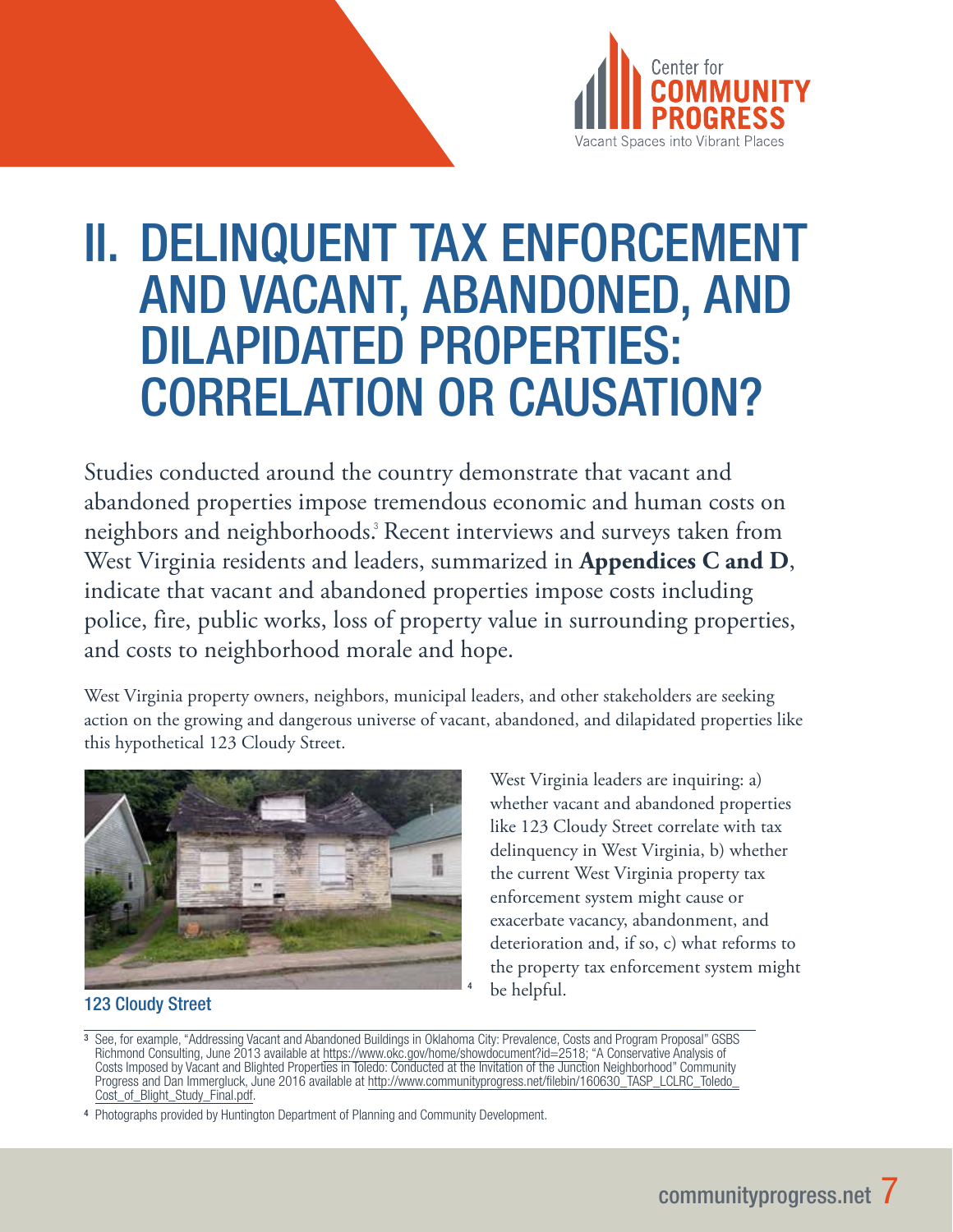# A. CORRELATION OF VACANT, ABANDONED, AND DILAPIDATED PROPERTIES WITH PROPERTY TAX DELINQUENCY

Property tax delinquency and vacancy do indeed correlate in West Virginia. For example, data linking property tax delinquency and vacant, abandoned, and dilapidated property in Charleston is striking. A study undertaken by the Charleston Gazette-Mail discovered that 40% of the properties on the Charleston vacant building registry have gone through the tax sale process at least once in the last ten years.<sup>5</sup> Similarly, as depicted in the map below, 788 properties in Huntington were tax delinquent in 2015 and proceeded to a tax lien sale (described in more detail below). Of those 788 tax delinquent properties, 118 were sites for police crime calls (non-EMS) in 2014, and 46 were listed on the current Huntington vacant building registry.<sup>6</sup> Moreover, approximately 20% of the properties currently on the Huntington Unsafe Building Commission List—a designation indicating the property is approved for demolition—were tax delinquent as of 2015.<sup>7</sup>



Vacancy, abandonment, and dilapidation tend to correlate with tax delinquency. Whether or not delinquent tax enforcement systems cause vacancy and abandonment is difficult to investigate without significant data.

While data from population centers like Charleston and Huntington is informative, similar data is needed from a variety of counties, cities, and towns to determine the level of correlation in smaller and more rural portions of West Virginia.

<sup>5</sup> See Elaina Sauber, September 24, 2016, "Tax-lien sales can ignore Charleston's most neglected properties" *Charleston Gazette-Mail* (http://www.wvgazettemail.com/news-community/20160926/loopholes-mean-tax-lien-system-no-silver-bullet-for-vacant-buildings).

<sup>6</sup> Data provided 8/15/17 by the Huntington Office of Planning and Community Development.

<sup>7</sup> Data provided 8/15/17 by the Huntington Office of Planning and Community Development.

<sup>8</sup> Data provided 8/15/17 by the Huntington Office of Planning and Community Development.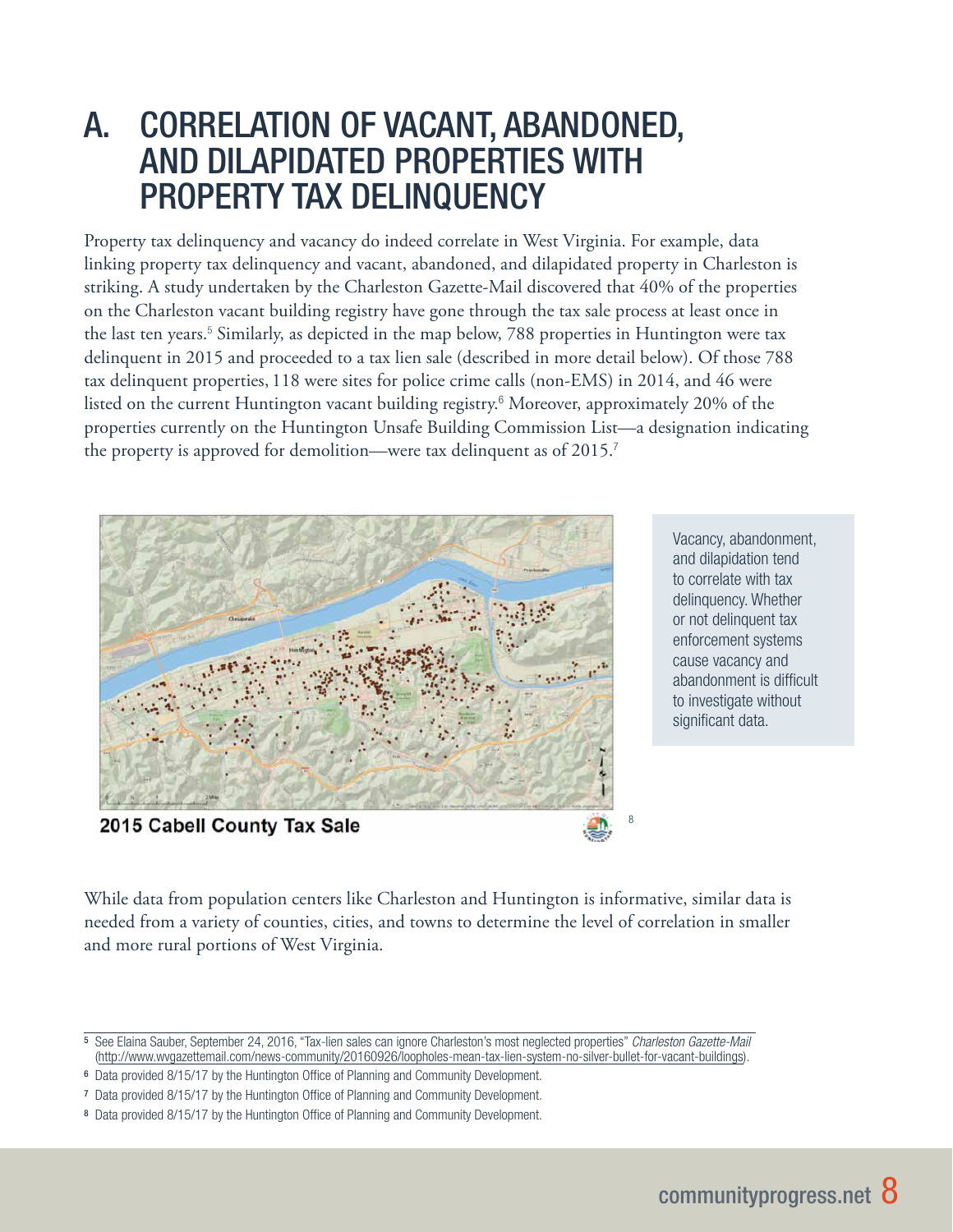# B. DATA POINTS TO INFORM EXTENT OF CORRELATION BETWEEN TAX DELINQUENCY AND VACANT, ABANDONED, AND DILAPIDATED PROPERTIES

Data is needed from around the State of West Virginia to determine, to the extent possible, the precise number of tax delinquent parcels that are also vacant, abandoned, or otherwise dilapidated in a given year. A growing number of West Virginia municipalities maintain a vacant building registry, and for those that do, the overlay between tax delinquent parcels and registered vacant properties is an important data point. Additional data points are needed at the municipal level to determine the extent of correlation between property tax delinquency and vacant, abandoned, and dilapidated properties which include:

- 1. Overlap between tax delinquent parcels, registered vacant buildings, buildings on the local unsafe buildings commission list (if available), and trends over time.
- 2. Overlap between tax delinquent parcels and location of fire calls (non-EMS) and trends over time.
- 3. Overlap between tax delinquent parcels and the location of police calls (non-EMS) and trends over time.
- 4. Overlap between tax delinquent parcels and the location of utility shutoffs and trends over time.

As an initial step, consider gathering data from one county with a high population count and one county with a lower population count which could be more rural in nature.

5. Rate of total property tax delinquency and redemptions over time.

These data points, some of which may be available already in some West Virginia municipalities, will crystallize and augment the growing evidence of the links between vacant, abandoned, and dilapidated properties and property tax delinquency. These data points will also provide a dataset against which to measure progress.<sup>9</sup>

Throughout the country, studies have shown that vacancy, abandonment, and dilapidation *correlate* with high rates of property tax delinquency.<sup>10</sup> Whether or not delinquent tax enforcement systems *cause* vacancy and abandonment is a premise that is difficult to investigate or prove definitively without significant data. However if a correlation between vacant, abandoned property, and tax delinquency is established, then policy analysis of existing delinquent tax enforcement processes can reveal ways in which the current system incentivizes abandonment, or traps dilapidated, vacant properties in limbo, inaccessible to responsible interested buyers. Furthermore, the delinquent tax enforcement system, its ability to affect the life cycle of a property in distress, and its applicability in every jurisdiction, renders it a logical statewide public system to utilize to move vacant property into responsible private or public hands.

<sup>9</sup> For a helpful example of how such data can be used to measure progress in reducing vacancy over time, see Community Progress' 2014 State of Vacancy Report for the State of Michigan available at (http://www.communityprogress.net/filebin/2014\_CCP\_ StateOfMichiganVacancy.pdf).

<sup>10</sup> See "The Impact of Vacant, Tax-Delinquent, and Foreclosed Property on Sales Prices of Neighboring Homes" Whitaker, Stephan, and Thomas J. Fitzpatrick, *Federal Reserve Bank of Cleveland* (2011); "Assessment of Baltimore City's Tax Sale System: Impacts on City Finances, Vacant Properties, and Vulnerable Owner Occupants," Center for Community Progress (October 2016) available at (http://www.communityprogress.net/filebin/CCP\_BaltimoreTASP\_Final\_Report\_102616.pdf).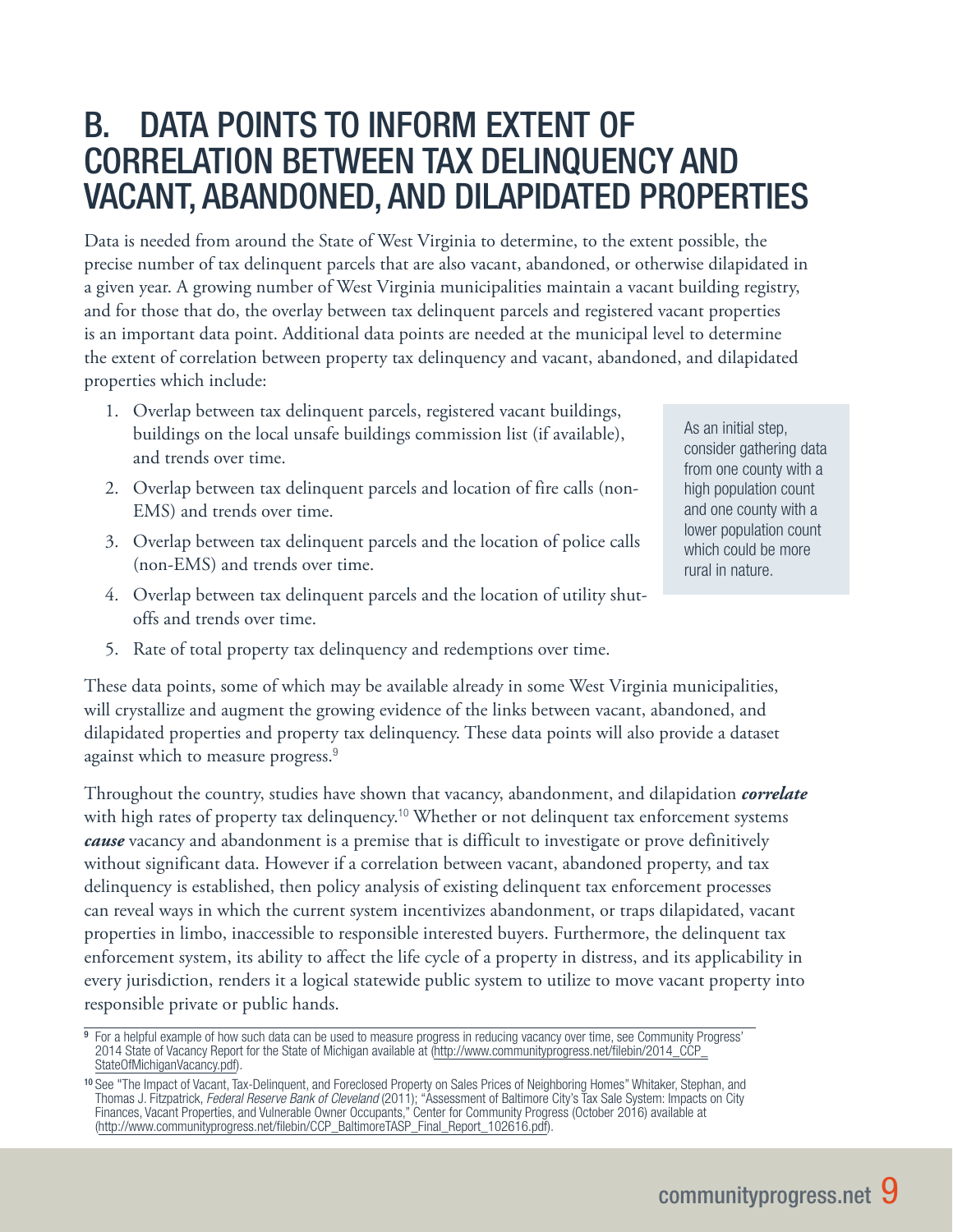

# III. WEST VIRGINIA DELINQUENT PROPERTY TAX ENFORCEMENT **SYSTEM**

The delinquent property tax enforcement system—the laws and policies that ensure property owners pay their property taxes—is notoriously difficult to understand, let alone administer. This opaque and profoundly complex system requires implementation by Sheriffs in all 55 West Virginia counties, a team at the State Auditor's Office, and a cast of characters including homeowners, property investors, and municipal officials that intersect with the system at one or more points along the enforcement path. Property tax enforcement and its success or failure ultimately affects every single individual and organization in the State of West Virginia that relies on tax revenue for public services—from garbage pick-up to public education to the promise that help arrives when 911 is called.

# A. THE BIG PICTURE AND HOPE FOR REFORM

West Virginia's property tax enforcement system is fragile and subject to mounting concern from stakeholders all over the State for two reasons. First, West Virginia's ability to collect property taxes rests on a delicate compact between property owners and the State—that property owners will pay property taxes because the government may transfer their property to new ownership if taxes are not paid. If this compact is broken—if property owners no longer believe that they may lose their property or suffer any adverse consequences if they

Property taxes are the major portion of a county's revenues, amounting to 63% of general fund revenues. Property taxes total about one third of school district revenues and 10% of municipal and state revenues. Local governments spend property tax revenue for a variety of purposes, with public health and public safety topping the list of categories. See Appendix A at page 11 and West Virginia Center on Budget and Policy, Property Taxes; A West Virginia Primer(4) (2011).

fail to pay property taxes—then over time tax revenue will fall and basic public services will no longer be funded. Second, West Virginia's primary method of enforcement includes the sale of tax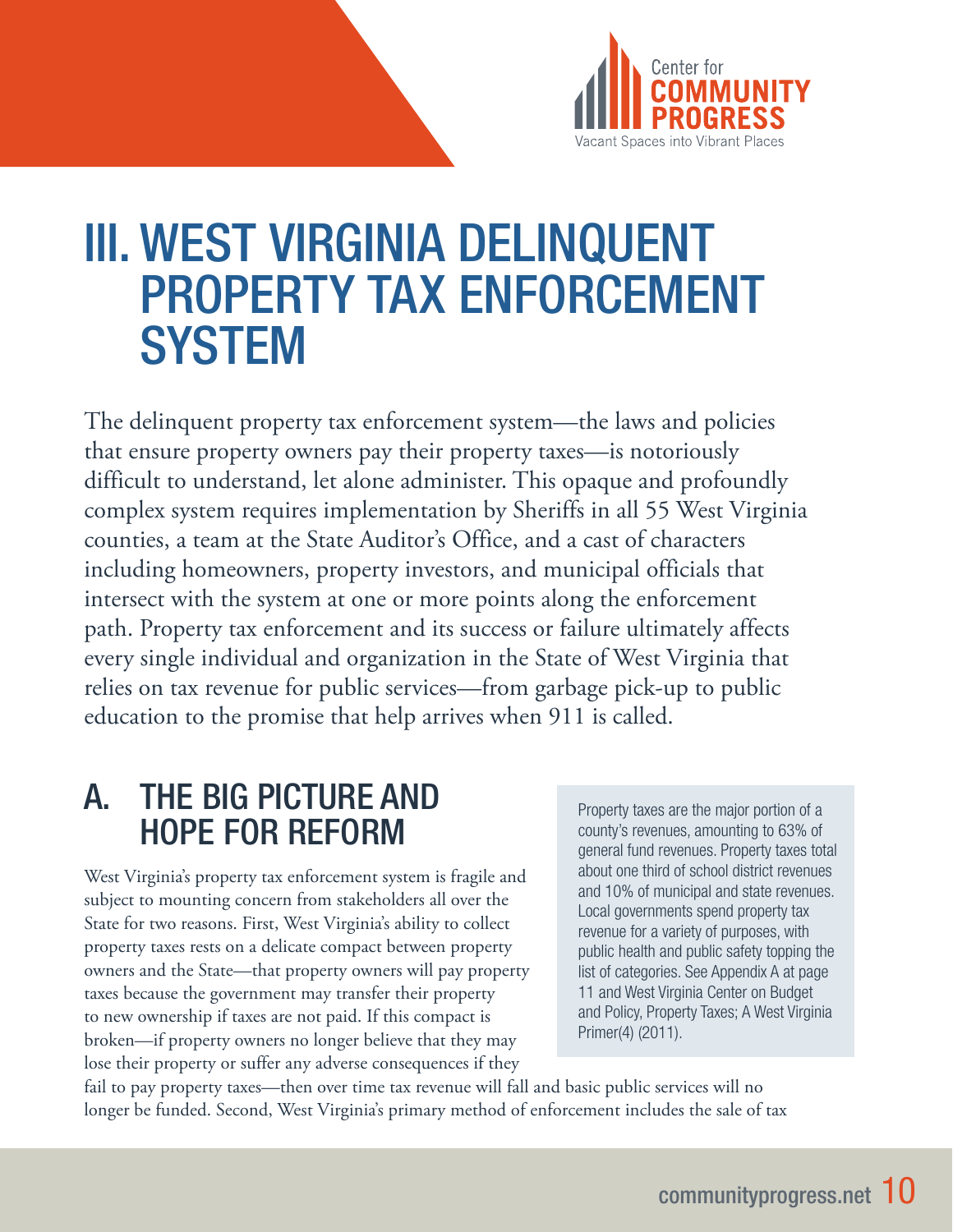debt (a "tax lien") to investors—rather than the sale of the property itself to new owners. This system thus relies on cash from investors who, rationally, will only offer their investment and purchase tax debt in markets that are likely to turn a profit. To the extent some West Virginia property markets are failing or deeply depressed, and to the extent that fewer and fewer property owners remain committed to paying their property taxes or redeeming delinquent taxes, even speculative investors and their cash may ultimately drop out of the enforcement process.

National estimates are that between 95-98% of delinquent property taxes are ultimately paid by delinquent taxpayers. Some local West Virginia data indicates that the payment rate of delinquent taxes in Charleston has been as low as 76% in recent years. See Elaina Sauber, September 26, 2016, "Loopholes Mean Tax Lien Sales No Silver Bullet for Vacant Buildings" *Charleston Gazette-Mail.*

In the near term, West Virginia leaders and community members will have to confront the delinquent property tax enforcement system and make difficult decisions about whether and how it might be reformed. Confronting and addressing the property tax system will not eliminate the many other significant and urgent public health and safety needs on the ground in West Virginia. While tax delinquent, vacant, and abandoned properties are home to crime and drug abuse, reforming the property tax system will not fix the opiate addiction crisis. While tax delinquent, vacant, and abandoned properties require an outsize portion of public services (police, fire, and otherwise), reforming the property tax system will likely not plug the many gaping holes in municipal budgets. Property tax enforcement reform alone is not a sufficient balm to these challenges but it is an element of comprehensive positive change. For example:

- **1. Providing additional targeted and highly visible notice of tax delinquency to property owners earlier in the delinquent tax enforcement process may increase tax collections and reduce abandonment.** *West Virginia property tax enforcement law currently requires minimal provision of notice until late in the enforcement process. Reforms that require additional earlier and highly visible notice to property owners of tax delinquency may result in a higher rate of tax payments, less property abandonment, and fewer public costs associated with deteriorating properties.*
- **2. Reducing time periods for transfer of vacant and abandoned tax delinquent properties to new ownership could reduce dilapidation.** *Reforms that reduce the multi-year delinquent tax enforcement process for a subset of vacant, abandoned properties could result in the expedited transfer of problem properties to public or responsible private ownership.*
- **3. West Virginia property tax enforcement systems currently direct interest and fees to tax lien purchasers, and some or all of this revenue could be returned to West Virginia taxpayers and invested in neighborhood stabilization efforts.** *Reforms to the enforcement system that direct interest and other fees associated with delinquent property taxes back to the taxpayers in West Virginia communities, rather than to tax lien purchasers, could provide desperately needed revenue to West Virginia communities. Reforms ranging from small and incremental to comprehensive and radical could be piloted within West*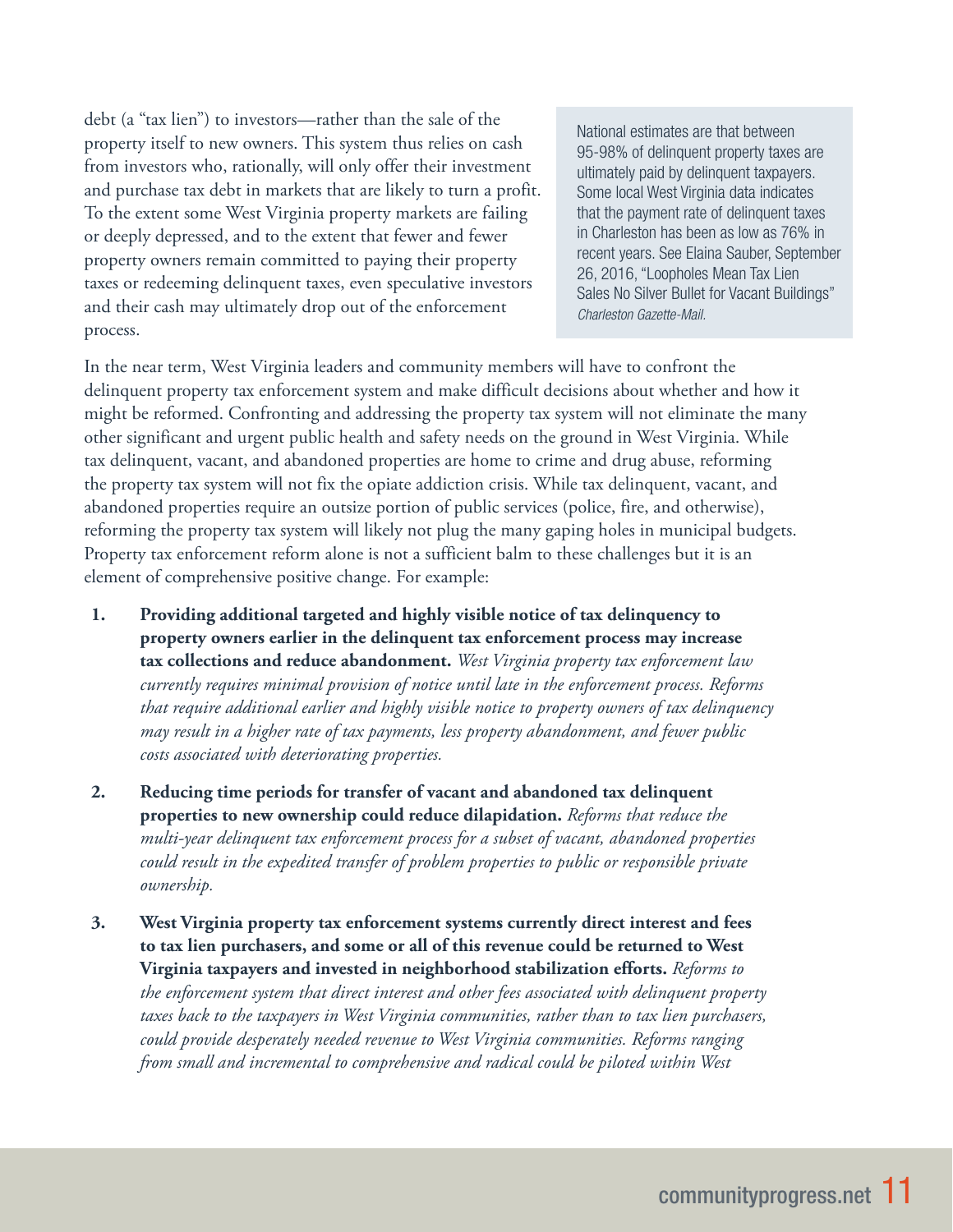*Virginia Land Banks, or Land Reuse Agencies some of which have decades of experience acquiring vacant, abandoned, and tax delinquent properties and putting them back into productive, tax-generating use.*

# B. DELINQUENT TAX ENFORCEMENT PROCESS: 123 SUNNY STREET AND 123 CLOUDY STREET

Delinquent property tax enforcement law, policy, and practice affect nearly every parcel of land in the State of West Virginia. Property taxes are, in almost every case, the first and most powerful real property debt that West Virginia property owners must satisfy each year, and the majority of West Virginians, like property owners around the country, pay property taxes in a timely and complete fashion. After all, the penalty for non-payment of property taxes includes the possible sale of the property by the government to satisfy the taxes. For the typical property owner in West Virginia, the property tax enforcement system is one that is confusing, but ultimately of little consequence given the enforcement system never kicks in when taxes are timely paid.

Delinquent property tax enforcement is the process or series of steps taken by the government to ensure property taxes are paid, or to force a sale of property if taxes are not paid. Every state has a different system governed by state law. West Virginia's primary method of enforcement includes the sale of tax debt (a "tax lien") to investors—rather than the sale of the property itself to new owners. When a property owner fails to pay property taxes, the resulting tax lien associated with the property is sold at a Sheriff Sale to a private investor or "tax lien purchaser." At this point the property owner has an additional 18 months to pay the tax lien purchaser the amount of the tax lien plus significant interest and fees. If no party purchases the tax lien at a tax sale, then the tax lien is offered again for sale at a State Sale by the State Auditor's Office. If no one purchases the tax lien at the State Sale, then the tax lien is held in limbo at the State Auditor's Office. If a tax lien purchaser buys the tax lien at either the Sheriff Sale or the State Sale, and the property owner fails to pay the taxes, interest, and costs owed, the tax lien purchaser may (but is not required to) take action to acquire the deed

to the property rather than simply the debt. In the meantime, the property itself remains in the hands of the delinquent taxpayer. When a subsequent year's tax bill becomes due, the entire process begins again and a new tax lien lands in the State Auditor's Office if no investor purchases the new tax lien.

Two primary features characterize the current West Virginia enforcement process. First, current processes involve lengthy

multi-year timeframes for enforcement and redemption (payment of tax owed in full before transfer of the property). Such lengthy timeframes may be just and particularly appropriate for occupied properties. However, these same multi-year timeframes are destructive and problematic for vacant and abandoned properties that deteriorate with no intervention over time. Second, the West Virginia system was reformed in the mid-1990s to place the primary cost and research burden of providing key notices of tax delinquency on tax lien purchasers, rather than the local government. Unlike the

Multi-year delinquent tax enforcement timeframes are destructive and problematic for vacant and abandoned properties that deteriorate with no intervention over time.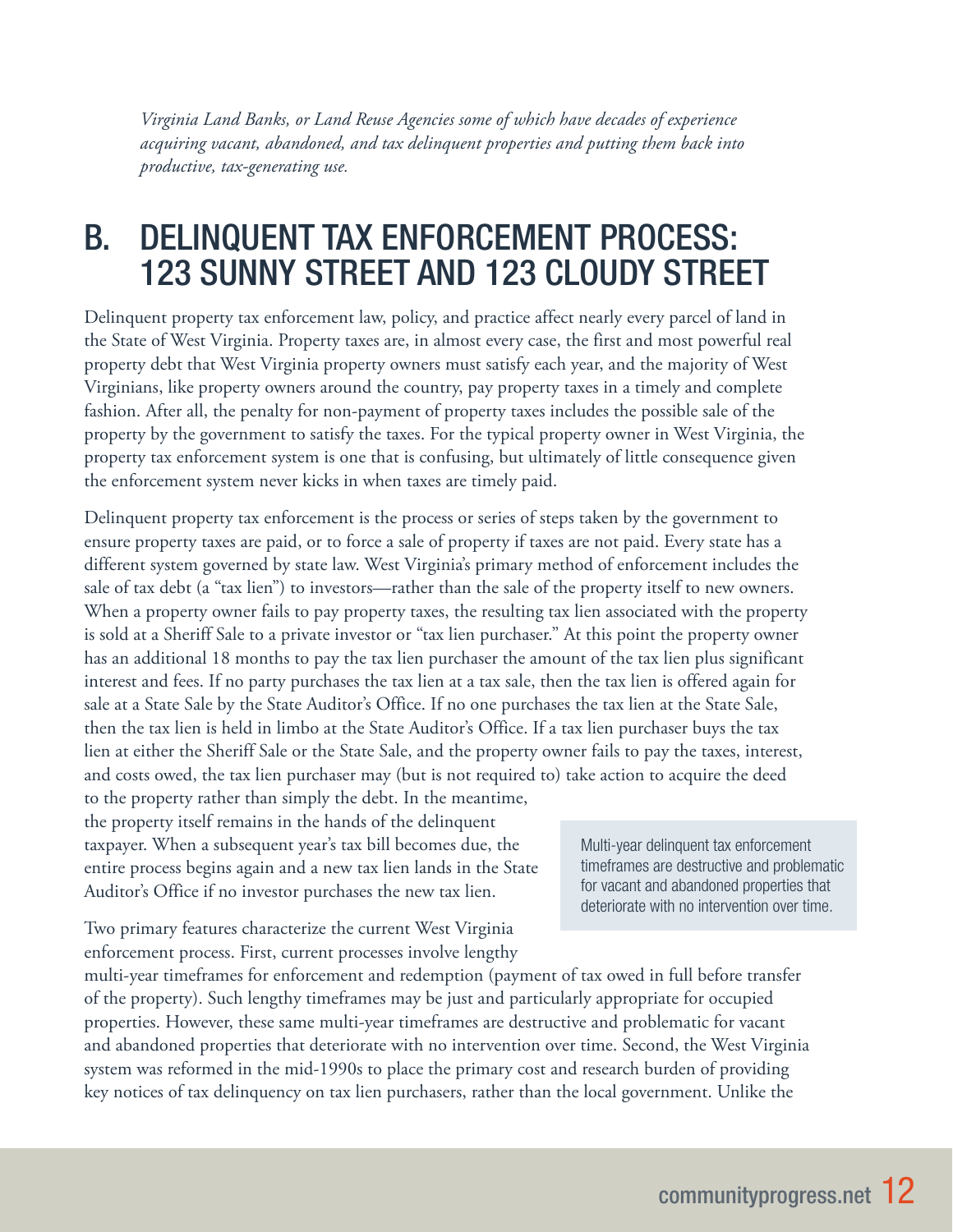local government, however, tax lien purchasers are incentivized to provide as little notice as possible until the latest stage of the enforcement process, to drive up delinquent tax interest that accrues over time. Moreover, where no tax lien purchaser buys the tax lien associated with a tax delinquent property, there are few opportunities for non-profit or government entities to intervene and seek ownership of vacant, abandoned, and tax delinquent properties early in the tax enforcement process before the property is able to deteriorate beyond repair.

The stories of two hypothetical properties are offered below to trace each stage of the West Virginia delinquent tax enforcement process from the perspective of a healthy property, and the perspective of a vacant, abandoned, and dilapidated property. These hypothetical scenarios are intended to highlight possibilities for policy and legislative reform and recommendations for data collection moving forward.

## Stage 1: Taxes Due, Initial Notice, and Satisfaction of Tax Debt

Property taxes are collected at the county level in West Virginia, and the Sheriff of each county is responsible for tax collection. Sheriffs and their teams begin the process of collecting taxes on July 15 each year, and mail property tax bills to all property owners.<sup>11</sup> Property owners must pay their taxes owed in two equal installments—the first due September 1, and the second due March 1. If property owners pay their tax installments on or before the September and March deadlines, they receive a 2.5% discount on the amount owed. If property owners miss these deadlines, a 9% annual interest rate is applied to the taxes owed beginning on the date of delinquency and running until the taxes are paid, or until the County Sheriff Tax Lien Sale (discussed below).

# 123 Sunny Street

*Owner: Mr. Smith. Est. FMV* <sup>12</sup>*: \$150,000. 2012 Taxes Due: \$2,000 (\$1,000 due September 1, 2012 and \$1,000 due March 1, 2013).* 



**123 Sunny Street and Taxes Due.** Mr. Smith, the owner of the hypothetical 123 Sunny Street, is largely unconcerned or even unaware of the property tax enforcement system. Assume Mr. Smith's home has an estimated fair market value of \$150,000 and that his annual property tax bill is \$2,000, payable in two \$1,000 installments—the first due September 1, 2012 and the second due March 1, 2013. Mr. Smith will likely pay his annual property tax to avoid any possibility of the government selling his property to satisfy the debt. Mr. Smith and those West Virginia homeowners like him pay

<sup>11</sup> For the sake of simplicity and clarity, assume the hypothetical properties described in this report are not subject to any other liens.

Thus mortgages etc. (holders of which are entitled to constitutional notice) are not specifically considered in this analysis.

<sup>12</sup> "FMV" refers to Fair Market Value.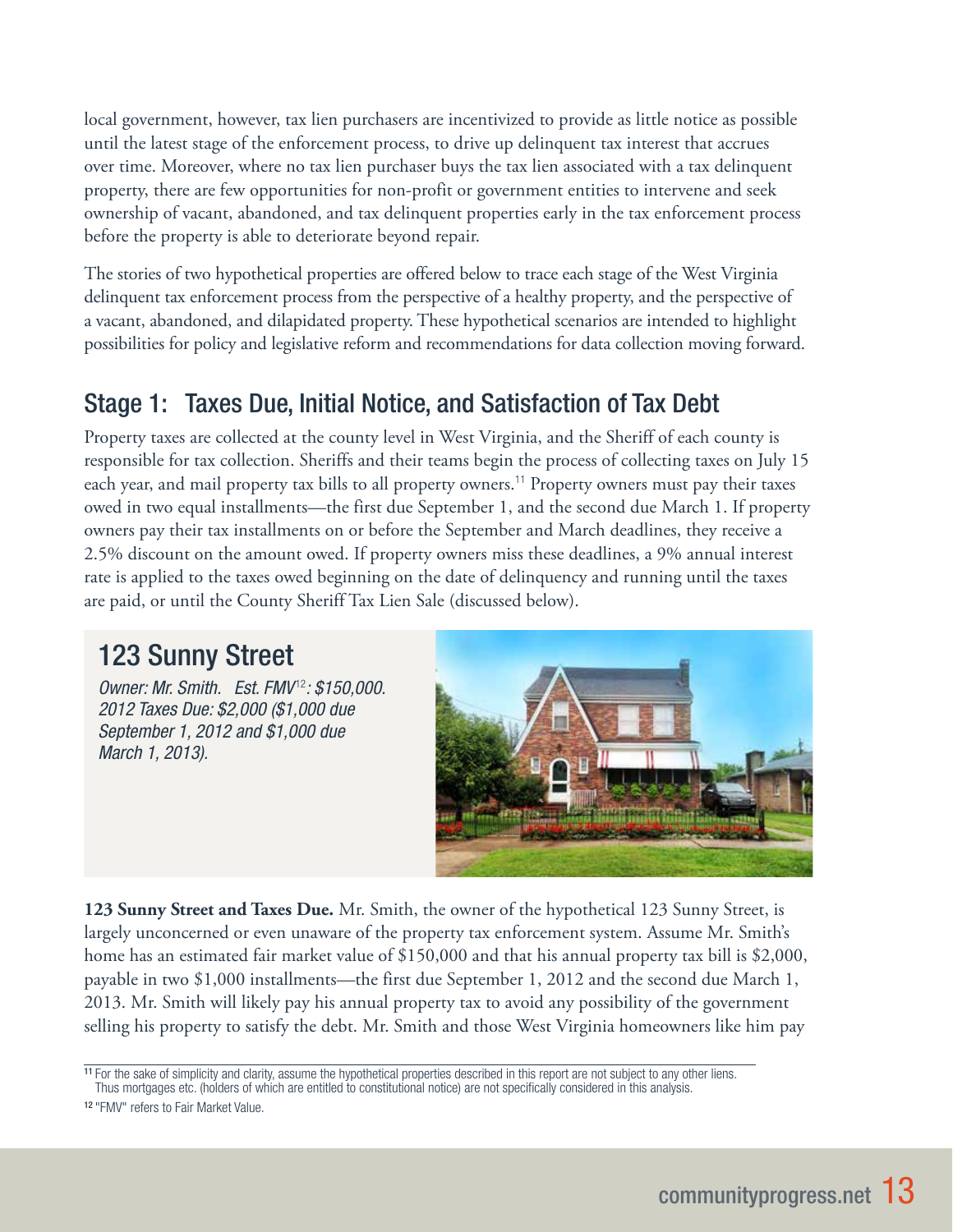their annual property tax bill each year, and do not think about property taxes again until the next year's bill arrives in the mail. It is also worth noting that throughout the year neither police nor fire are dispatched to 123 Sunny Street. Mr. Smith resides at 123 Sunny Street and he maintains the property. Neither the County nor City government expends any resources maintaining 123 Sunny Street.

The County Sheriff collects Mr. Smith's tax payments and satisfies the various entities that rely on those taxes to provide public services—the county, the city, towns, and school districts. Timely property tax payments by property owners like Mr. Smith in West Virginia total over \$1.4 billion per year in a most recent analysis, and are a critical source of funding for everything from public schools to police.<sup>13</sup>

**123 Cloudy Street and Taxes Due.** Assume that 123 Cloudy Street is vacant and owned by Mrs. Jones who moved out of the state many years ago. 123 Cloudy Street has an estimated fair market value of \$5000, and the total annual property taxes due are \$50. The City boarded up 123 Cloudy Street after numerous police calls to the address, and the public works crew regularly mows the grass. Emergency services, including police and fire, are dispatched to the property frequently in response to 911 calls from neighbors. None of the fines for code violations, boarding, or mowing appear on Mrs. Jones' property tax bill.

# 123 Cloudy Street

*Absent Owner: Mrs. Jones. Est. FMV: \$5000. 2012 Taxes Due: \$50 (\$25 due September 1, 2012 and \$25 due March 1, 2013).* 



Mrs. Jones pays her \$50 tax bill, though she does not pay any of the municipal fines associated with the boarding and lawn maintenance. 123 Cloudy Street is now tax compliant and Mrs. Jones will not hear from the Sheriff again until the next year's taxes become due. City taxpayers will presumably continue to bear the cost of problems posed by 123 Cloudy Street, including boarding, possible crime and fire calls, and mowing.

# *Local Best Practice Recommendations: Stage 1*

1. Municipalities may consider working with county governments to list any outstanding municipal liens and fees including the costs of boarding, and mowing, and demolition on the property tax bill. This simple step appears to be already authorized in West Virginia

<sup>13</sup> West Virginia Center on Budget & Policy, Property Taxes: A West Virginia Primer 4 (2011), available at http://www.wvpolicy.org/ downloads/WVCBP-Property\_Tax\_Primer042811.pdf.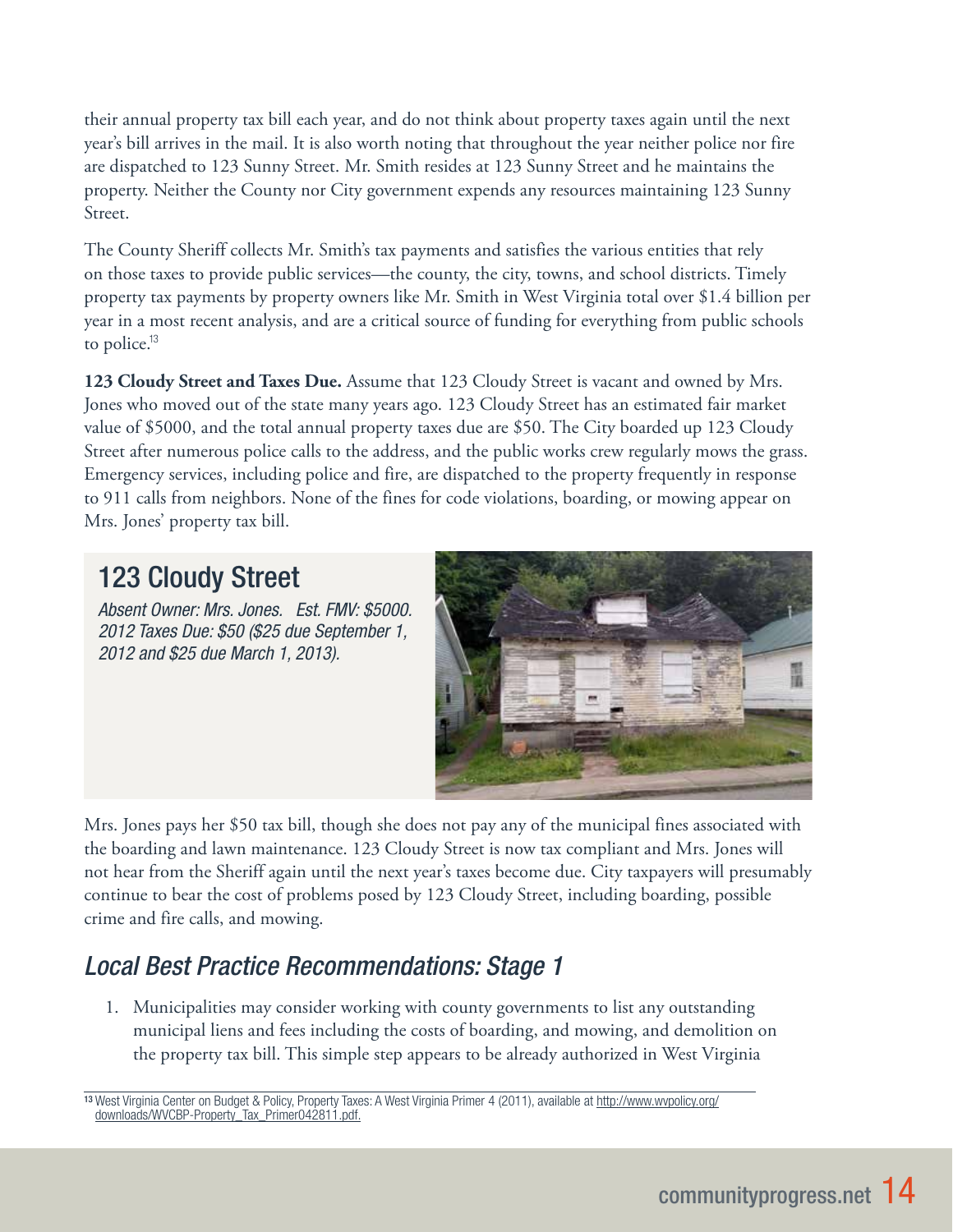law, and would not require the Sheriff to collect such debts, but may encourage property owners like Mrs. Jones to satisfy debts owed to municipalities. Listing municipal debts and fees on the tax bill may also foster increased cooperation between county and city or town governments.

- 2. Attach to the property tax bill and to municipal lien and fine notices, as a matter of course particularly for vulnerable homeowners, contact information for social services and financial counseling. Also include contact information for the local government assessor's office that can assist with filing property tax exemptions.
- 3. Attach to the property tax bill and to municipal lien and fine notices, as a matter of course, contact information for any entities that might be willing to receive properties like 123 Cloudy Street as a donation before the property becomes tax delinquent. Such entities might include organizations like land banks, land reuse agencies, or local nonprofit entities.
- 4. In order to incentivice new responsible ownership, develop municipal policies to waive municipal debts when property is donated to a qualified non-profit or public entity.

## *Legislative Reform Recommendations: Stage 1*

- 1. Amend West Virginia state law to provide that costs expended by local governments in boarding, mowing, demolishing, and otherwise ensuring the security of properties where owners fail to do so, are assessed as a lien against the property that is second in priority only to property taxes, and that is collected and enforced along with property taxes.
- 2. Clarify within or amend West Virginia state law to provide that business owners who own property subject to delinquent property taxes must satisfy all delinquent property taxes in order to receive a business license, or to provide that a business license may be suspended until all property taxes associated with the business owner and any related businesses are satisfied.
- 3. Amend West Virginia state law to provide that land banks, land reuse agencies, or urban redevelopment authorities may extinguish any existing delinquent taxes or municipal liens owed on properties donated to the land bank, land reuse agency, or urban redevelopment authority.
- 4. Amend West Virginia state law to shift property tax due dates such that the first installment is due in the spring around the time income tax refunds may be received rather than the current initial September deadline. Shift all subsequent deadlines accordingly.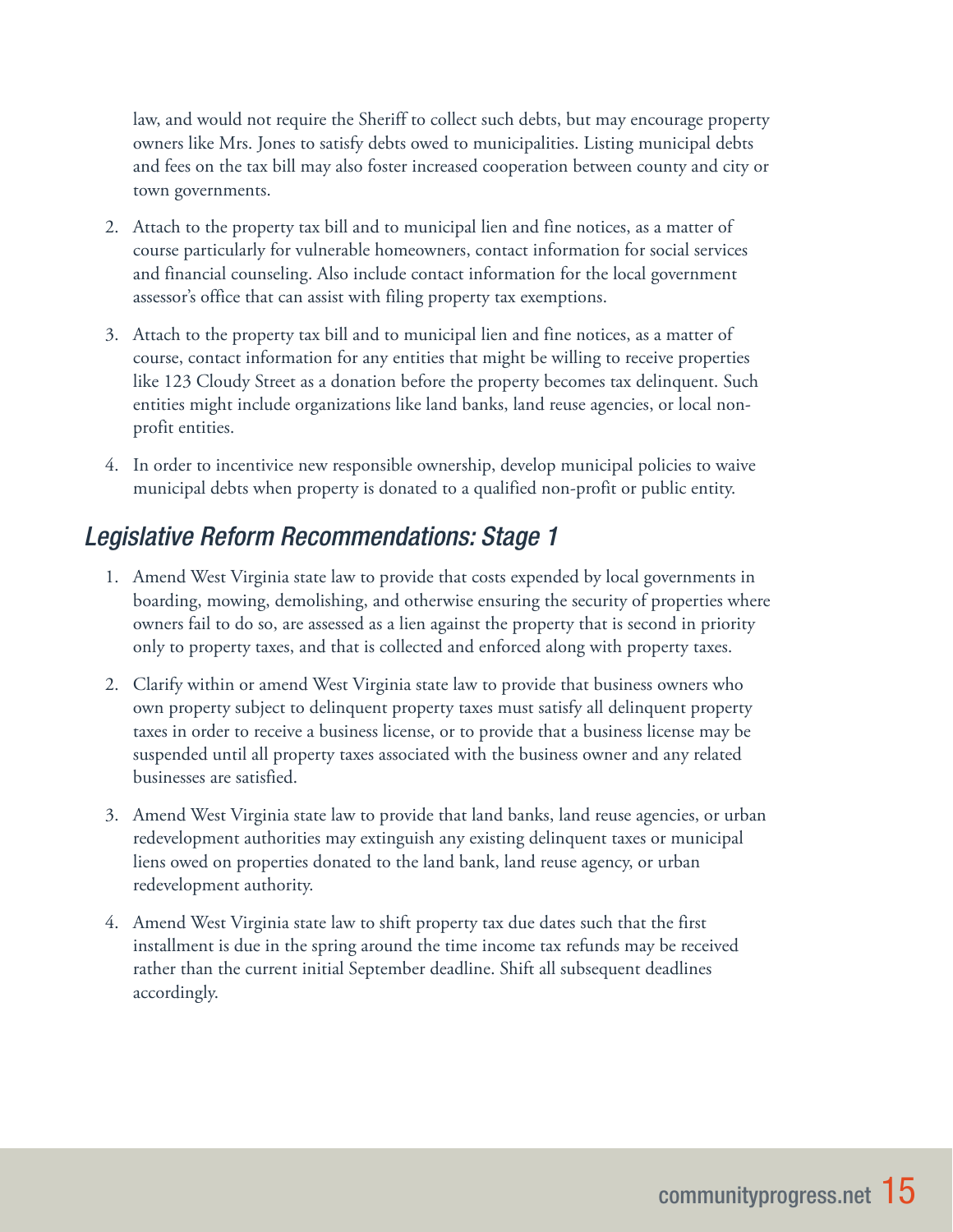## *Data Points to Inform Scope of Reform: Stage 1*

- 1. What is the percentage of properties like 123 Sunny Street? In other words, out of the total universe of taxable parcels in West Virginia, what percentage reflect tax compliance in accordance with the September 1 and March 1 payment deadlines each year? Is there a difference between commercial and residential property numbers and percentages?
- 2. What number of properties are like 123 Cloudy Street? In other words, out of the total universe of taxable parcels in West Virginia, what portion reflect tax compliance in accordance with applicable deadlines, and also remain subject to municipal burdens like secure, boarding, and maintenance fees?
- 3. Are properties like 123 Cloudy Street clustered geographically in particular West Virginia municipalities or areas, thus implying a need for policy and legislative reforms applicable in some communities and not others?
- 4. Has the number and percentage of properties like 123 Sunny Street and 123 Cloudy Street in the overall tax digest increased or decreased in a significant fashion over the last few years?

### Stage 2: Tax Delinquency and Notice of County Sheriff Sale of the Tax Debt

What happens to these hypothetical properties if taxes are not paid on time and thus become delinquent?

# 123 Sunny Street

*Owner: Mr. Smith. Est. FMV: \$150,000. Value of 2012 Delinquent Tax Lien: \$2,000 (+ 9% annual interest + fees).*

- May 2013: Delinquency Notice Posted at Courthouse and Listed in Legal Publication
- September 2013: Delinquency Notice Sent to Mr. Smith at his last known address



**123 Sunny Street Delinquency and Sheriff Sale Notice.** Assume that Mr. Smith, the owner of 123 Sunny Street spent some time in the hospital and failed to pay his taxes. The taxes on 123 Sunny Street became delinquent the first day of the month after Mr. Smith missed his payment. This property tax debt is known as a "tax lien." At this point the machinery of delinquent tax enforcement begins to operate and the Sheriff, in accordance with West Virginia law, must provide notice by May 1 of the year following delinquency to Mr. Smith that he must pay his delinquent taxes, plus 9% annual interest ("May Delinquency Notice"). The Sheriff must also inform Mr. Smith that if he fails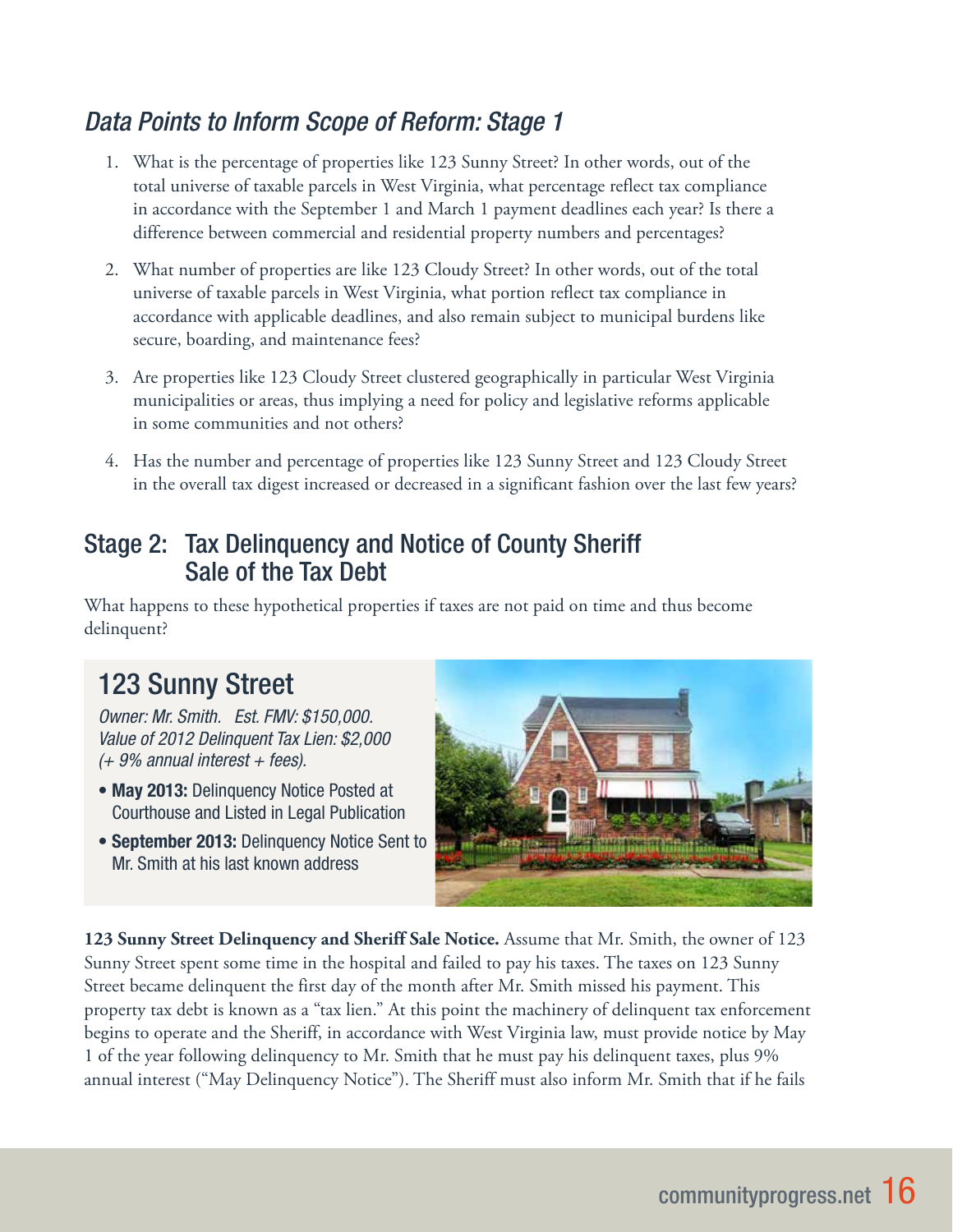to pay his delinquent taxes plus interest, the property tax lien and the right to collect that debt may be sold at a public Sheriff Sale. Under West Virginia law, this initial notice that the tax lien associated with 123 Sunny Street might be sold consists of a posting on the courthouse door and a published list in the local legal newspaper.

Curiously, there does not appear to be any requirement in West Virginia law that the May Delinquency Notice be mailed to Mr. Smith or posted at 123 Sunny Street. Thus, unless Mr. Smith stops by the courthouse door at the appropriate time or reviews the local legal paper, it is entirely plausible that he may not realize by May 1 that his taxes are delinquent, or that the 123 Sunny Street tax lien will be offered for sale at a Sheriff Sale.

A County Sheriff Sale of all delinquent tax liens occurs between October 14 and November 23 in each West Virginia county. At least 30 days prior to the Sheriff sale, a final notice of the impending sale must be sent to the last known address of each delinquent tax payer ("September Delinquency Notice") and any other individual or entity with a financial interest in the property who has sought such notice in writing from the Sheriff. In the case of Mr. Smith, this September Delinquency Notice, mailed to his home at 123 Sunny Street, might be more likely to get his attention and be more likely to generate payment by Mr. Smith than the May Delinquency Notice which is not mailed to his home.

At any point during the year of delinquency before the county Sheriff Sale, Mr. Smith may pay his delinquent taxes and ensure that 123 Sunny Street is removed from the Sheriff Sale entirely. If Mr. Smith has the means to pay his delinquent taxes in order to protect his property at 123 Sunny Street, then the highest likelihood is that he will pay the tax debt owed before the Sheriff sale and "redeem" his property. There are some anecdotal reports that large groups of taxpayers like Mr. Smith intentionally wait until the day before the Sheriff Sale to pay their delinquent tax bill—resulting in long lines at the Sheriff office, and needless expense and delay in the Sheriff Sale notices. Conversely, if Mr. Smith and those like him simply do not have the means to pay property taxes, there does not appear to be any provision in West Virginia law for him to seek hardship assistance.

**123 Cloudy Street Delinquency and Sheriff Sale Notice.** If the out-of-state owner, Mrs. Jones, fails to pay her property tax bill for 123 Cloudy Street, the Sheriff will proceed to try and collect the 123 Cloudy Street tax lien in exactly the same fashion as any other tax lien. Because Mrs. Jones lives out of town, she is even less likely than Mr. Smith to learn about the impending Sheriff Sale from the courthouse door or the local legal newspaper advertisement of the May Delinquency Notice. If the September Delinquency Notice is mailed simply to 123 Cloudy Street, it is likely to be returned as undeliverable and never reach Mrs. Jones.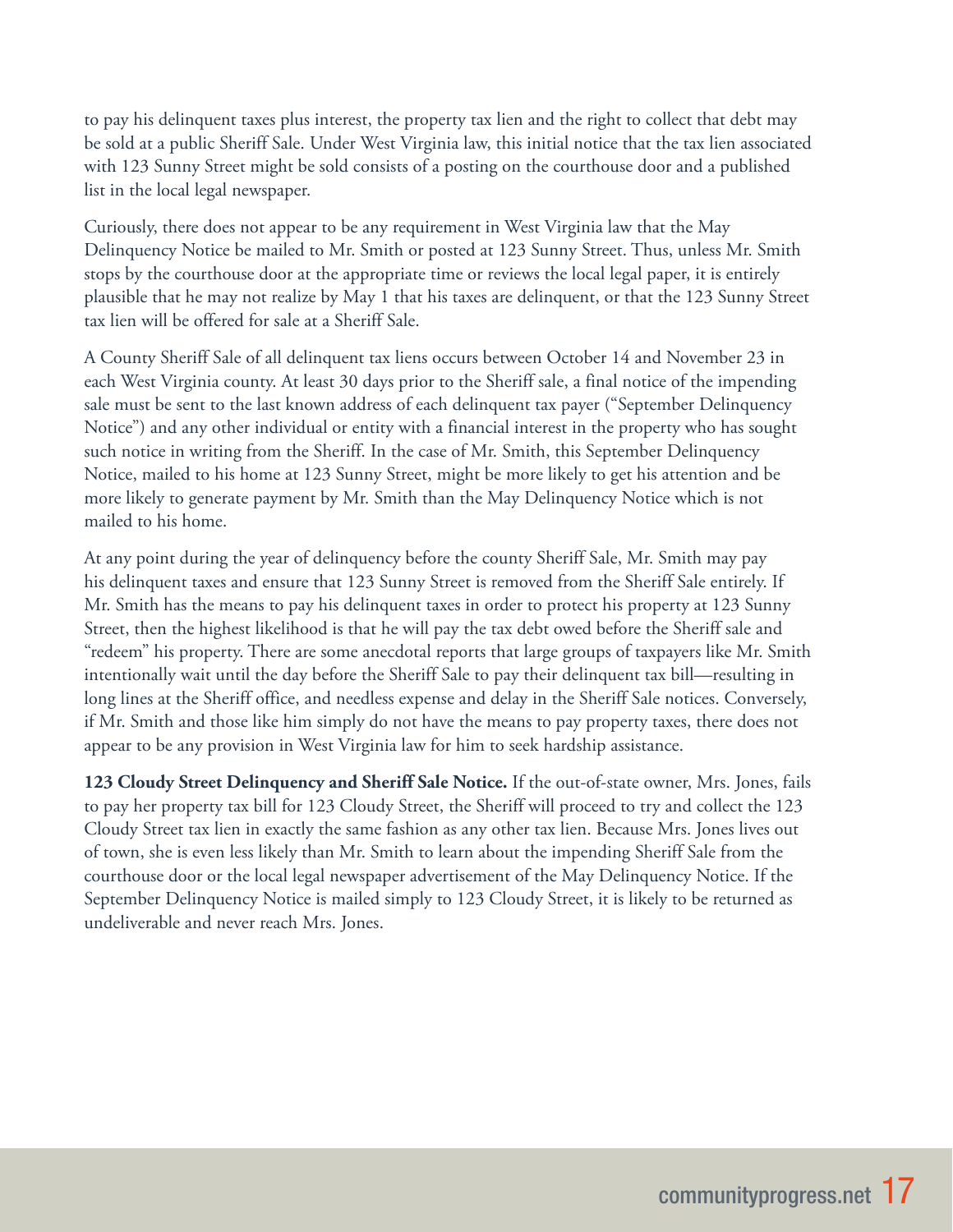# 123 Cloudy Street

*Absent Owner: Mrs. Jones. Est. FMV: \$5000. Value of 2012 Delinquent Tax Lien: \$50 (+9% annual interest + fees)*

- May 2013: Delinquency Notice Posted at Courthouse and Listed in Legal Publication
- September 2013: Delinquency Notice Sent to 123 Cloudy Street as Mrs. Jones' last known address



Unless Mrs. Jones pays her delinquent taxes before the Sheriff Sale, the tax lien associated with 123 Cloudy Street will be offered for sale at the impending fall Sheriff Sale.

# *Local Best Practice Recommendations: Stage 2*

- 1. Consider mailing the May Delinquency Notice to delinquent property owner at the last known address, in addition to the courthouse posting and newspaper publishing that is required.
- 2. Provide electronic notice of tax delinquency through e-mail (where available) to maximize notice to delinquent taxpayers.
- 3. Consider posting the May Delinquency Notice list on the County Sheriff's website, in addition to posting the list on the courthouse door and publishing it in the local legal newspaper.
- 4. For any mailed May Delinquency Notices that are returned undeliverable: undertake at a minimum, internet research to try to locate updated addresses for this limited universe of taxpayers (like Mrs. Jones), obituaries and heirs where relevant, or other property transferees, and send notice to newly identified addresses/owners. Update all government records with corrected addresses.

## *Legislative Reform Recommendations: Stage 2*

- 1. Amend West Virginia state law to provide notice of delinquency be mailed directly to delinquent property owners in conjunction with the May Delinquency Notice, and add the cost of such mailing to the tax amount due.
- 2. Consider further incentivizing early payment of any delinquent taxes by amending West Virginia state law to provide for escalating monthly fees (in addition to interest) assessed to the delinquent taxpayer between the May Delinquency Notice and the date of the Sheriff Sale. Such fees should be subject to any hardship programs developed. Fees should fund the cost of administering the program and could provide funds for local government neighborhood stabilization efforts.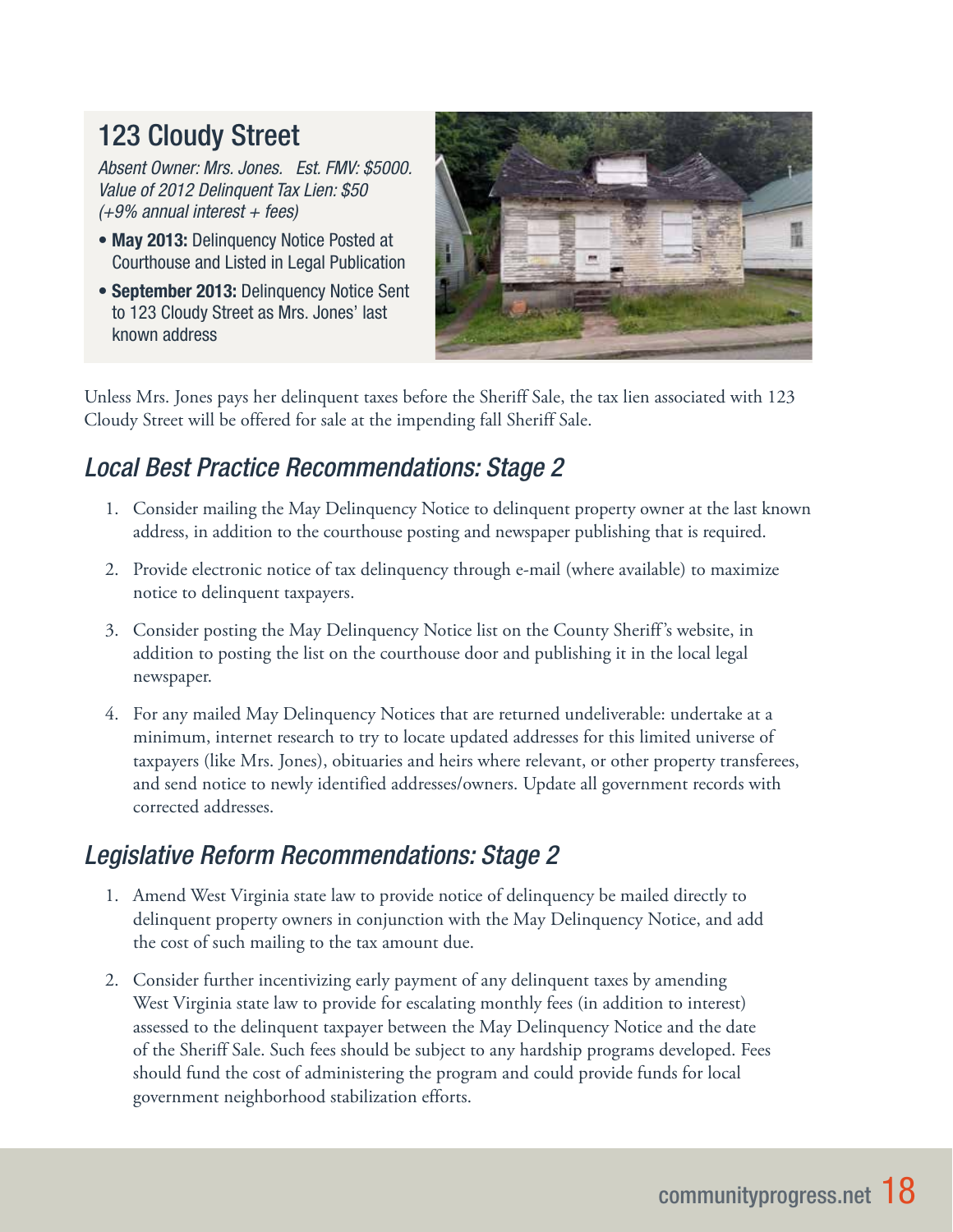3. Amend West Virginia state law to provide for tax hardship plans whereby delinquent property owners may enter into a payment plan or receive property tax forgiveness before the Sheriff Sale if one or more conditions is demonstrated (medical hardship, loss of primary income, etc.). Notice of such hardship plans, along with legal, financial, and social service resources available, should be plainly posted on County Sheriff websites and County Assessor websites. Descriptions of plans and requirements should be included with the property tax bill, and included with all notices of property tax delinquency.

## *Data Points to Inform Scope of Reform: Stage 2*

- 1. What is the percentage of property owners that pay delinquent taxes shortly after the May Delinquency Notice is posted at the courthouse and listed in the local legal newspaper?
- 2. What is the percentage of property owners that pay delinquent taxes shortly after the September Delinquency Notice is mailed to the delinquent property owner's address?
- 3. What is the value (and percent of the digest) of delinquent tax payments received before the Sheriff Sale each year? Of that amount, which portion represents tax debt and which portion and what amounts reflect interest and other fees?
- 4. What is the scope of the need for hardship programs for property taxes? For example, is there a significant universe of residential owner-occupied properties that are owned free and clear by the occupant (no mortgages) but the occupant for reasons of disability or otherwise cannot pay the taxes due? This scenario might indicate that amnesty, forgiveness, or hardship payment plans are needed.

### Stage 3: County Sheriff Sale and Post-Sale Redemption Period

Each year between October 14 and November 23, the Sheriff in each West Virginia county holds a public sale of outstanding tax liens. As described in the prior section, property owners may pay off any tax debt up until the Sheriff Sale to remove their property from the Sheriff Sale. If tax debt is not paid, then the associated tax liens are sold to the highest bidder at this public Sheriff Sale.

It is important to note that the Sheriff Sale is a sale of debt—not a sale of property. Thus, when Speculation LLC attends the County Sheriff Sale, this private tax lien buyer purchases the tax debt and the right to collect that debt—not the underlying property.

**123 Sunny Street and the Sheriff Sale.** Assume Mr. Smith fails to pay the tax debt owed on 123 Sunny Street before the Sheriff Sale. Perhaps Mr. Smith never received notice of the Sheriff Sale. Perhaps Mr. Smith fell on hard times and was unable to pay the taxes. Perhaps Mr. Smith passed away and notice of the Sheriff Sale never made it to his heirs. In any event, the day of the Sheriff Sale arrives and the tax lien for 123 Sunny Street, now valued at \$3,000 including the tax debt owed plus

The County Sheriff Sale is a sale of the tax lien not the property.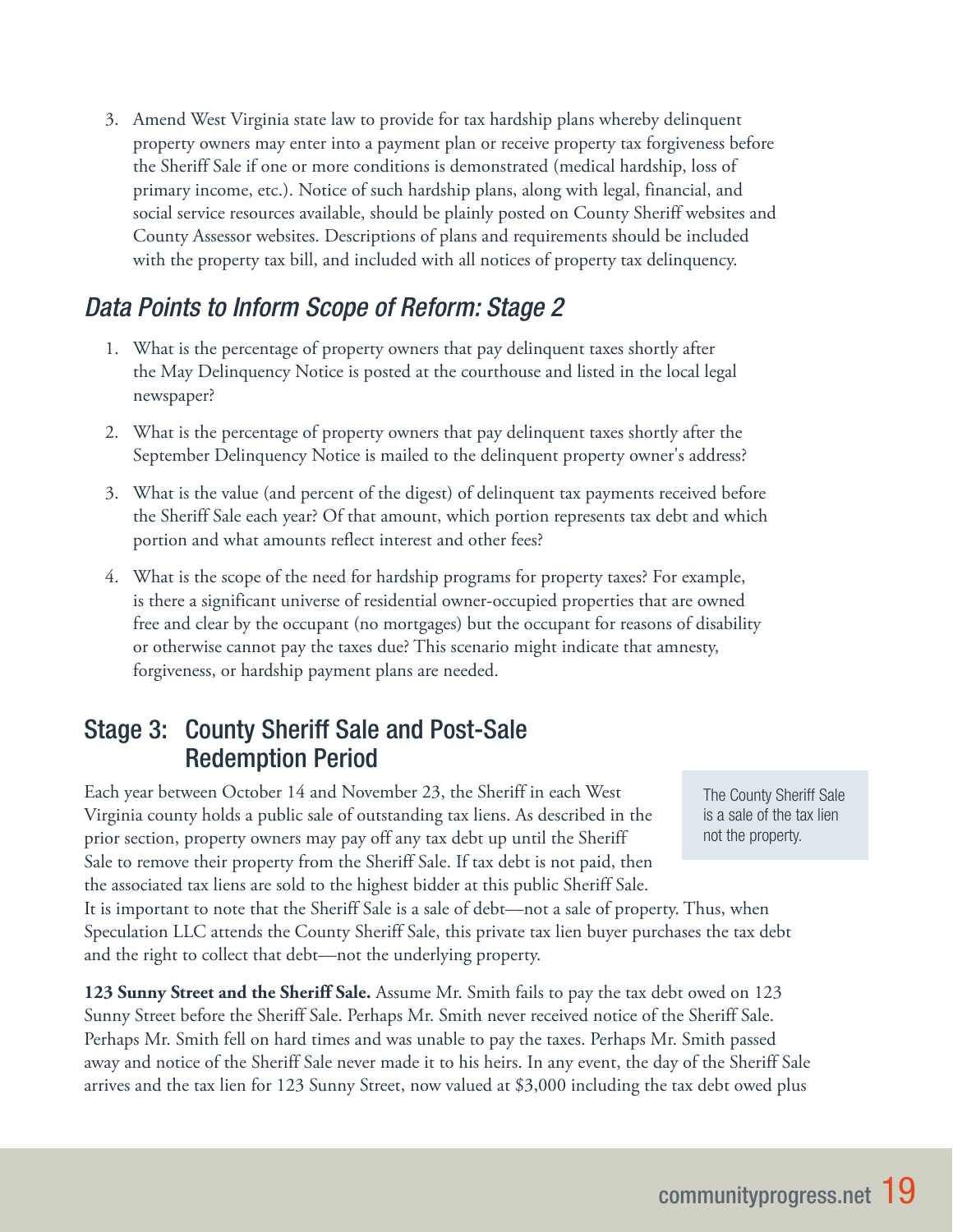interest and other fees is offered for sale at this public auction. Local and out-of-state bidders often attend and bid at Sheriff Sales. Some public officials including the Sheriff, State Auditor, and county clerks are not permitted to bid, while other West Virginia elected officials at the state and local level are allowed to bid.

Before the Sheriff Sale, Speculation LLC researched all of the properties identified in the May Delinquent Notice published in the local legal newspaper. Therefore Speculation LLC knows 123 Sunny Street has an estimated fair market value of approximately \$150,000 and **thus its owner is very likely to pay any delinquent taxes owed plus interest to protect ownership in the property.** When the 123 Sunny Street tax lien is announced by the auctioneer, Speculation LLC is quick to bid \$3,000 (or more) for the 123 Sunny Street tax lien and the right to collect that debt. Because Speculation LLC is the highest bidder, this tax lien purchaser obtains the 123 Sunny Street tax lien. Within 30 days after the Sheriff Sale, the Sheriff publishes a list of tax liens sold in the local legal newspaper.

# 123 Sunny Street

*Owner: Mr. Smith. Est. FMV: \$150,000. Taxes Become Delinquent in 2012*

- October 2013: Sheriff Sale. Value of Tax Lien Purchased by Speculation LLC:  $$3,000 + 12\%$  annual interest
- November 2013: First Publication that Tax Lien Sold
- November 2014: Speculation LLC provides Notice List to State Auditor



- January 2015: First Mailed Notice to Mr. Smith that tax lien sold and instructions for redemption (12+ months after Sheriff Sale-3rd Year of Delinquency)
- April 2015: 18 month post-Sheriff Sale redemption period ends

When Speculation LLC purchases the 123 Sunny Street tax lien, Speculation LLC has the right to collect \$3,000 plus 12% annualized interest plus other fees from Mr. Smith.

After the Sheriff Sale of any tax liens associated with West Virginia property, a new character enters the West Virginia property tax enforcement story in prominent form—the State Auditor. The State Auditor and the Deputy Commissioner in the Office of Delinquent Lands play a critical oversight role over the entire delinquent tax enforcement process and are kept informed at each stage of a property's journey. Between May and September of the year following the Sheriff Sale (7-10 months after the Sheriff Sale), the State Auditor must send any tax lien purchasers instructions for how to acquire the property, including instructions on how to identify all those with an interest in the property who are entitled to notice of the ability to redeem before a deed to the property may be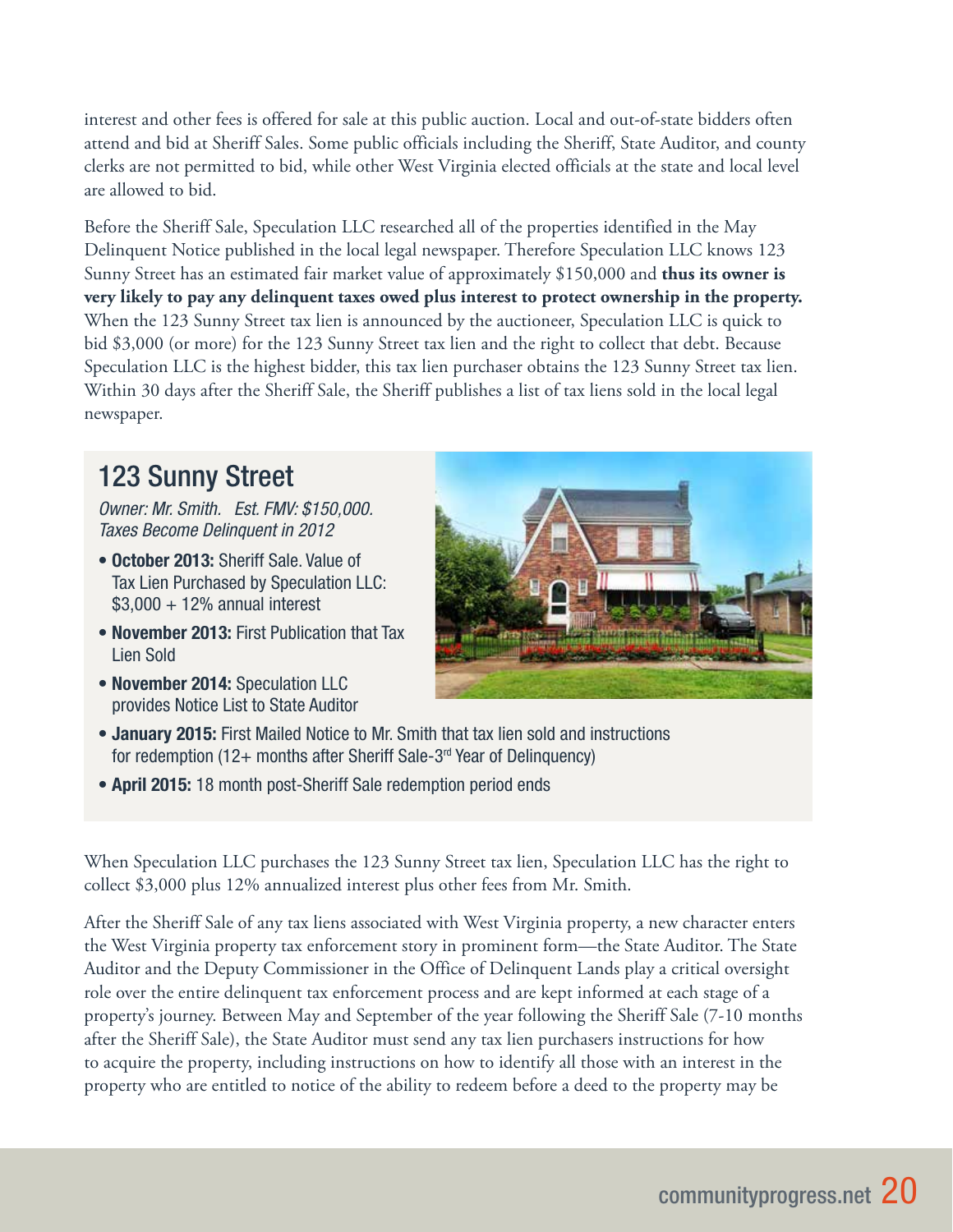transferred to the tax lien purchaser. If the tax lien purchaser seeks to obtain a deed to the property, and not simply the debt, then the tax lien purchaser must hire an attorney to conduct a title exam on the property and develop a Notice List, including the identities and addresses of all those entitled to notice of the possible transfer of the property. The tax lien purchaser must provide this Notice List and funds to prepare and serve the notices to the State Auditor between October 31 and December 31 of the year following the Sheriff Sale (a minimum of 13 months post-Sheriff Sale). The State Auditor then provides this notice by certified mail to all those on the Notice List by the following January, and may also provide notice in the appropriate county newspaper if anyone entitled to notice cannot be found.

Because Speculation LLC wants to make the most return on its investment possible, and because the law does not require mailed notice of the sale of a tax lien until more than a year after the Sheriff Sale, Speculation LLC does not provide a Notice List to the State Auditor until November 2014. The State Auditor then sends notice of the right to redeem to all those entitled to notice, including Mr. Smith, in January 2015. While Speculation LLC holds the tax lien, it has no responsibility for the upkeep or maintenance of the property at 123 Sunny Street. If Mr. Smith abandons the property, local government will be charged with any boarding and securing costs, maintenance costs, and otherwise. If and when Mr. Smith pays the State Auditor the \$3,000 plus 12% annualized interest plus costs, the State Auditor will pass that payment on to Speculation LLC and the tax debt will be marked satisfied. Though this fact may not be communicated to Mr. Smith until a few months before the expiration of the time-period, Mr. Smith has 18 months from the Sheriff Sale to pay the value of the tax lien plus interest, fees, and costs to avoid losing his property—a full three years after the initial date of delinquency.

The purchase of the 123 Sunny Street tax lien is a good investment for Speculation LLC—12% annual interest on its \$3,000 payment offers a much higher rate of return than most other investment vehicles. If Speculation LLC purchases tax liens like the 123 Sunny Street tax lien in bulk, then the return on investment is impressive. For example, assume Speculation LLC purchases \$200,000 worth of liens. If even half of the property owners pay their tax debts and associated interest and fees to Speculation LLC twelve months after the Sheriff Sale, Speculation LLC will have made \$12,000 on its \$200,000 Sheriff Sale investment in less than one year. With reforms to the system that revenue could be directed back to local communities for needed public services.

**123 Cloudy Street and the Sheriff Sale.** Assume Mrs. Jones fails to pay her taxes on 123 Cloudy Street before the Sheriff Sale. Perhaps Mrs. Jones has simply decided to abandon 123 Cloudy Street and refrain from caring for the property or paying any debts associated with it. In any event, the day

of the Sheriff Sale arrives and the tax lien for 123 Cloudy Street, now valued at \$150 including interest, costs, and other fees is offered up at this public auction. While the City has expended approximately \$4,000 in public costs (police, fire, boarding, mowing) associated with 123 Cloudy Street, none of those costs are reflected in the value of the tax lien offered at the Sheriff Sale.

A visual depiction of the complicated delinquent tax enforcement system is provided in Appendix B.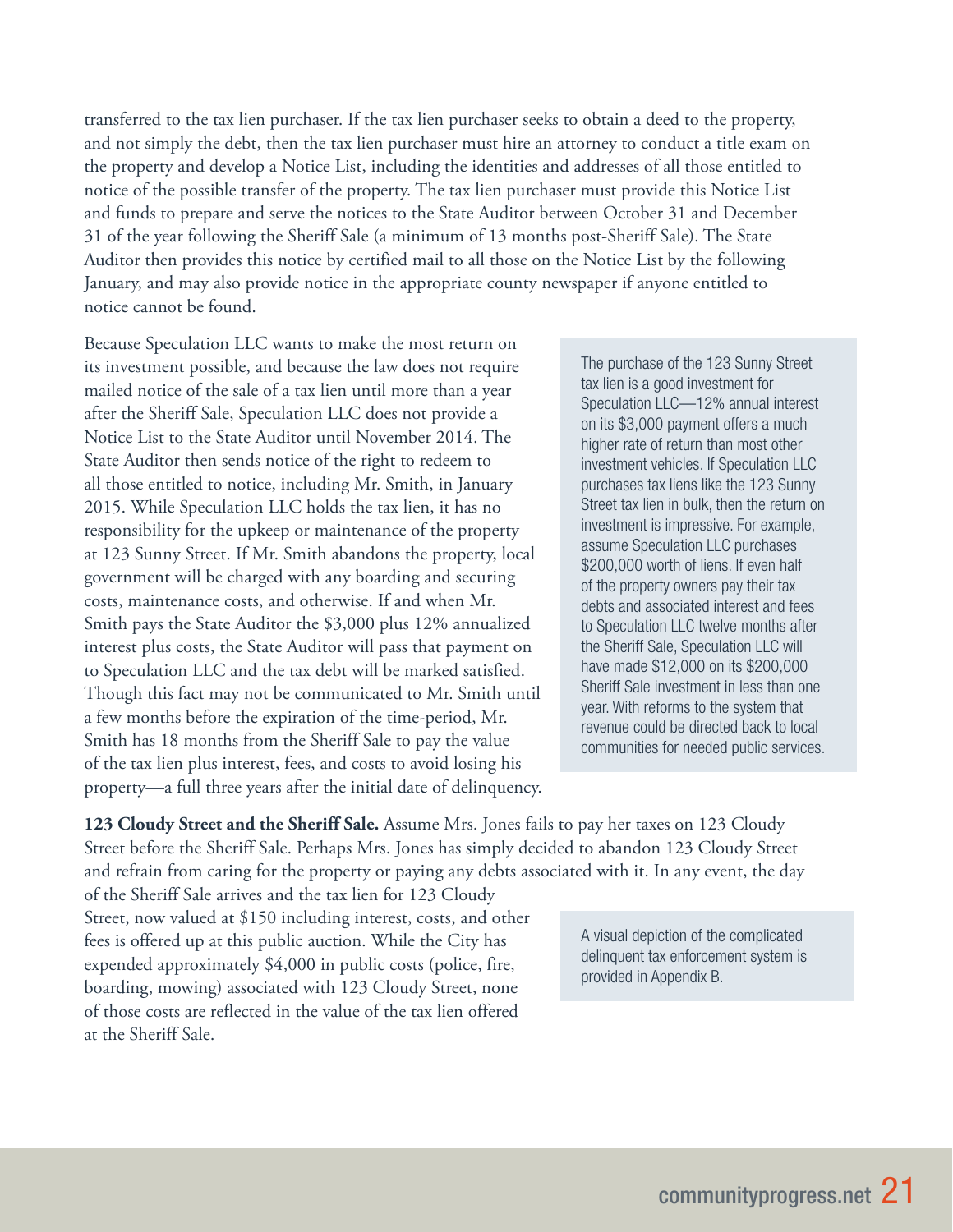# 123 Cloudy Street

*Absent Owner: Mrs. Jones. Est. FMV: \$5,000. Value of 2012 Delinquent Tax Lien: \$50 (+ interest + notice fees). Value of other Municipal Costs: \$4,000.* 

- October 2013: Sheriff Sale Bids Received: 0
- October 2014: First Notice from State Auditor to Mrs. Jones that lien was certified to State Auditor (12+ months post-Sheriff Sale)
- April 2015: 18 month post-Sheriff Sale redemption period ends



As noted above, Speculation LLC and many other prospective tax lien purchasers researched all of the properties posted in the legal newspaper in the May Delinquency Notice. They know that 123 Cloudy Street is valued at approximately \$5,000 and thus its owner is unlikely to pay any delinquent taxes owed plus interest to protect ownership in the property. When the 123 Cloudy Street tax lien is announced at the Sheriff Sale, no bids are offered.

At this point, the tax lien associated with 123 Cloudy Street is certified to the State Auditor. West Virginia law does not appear to require notice to Mrs. Jones and those like her that the tax liens which receive no bids are transferred to the State Auditor until at least 12 months after the Sheriff Sale. Once the 123 Cloudy Street tax lien is transferred to the State Auditor, Mrs. Jones may redeem her property by paying the full amount of taxes, interest, and fees owed, including 12% annual interest that runs from the date of the certification to the State Auditor. The 123 Cloudy Street tax lien is also subject to an 18 month redemption period after the Sheriff Sale—even if this Cloudy Street tax lien is the 10th delinquent tax lien for the 10th subsequent year associated with 123 Cloudy Street.

**It is at this stage of the delinquent tax enforcement process that one can begin to see the profoundly different effects of the delinquent tax enforcement system on different kinds of property.** In the case of Mr. Smith and 123 Sunny Street, the provision of notice and lengthy opportunities to satisfy the debt owed should be paramount. The current system only requires tax lien purchasers to provide notice to Mr. Smith at the time

The current system only requires tax lien purchasers to provide notice to Mr. Smith at the time when his costs to redeem are highest—in the last few months of the 18 month redemption period.

when his costs to redeem are highest—in the last few months of the 18 month redemption period. However, as long as Mr. Smith is able, he will likely satisfy any taxes and fees owed to a tax lien purchaser to protect his ownership interest in 123 Sunny Street. If he is unable to do so, there is a possibility that Speculation LLC would actually proceed with acquiring the deed to the property at 123 Sunny Street as it is valuable and could likely be sold on the open market for much more than the \$3000 paid for the 123 Sunny Street tax lien.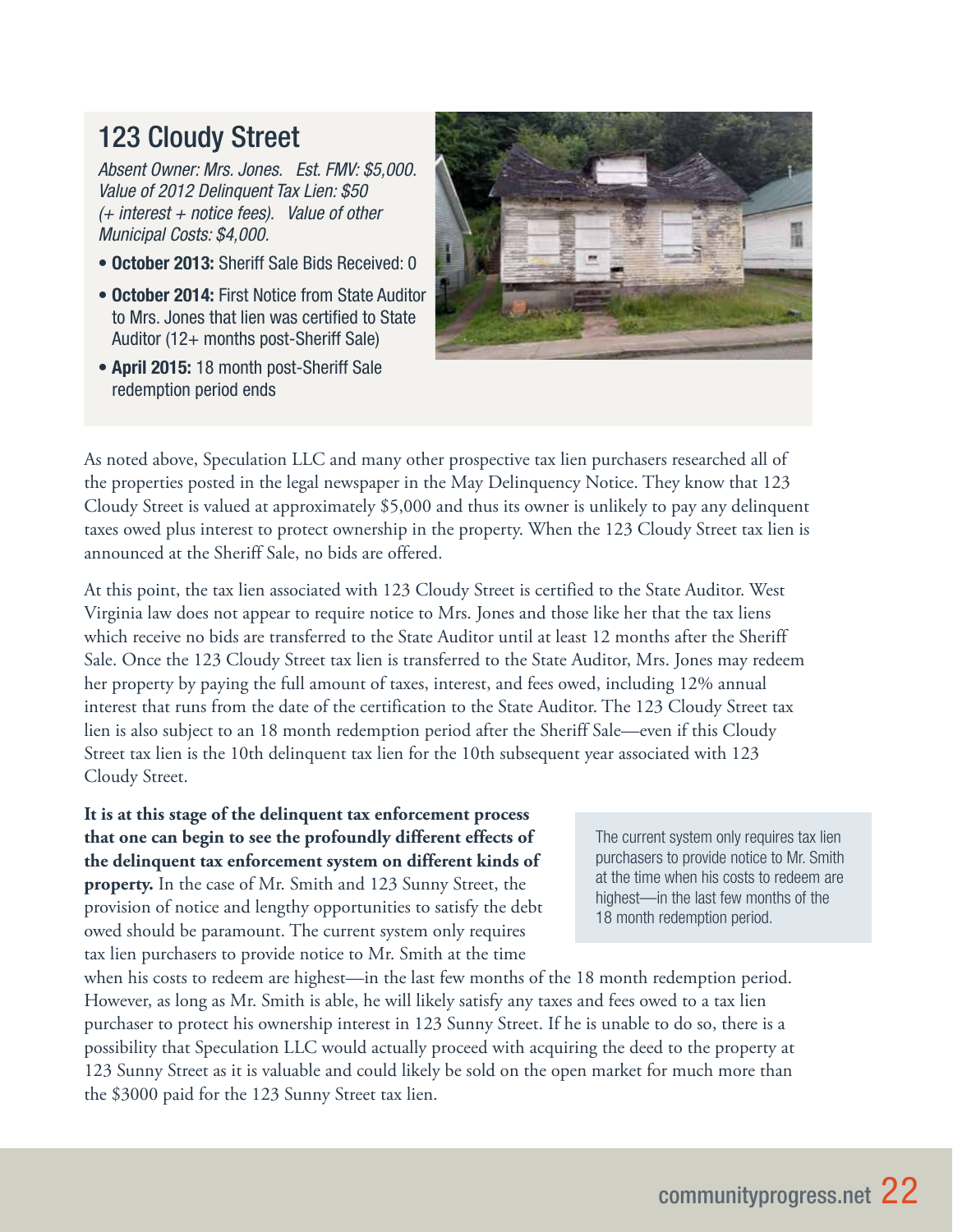123 Cloudy Street poses a different set of challenges. Because the tax debt owed and costs to maintain 123 Cloudy Street might outweigh the fair market value of the property itself, no private tax lien purchaser is likely to invest in 123 Cloudy Street tax debt. Current West Virginia law does not allow a land bank, land reuse agency, or a qualified nonprofit to enter the process at this stage, for example, by purchasing the 123 Cloudy Street tax lien for a nominal amount. Rather, land banks, land reuse agencies, and nonprofits must either pay the full amount of the tax lien plus interest, costs, and fees, or wait until the end of the post-Sheriff Sale 18 month redemption period for the Auditor's State Sale (described in the next section) to purchase the 123 Cloudy Street tax lien for a lesser amount. Because 123 Cloudy Street has been abandoned by its owner, the time period between tax delinquency and the first opportunity to transfer the property (rather than debt) at 123 Cloudy street stretches on to at least two years or more. During that multi-year period, the property itself deteriorates, continues to lose value, and requires more and more public investment.

Many properties like 123 Cloudy Street are tax delinquent year after year after year. No private bids are ever offered for 123 Cloudy Street tax liens at the Sheriff Sale. Thus many years of tax liens that, with interest over time, are valued at more than the property itself, are simply certified to the State Auditor each year. The tax liens associated with these serially delinquent properties are effectively uncollectible and simply pile up against the property. The current tax enforcement

Because 123 Cloudy Street has been abandoned by its owner, the time-period between tax delinquency and the first opportunity to transfer the property (rather than debt) at 123 Cloudy street stretches on to at least two years or more.

system does not appear to provide any clean, simple mechanism for a public entity or nonprofit to simply obtain properties like 123 Cloudy Street free and clear of any tax debt for a nominal amount so that the entity can clean up the property or demolish it or otherwise stabilize the land.

## *Local Best Practice Recommendations: Stage 3*

- 1. Consider posting a list of all tax liens sold (including amount and address to send redemptions) on the Sheriff's website and State Auditor's website immediately after the Sheriff Sale.
- 2. Consider having the State Auditor or Sheriff mail notice of the tax lien sale, including instructions for redemption, to at least the property owner of record immediately after the Sheriff Sale.

## *Legislative Reform Recommendations: Stage 3*

- 1. Amend West Virginia state law such that municipal costs including, demolition liens, boarding, securing, and mowing costs are collected with delinquent taxes, and added to the minimum bid amount at the Sheriff Sale.
- 2. Amend West Virginia state law to prohibit elected and all other government officials from bidding at Sheriff Sales.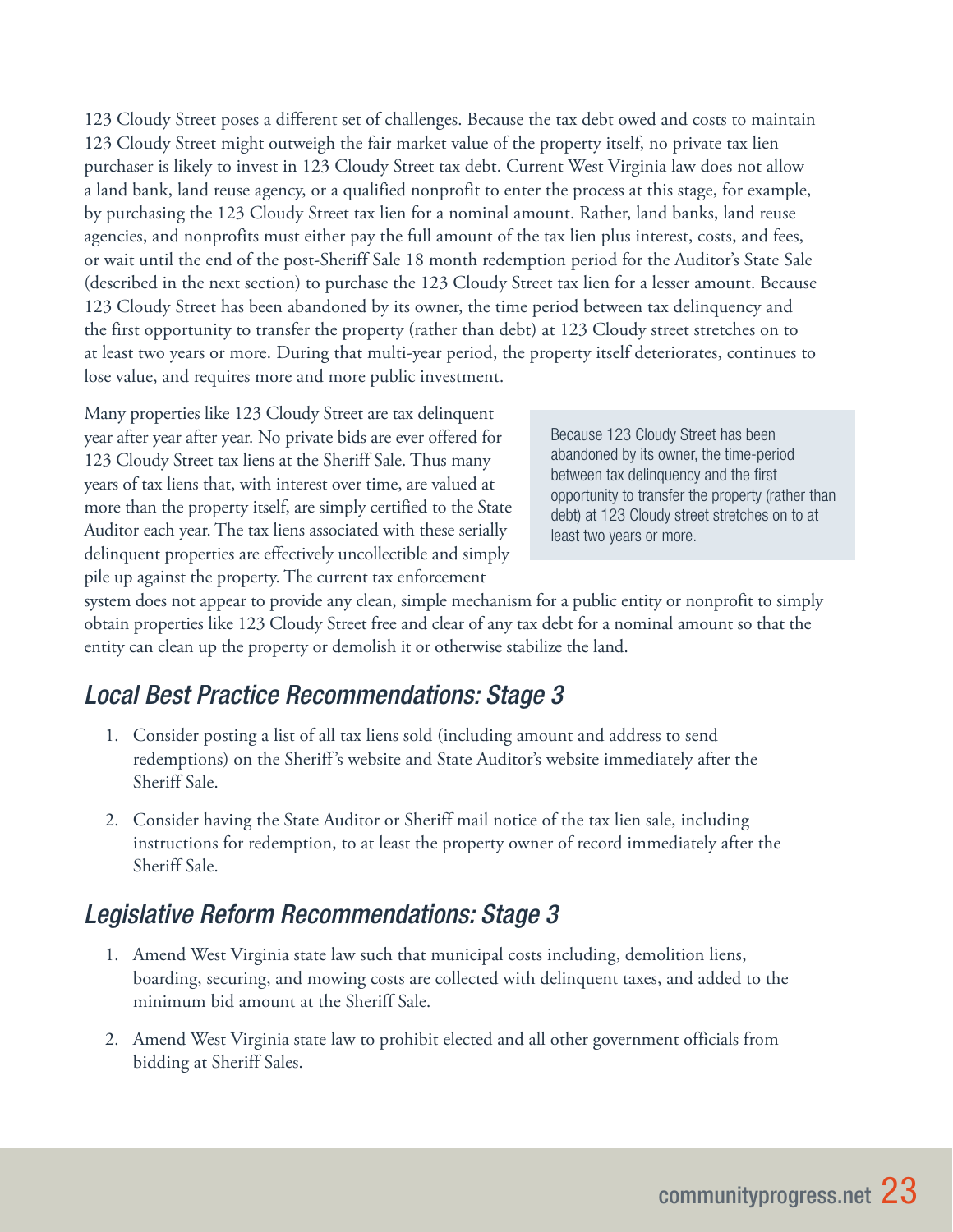- 3. Amend West Virginia state law to require qualification of Sheriff Sale bidders or to prohibit individuals or entities from bidding at Sheriff Sale that either: a) own tax delinquent property or b) own property subject to municipal fines and fees.
- 4. Amend West Virginia state law to require tax lien purchasers to provide the Notice List to the State Auditor within an expedited timeframe of 30 days of the Sheriff Sale. Require State Auditor to provide notice of the sale of the tax lien to the delinquent taxpayer and any other interested parties, along with clear information as to redemption amounts and where to send redemption amounts, within 60 days of the Sheriff Sale.
- 5. Amend West Virginia state law such that land banks, land reuse agencies, or qualified nonprofits may acquire tax liens at the Sheriff Sale for \$1 in the absence of any private bids to support neighborhood stabilization.
- 6. Amend West Virginia state law such that land banks, land reuse agencies, or qualified nonprofits may acquire tax liens at the Sheriff Sale for \$1, even in the face of other private bids to support neighborhood stabilization.
- 7. Amend West Virginia state law to add a neighborhood stabilization fee to each tax lien purchased by a private tax lien purchaser, and direct those fees to the municipal government for demolition and other blight reduction efforts.
- 8. Amend West Virginia state law to provide that a neighborhood stabilization fee is added to each tax lien purchased by a private tax lien purchaser in counties where a land bank or land reuse agency is in operation, and direct those fees to the existing land bank or land reuse agency for operations.
- 9. Amend West Virginia state law to authorize land banks, land reuse agencies, or qualified nonprofits to purchase the entire tax lien digest from a municipality despite the presence of any other bidders, and to utilize the interest and fees collected for neighborhood stabilization efforts including demolitions, rehabilitation, and the provision of affordable and safe housing.
- 10. Amend West Virginia state law to reduce the post-Sheriff Sale redemption period from 18 months to 6 months for any liens certified to the State Auditor where the prior year's lien was also certified to the State Auditor and remains unsatisfied.
- 11. Amend West Virginia state law such that the post-Sheriff Sale redemption period for properties that receive no bids at Sheriff Sale is reduced from 18 months to 6 months for properties that also appear on the local vacant building registry.

## *Data Points Need to Inform Scope of Reform: Stage 3*

1. What is the total value of tax liens sold in West Virginia each year? Of tax liens sold in a given county or municipality?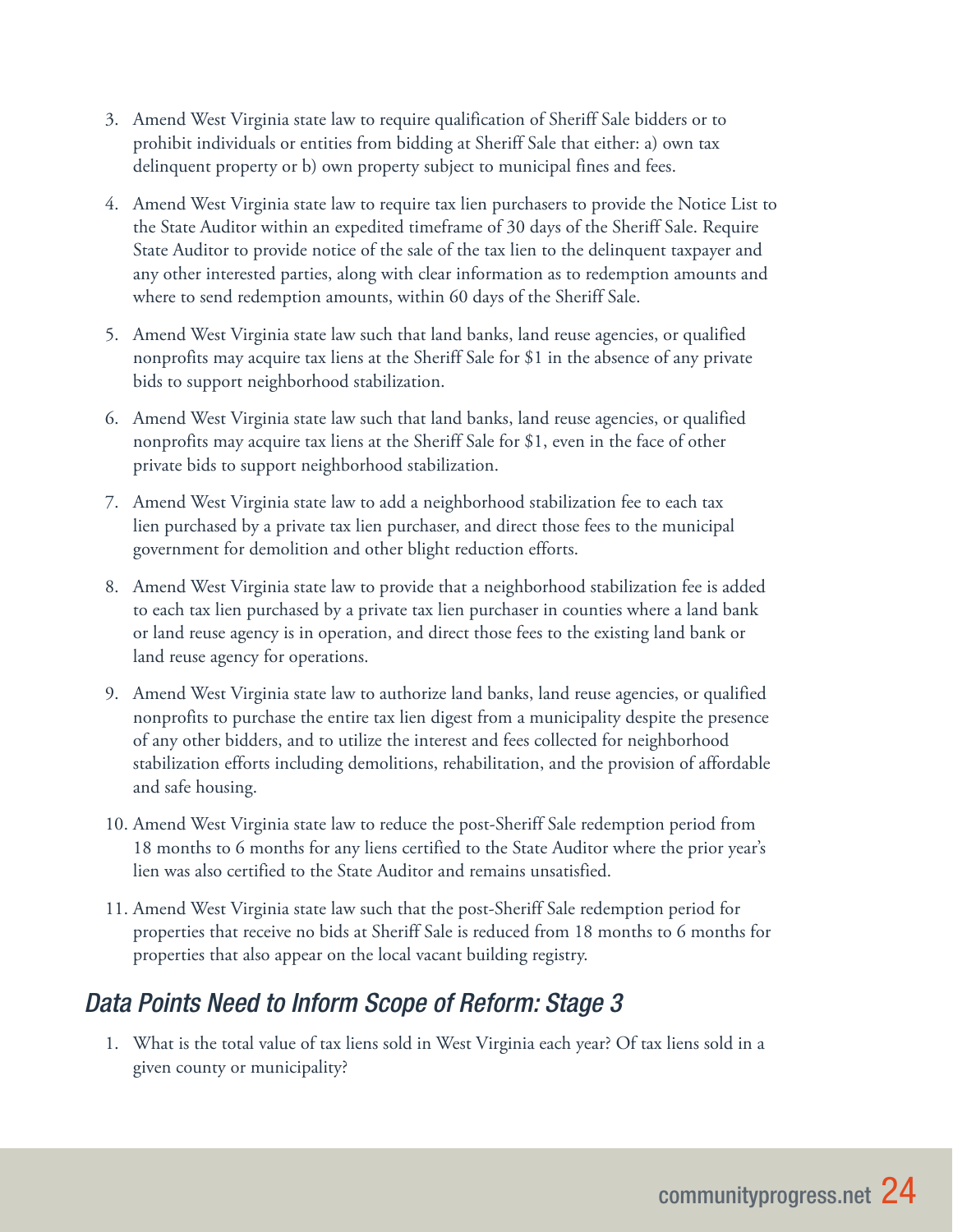- 2. What is the rate of redemption on West Virginia tax liens that are sold to private tax lien purchasers? What percentage are redeemed in the month immediately following the Sheriff Sale? What percentage are redeemed at what pace prior to and immediately succeeding the first mailed notice that the tax lien was sold?
- 3. What is the value of tax liens sold to tax lien purchasers that are not redeemed?
- 4. What is the total annual amount of interest at the 12% statutory rate collected by tax lien purchasers and what are the trends over time?
- 5. What is the total value and number of tax liens certified to the State Auditor each year that receive no bids at the Sheriff Sale? Of tax liens certified from a given County or municipality?
- 6. What is the total number of properties and percentage of the digest with multiple years of tax delinquency where tax liens are simply certified to the State Auditor year after year?
- 7. What is the rate of redemption on West Virginia tax liens certified to the State Auditor? What percentage are redeemed in the month immediately following the Sheriff Sale? What percentage are redeemed at what pace up to and immediately succeeding the first mailed notice that the tax lien was certified?

## Stage 4: State Auditor, State Sale, and State Sale Redemption Period

**123 Sunny Street and the State Auditor.** Assume, as described in the last section, that the property tax lien associated with 123 Sunny Street was sold to Speculation LLC. The County Sheriff must notify the State Auditor's office that the 123 Sunny Street lien was sold to Speculation LLC, and must publish the sale of the lien in the local legal newspaper. West Virginia law does not appear to require Speculation LLC nor any other entity to mail notice of the sold tax lien to Mr. Smith himself until more than a year after the Sheriff Sale.

# 123 Sunny Street

*Est. FMV in 2012: \$150,000*

- October 2013: Sheriff Sale. Value of 2012 Tax Lien Purchased by Speculation LLC at Sheriff Sale: \$3,000 +plus \$12% annualized interest from date of Sheriff Sale
- November 2013: First Publication that Tax Lien Sold in Legal Publication
- January 2015: First Mailed Sold Tax Lien Notice to Mr. Smith



• April 2015: Speculation LLC may seek a deed to the property, seek refund of any monies paid over lien amount, or allow its interest to expire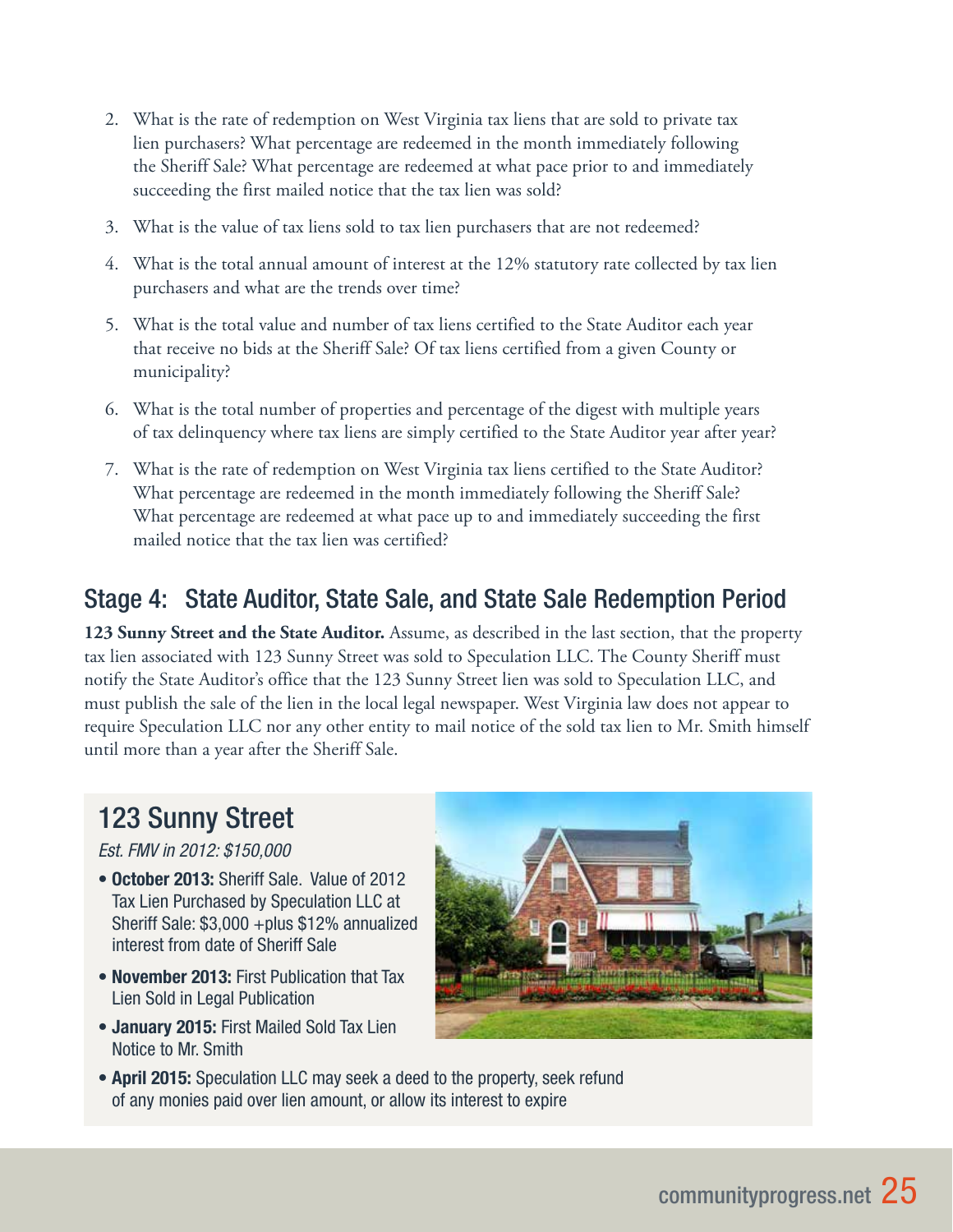In the 18 month redemption period after the Sheriff Sale, a number of outcomes are possible for both the tax lien and the property at 123 Sunny Street. If Speculation LLC is simply interested in the debt at 123 Sunny Street and does not want the property, the alternative next steps include:

- 1. Mr. Smith may, at any time, pay the taxes owed plus all interest and associated costs, to the State Auditor who will then pay all of the interest and costs to Speculation LLC.
- 2. Speculation LLC may do nothing, and if Mr. Smith does not pay within the 18 month redemption period, Speculation LLC may write to the Sheriff and request a refund of any and all amounts paid over the \$3,000 delinquent tax amount, at which point Speculation LLC's interest in the property at 123 Sunny Street is extinguished.
- 3. Speculation LLC may do nothing and at the end of the 18 month redemption period its interest in the property at 123 Sunny Street is extinguished.

If Speculation LLC is interested in obtaining the property at 123 Sunny Street, Speculation LLC may hire a lawyer to conduct a comprehensive title exam to determine addresses for any individuals or entities with interest in the property at 123 Sunny Street, and send that list ("Notice List") to the State Auditor along with payment for the costs of a mailing to all of those individuals or entities. The State Auditor will then mail notice ("Sold Tax Lien Notice"), by certified mail, return receipt

Parties with interest in a property revealed by a comprehensive title exam may include mortgage holders, lien holders, heirs, and others.

requested, to all of the individuals and entities provided by Speculation LLC and in the case of a property like 123 Sunny Street, to the property address itself. This notice must be sent from the State Auditor by January 15 of the second year after the Sheriff Sale. So—if the Sheriff Sale occurs in October of 2013, this notice that the tax lien was sold to Speculation LLC may not be sent until January of 2015. The Sold Tax Lien Notice must include instructions for pay-off of the delinquent tax amount plus all interest associated with the tax lien and statutory fees, and all costs associated with notices.

If Mr. Smith (or others with an interest in the property) fails to pay off the amount of the tax lien plus all of the interest and other costs described in the Sold Tax Lien notice within 18 months of the original Sheriff Sale, then the State Auditor will provide a deed for 123 Sunny Street to Speculation LLC. Though Speculation LLC may need to undertake further legal steps including a "quiet title" action or otherwise to clarify its ownership in 123 Sunny Street, Speculation LLC at this point—two years after its original bid at the Sheriff Sale—is the owner of property at 123 Sunny Street. At this stage, Speculation LLC may proceed to actually enter the property, make renovations or repairs, and may be legally responsible for the care of the property.

While additional research is needed to determine how often tax lien purchasers actually pursue a tax lien through to deed ownership of the property, anecdotal evidence suggests that tax lien purchasers are seldom interested in owning property—rather they are interested in collecting the interest and costs associated with tax liens on properties like 123 Sunny Street. If the tax liens (and associated interest/costs) are never paid by property owners like Mr. Smith, then tax lien purchasers are likely to simply walk away, allow the tax lien to expire, and head to the next Sheriff Sale to purchase tax liens on properties that are more likely to be redeemed. For a property like 123 Sunny Street, the failure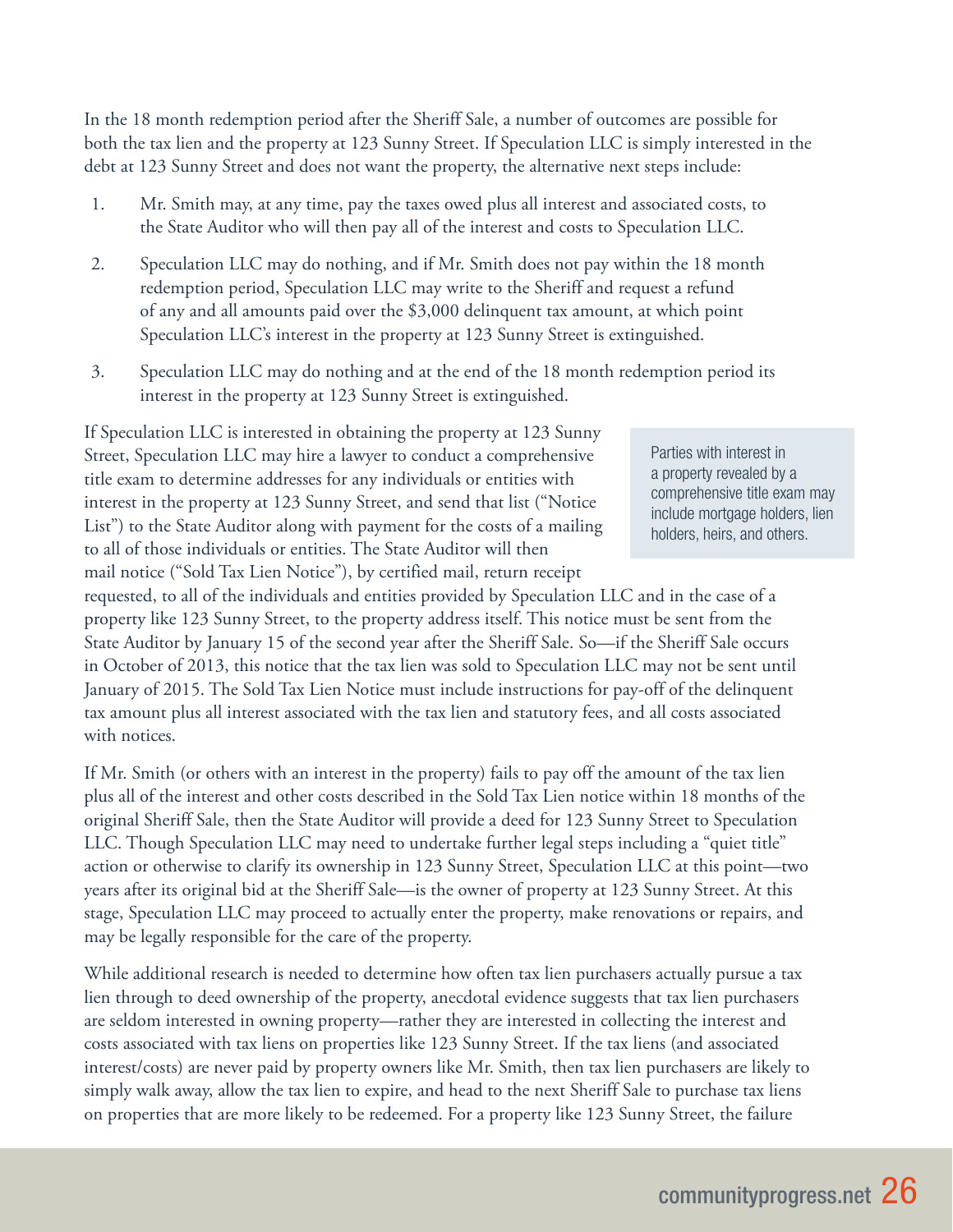of Mr. Smith to pay his 2012 tax debt (and additional years that become due) can quickly evidence abandonment of the property itself. A property owner unable or unwilling to pay tax debt is unlikely to care for and maintain the property. A likely scenario is that 123 Sunny Street deteriorates over time and begins to cost taxpayers money as abandonment, crime, fire, and dangerous conditions take root at 123 Sunny Street. 123 Sunny Street can quickly become like 123 Cloudy Street, and the current West Virginia delinquent tax enforcement process offers little means to arrest that abandonment in its tracks.

**123 Cloudy Street and the State Auditor.** The story of 123 Cloudy Street and the State Auditor is slightly less complicated than the story of 123 Sunny Street and the State Auditor, but perhaps more tragic. As noted above, Mrs. Jones abandoned 123 Cloudy Street and because the tax debt and maintenance costs of 123 Cloudy Street likely outweigh the fair market value, no individual or entity bid on 123 Cloudy Street at the Sheriff Sale. The Sheriff is required to certify to the State Auditor that no bids were received, and then the State Auditor holds the 123 Cloudy Street tax lien.

# 123 Cloudy Street

*Absent Owner: Mrs. Jones. Est. FMV: \$5000. Value of Delinquent 2012 Tax Lien: \$50 (+ interest + notice fees). Value of other Municipal Costs: \$4000.*

- October 2013: Sheriff Sale Bids Received: 0
- November 2013: Certification of Tax Lien to State Auditor for holding during 18 month redemption period
- April 2015: First Mailed State Sale Tax Lien Notice to Mrs. Jones
- Between August 2015 and January 2016: State Tax Lien Sale. Bid Received at State Sale: Risk-taker LLC for \$100
- December 2015-May 2016: First opportunity for deed transfer to Risk-taker LLC

Once the State Auditor receives certification that no bids were received on 123 Cloudy Street, the State Auditor must—between May and October of 2015—certify the 123 Cloudy Street tax lien to the Deputy Commissioner of Delinquent and Nonentered Lands. This Deputy Commissioner appointed by the State Auditor is presented with the task of managing the property tax debts associated with properties like 123 Cloudy Street—and the thousands of similar properties throughout the state.

The Deputy Commissioner may offer the 123 Cloudy Street tax lien for sale at the annual State Sale between August and January. The Deputy Commissioner provides notice of the State Sale by publication in the legal newspaper of the county where 123 Cloudy Street is located. At the State Sale, the tax lien will be sold to the highest bidder (with a 5% discount for qualified nonprofit

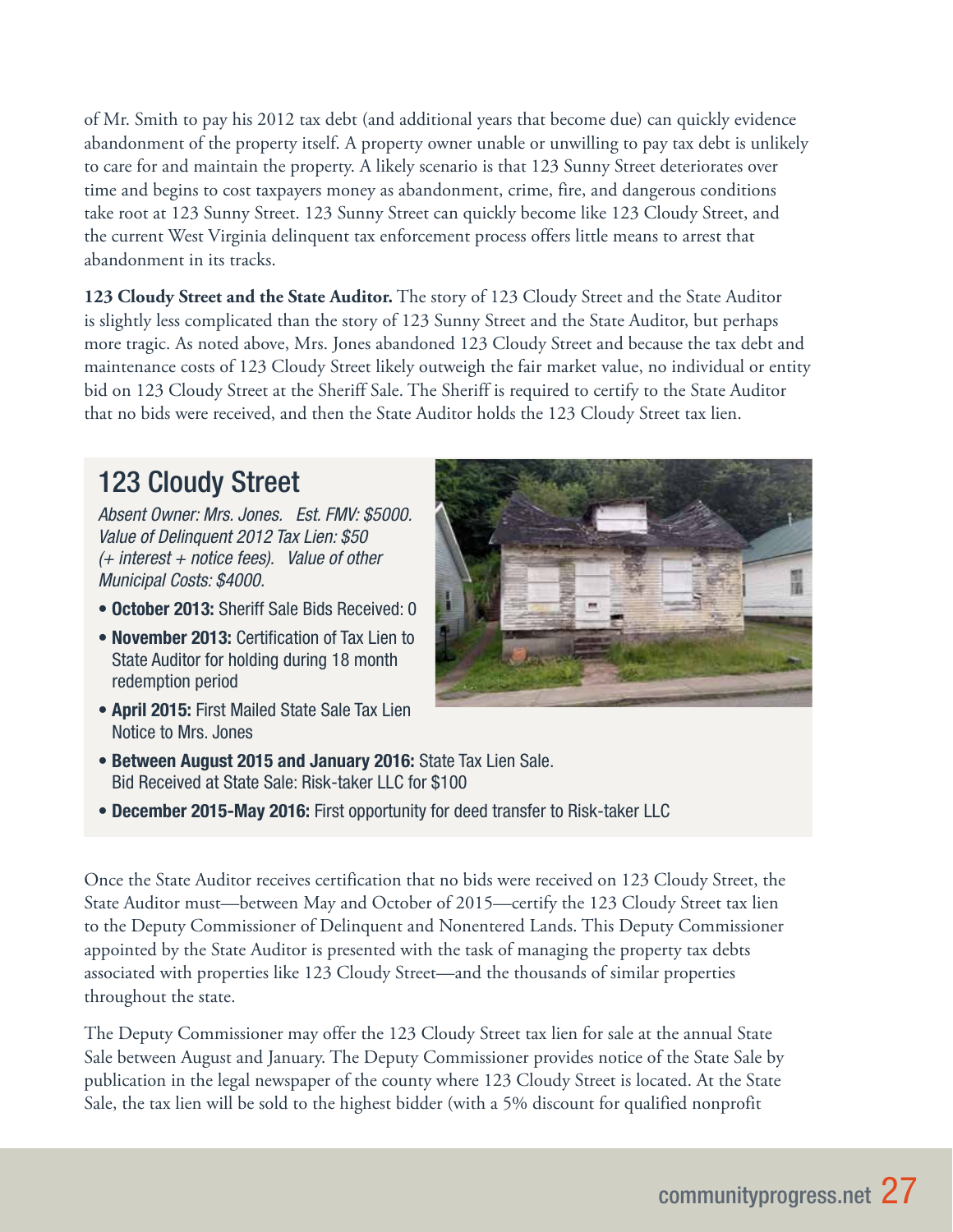bidders) and there is no requirement that the bid include the full amount of taxes due. If no bids are received for 123 Cloudy Street at the State Sale, then the Deputy Commissioner may sell the land at 123 Cloudy Street to any one at any time for any amount without any further notice. The Deputy Commissioner, if unable to sell the tax lien associated with 123 Cloudy Street, will simply hold the tax lien indefinitely.

Assume that Risk-taker LLC offers the highest bid at the State Sale for the 123 Cloudy Street tax lien for \$100. If Risk-taker LLC would like to own the property at 123 Cloudy Street (rather than simply the tax lien), Risk-taker LLC must within 45 days of the State Sale hire an attorney to perform a comprehensive title exam on 123 Cloudy Street to determine addresses for any individuals or entities with interest in the property at 123 Cloudy Street. Risk-taker LLC must then send that list ("Notice List") to the State Auditor along with payment for the costs of providing notice to all of those individuals or entities.

The State Auditor will then mail notice (State Sale Tax Lien Notice), by certified mail return receipt requested, to all of the individuals and entities provided by Risk-taker LLC on the Notice List and in the case of a property like 123 Cloudy Street, to the property address itself. This notice must be sent by the State Auditor within 30 days of receipt of the Notice List from Risk-taker LLC, and the notice apprises Mrs. Jones and any other interested party that she has 30 days to redeem (pay all taxes owed plus interests and costs) or the property will be deeded to Risk-taker LLC. If Mrs. Jones (or others on the Notice List) fails to redeem or pay off the amount of the tax lien plus all of the interest and other costs within 30 days, then the State Auditor will provide a deed for 123 Cloudy Street to Risk-taker LLC. Though Risk-taker LLC may need to undertake further legal steps including a "quiet title" action or otherwise to clarify its ownership in 123 Cloudy Street, Risk-taker LLC at this point in the saga—years after the taxes at 123 Cloudy Street went unpaid—is the owner of 123 Cloudy Street. At this stage, Risk-taker LLC may proceed to actually enter the property, make renovations or repairs, and be responsible for the care of the property.

For 123 Cloudy Street and the thousands of abandoned properties like it in West Virginia, the State Sale does provide an opportunity for prospective purchasers to acquire the property located at 123 Cloudy Street. However, the costs associated with 123 Cloudy Street—both in terms of delinquent taxes and all of the interest and other costs associated with providing appropriate notices, and the years long process required for a purchaser to acquire the deed—can fatally burden the property from nearly the moment of delinquency.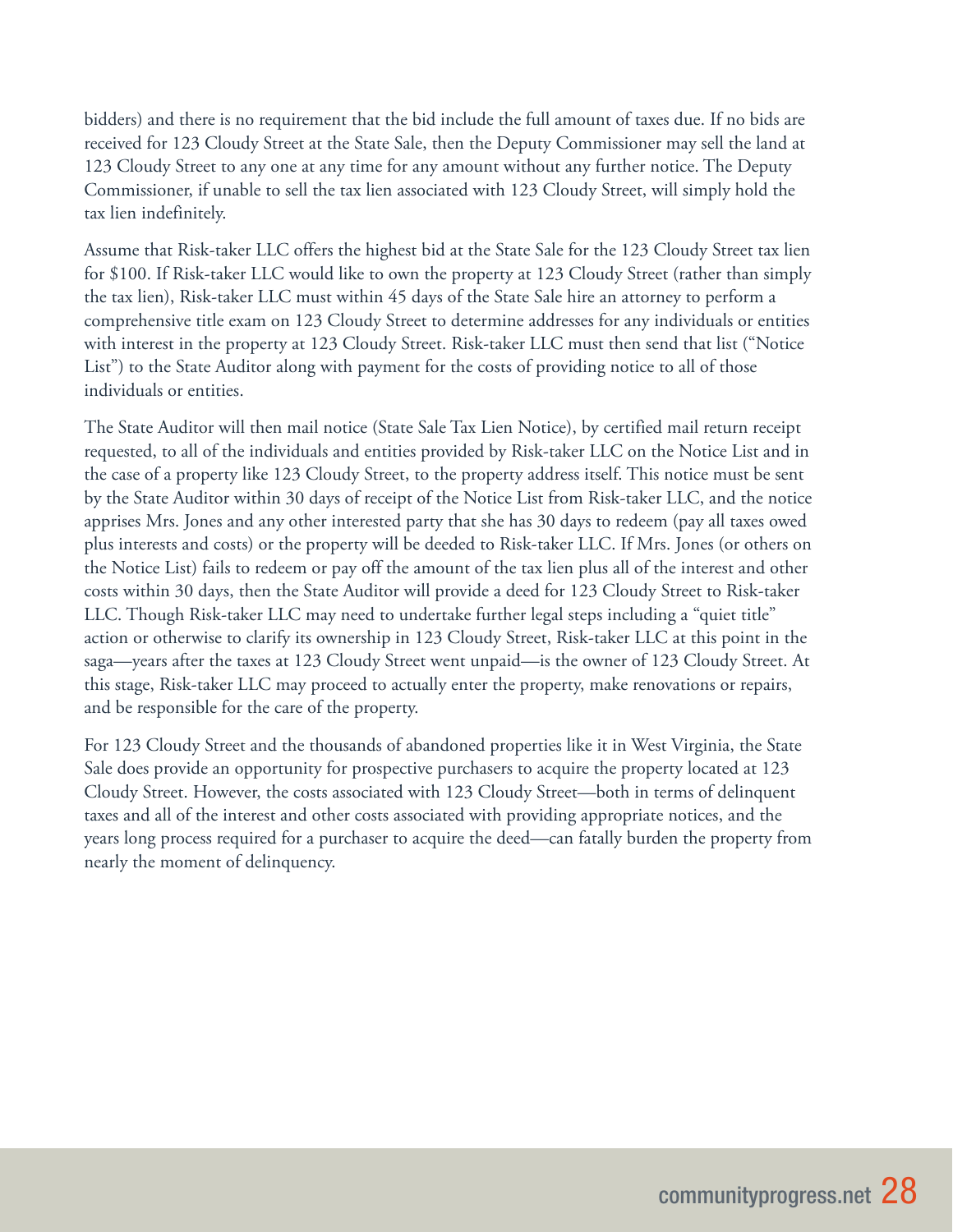# 123 Cloudy Street

*Absent Owner: Mrs. Jones. Est. FMV: \$5000. Value of Delinquent 2012 Tax Lien: \$50 (+ interest + notice fees). Value of other Municipal Costs: \$4,000*

- October 2013: Sheriff Sale. Bids Received at October 2013 Sheriff Sale: 0
- November 2013: Certification of Tax Lien to State Auditor for holding during 18 month redemption period



- April 2015: First Mailed State Sale Tax Lien Notice to Mrs. Jones
- Between August 2015 and January 2016: State Tax Lien Sale Bids Received: 0 Status of Property Tax Lien: Indefinite Limbo. Tax Liens that have accrued since initial 2012 Delinquency: 4. Subsequent Years of Tax Liens and Counting: 2013-2016. Public Costs to Maintain 123 Cloudy Street: Mounting and Uncollectible.

As of October 2017, the State Auditor held 8455 tax liens that received no bids at the Sheriff Sale or the State Sale.<sup>14</sup> Many of these tax liens represent and reflect stagnant debt that continues to accrue, year after year, and they point to property that is vacant and abandoned with no owners concerned with paying the tax debt or maintaining the property. Properties like 123 Cloudy Street are often expensive (and unrecoverable) drains on municipal budgets in terms of police, fire, boarding, securing, and other public safety costs.

## *Local Best Practice Recommendations: Stage 4*

- 1. Provide for and coordinate regular circulation of a list of State Auditor held-tax liens and their associated parcel addresses available for immediate purchase to local government planning departments, existing land banks, land reuse agencies, urban renewal authorities and any qualified nonprofit organizations.
- 2. Coordinate regular circulation of a list of State Auditor-held tax liens and their associated parcel addresses available for immediate purchase to local government code enforcement departments for cross-listing with parcels on the Unsafe Building List. Explore public acquisition of the deed to any such parcels in advance of demolition or other remediation activity.
- 3. Explore development of a new State Auditor delinquent lands side-lot program, whereby volunteer attorneys would provide title research and appropriate notice for any property owners who wish to acquire the deed to an adjoining parcel that bears a lien held by the State Auditor.

<sup>14</sup> Data provided by Office of West Virginia State Auditor October 2017.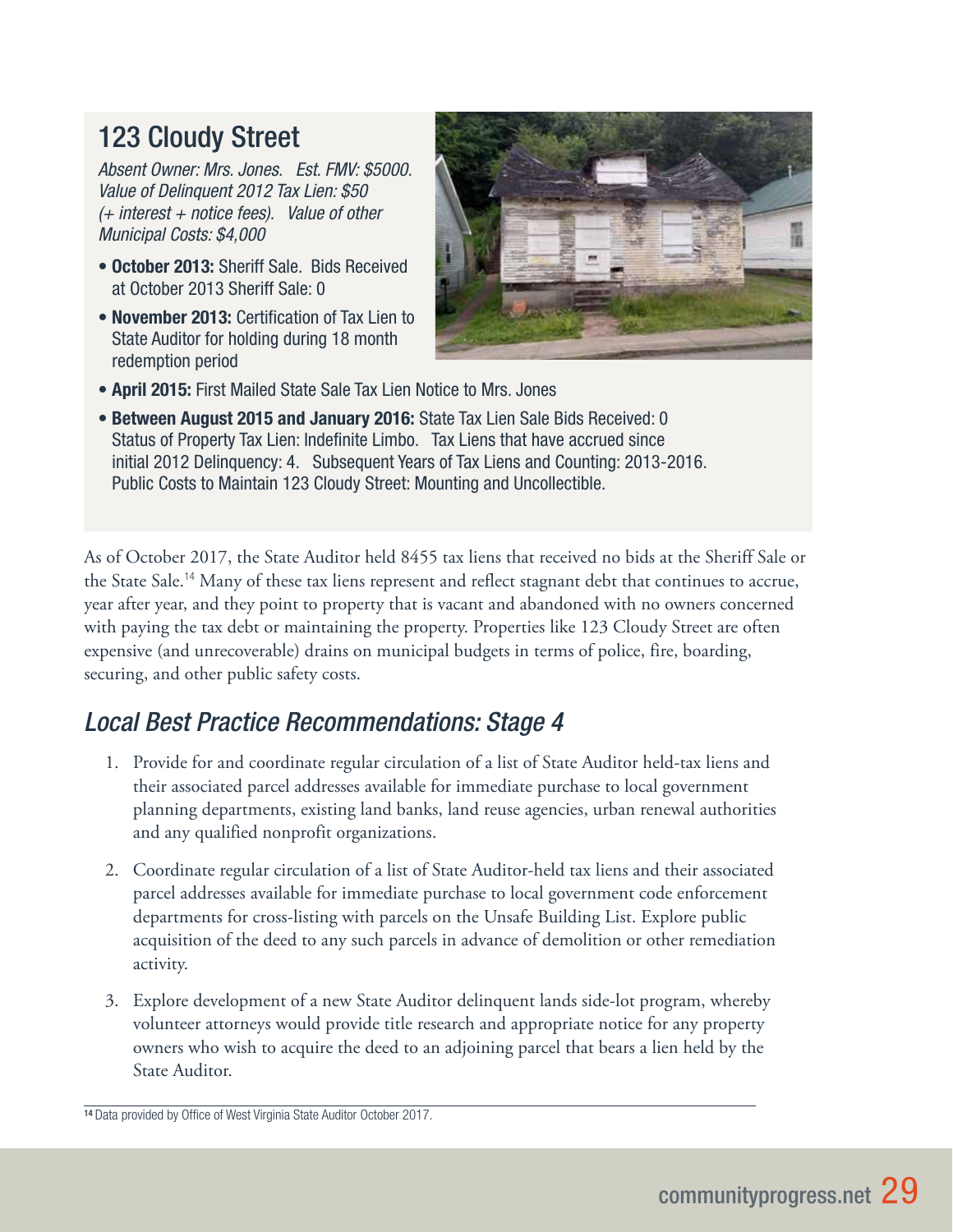4. Explore development of a new State Auditor land banking program, whereby volunteer attorneys provide title research and appropriate notice for any properties desired by an existing land bank, land reuse agency, or nonprofit entity for neighborhood stabilization purposes.

### *Legislative Reform Recommendations: Stage 4*

- 1. Amend West Virginia state law to create a statewide public entity with internal title research and other relevant expertise authorized to acquire delinquent tax liens at the Sheriff Sale each year for an amount not to exceed the amount of delinquent taxes owed. Provide in statute that any interest received through redemptions must be utilized to acquire, demolish, and rehabilitate vacant and abandoned tax delinquent parcels and return them to productive use.
- 2. Amend West Virginia state law such that in counties that have a land bank or land reuse agency, such entities may purchase some or all of the available tax liens each year for the amount of delinquent taxes owed on all Sheriff Sale properties, even in the face of private bidders. Provide in statute that any interest received through redemptions must be utilized to acquire, demolish, and rehabilitate vacant and abandoned tax delinquent parcels and return them to productive use.
- 3. Amend West Virginia state law such that land banks and land reuse agencies may have the right of first refusal on any property tax liens offered at the annual State Sale.
- 4. Amend West Virginia state law such that the State Auditor will provide constitutional notice at no cost and all fees will be waived where a land bank, land reuse agency, or qualified nonprofit entity purchases a tax lien at the State Sale.

## *Data Points to Inform Scope of Reform: Stage 4*

- 1. What are the number and percentage of property tax liens sold each year at the Sheriff Sale that are not redeemed, and for which the Sheriff Sale tax lien purchaser ultimately obtains a deed to the parcel?
- 2. Conversely, what are the number and percentage of property tax liens sold each year at the Sheriff Sale that are not redeemed, and for which the Sheriff Sale tax lien purchaser simply allows its interest to expire?
- 3. For those properties that are ultimately deeded to Sheriff Sale tax lien purchasers, what is the rate of subsequent tax delinquency in the hands of the new owner?
- 4. What are the number and percentage of property tax liens that receive no bids at the annual Sheriff Sale and are thus immediately certified to the State Auditor's Office?
- 5. What are the number and percentage of property tax liens that are sold each year by the Deputy Commissioner at the State Sale?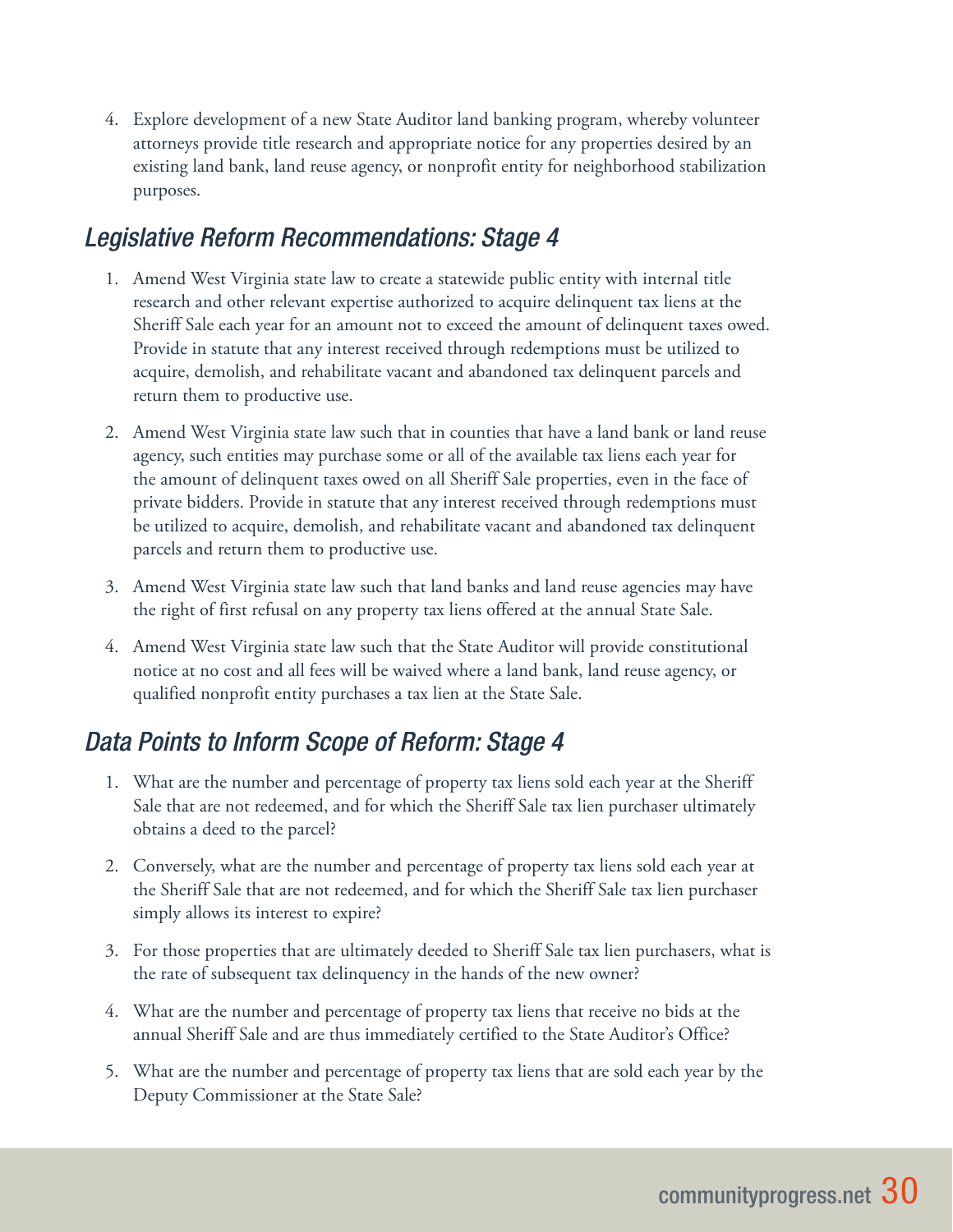- 6. What are the number and percentage of property tax liens sold each year at the State Sale that are not redeemed, and for which the State Sale tax lien purchaser ultimately obtains a deed to the parcel?
- 7. Conversely, what are the number and percentage of property tax liens sold each year at the State Sale that are not redeemed, and for which the State Sale tax lien purchaser simply allows its interest to expire?
- 8. What are the number and percentage of tax liens that arise each year for which no bids are received at Sheriff Sale, and no bids are received at the subsequent State Sale?
- 9. Are the number and percentage of State Auditor held liens increasing year over year and at what rate?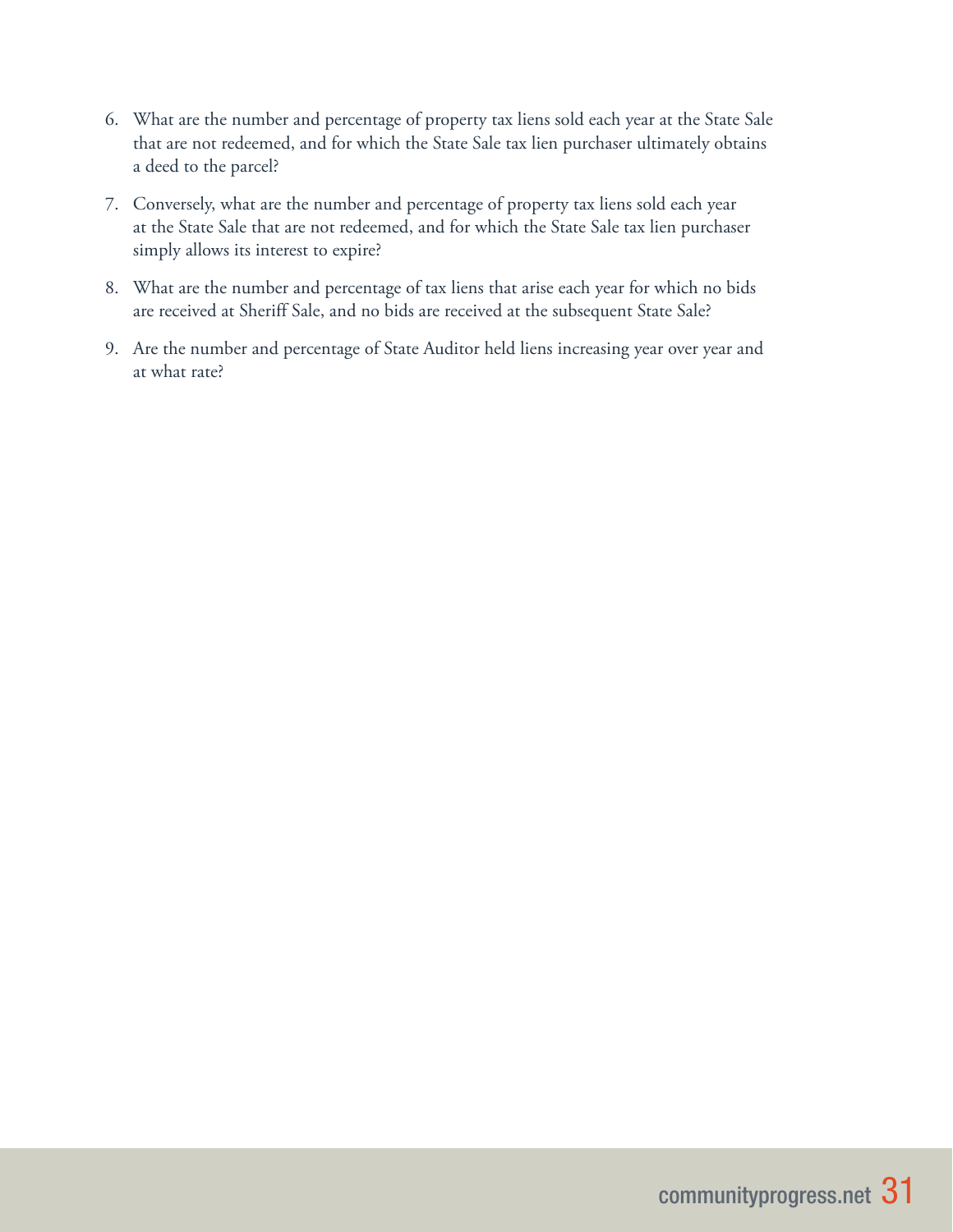

# IV. CONCLUSION

The recommendations for policy and legislative reform contained in this report are a menu of options presented for discussion and consideration. This menu provides various possible reforms that may be viewed in isolation, or in concert. Some reforms suggested are small and incremental, and other possible reforms are comprehensive. All suggested reforms are subject to the review and comment of West Virginia counsel. Similarly, suggestions for data collection should serve as a roadmap for West Virginia stakeholders and are subject to review, augmentation, or deletion by West Virginia municipal leaders. These important caveats, however, should not encourage paralysis by analysis. Suggestions for data gathering moving forward should not become obstacles for completion before any reform is attempted.

Property tax enforcement reform, and any associated reductions in vacancy, abandonment, and municipal expenditures, is typically a multi-year process that requires an iterative conversation and ongoing data review, and that relies upon the momentum built by small and incremental change. This report arrives in West Virginia as momentum for reform has already been building for a few years, as increasing numbers of leaders, advocates, and residents are sounding the alarm for change, and as various public entities are demonstrating success at remediating blight and stabilizing neighborhoods. We encourage West Virginia leaders to move forward with building awareness and working toward reform now—while thoughtfully gathering and analyzing available data and seeking additional clarity.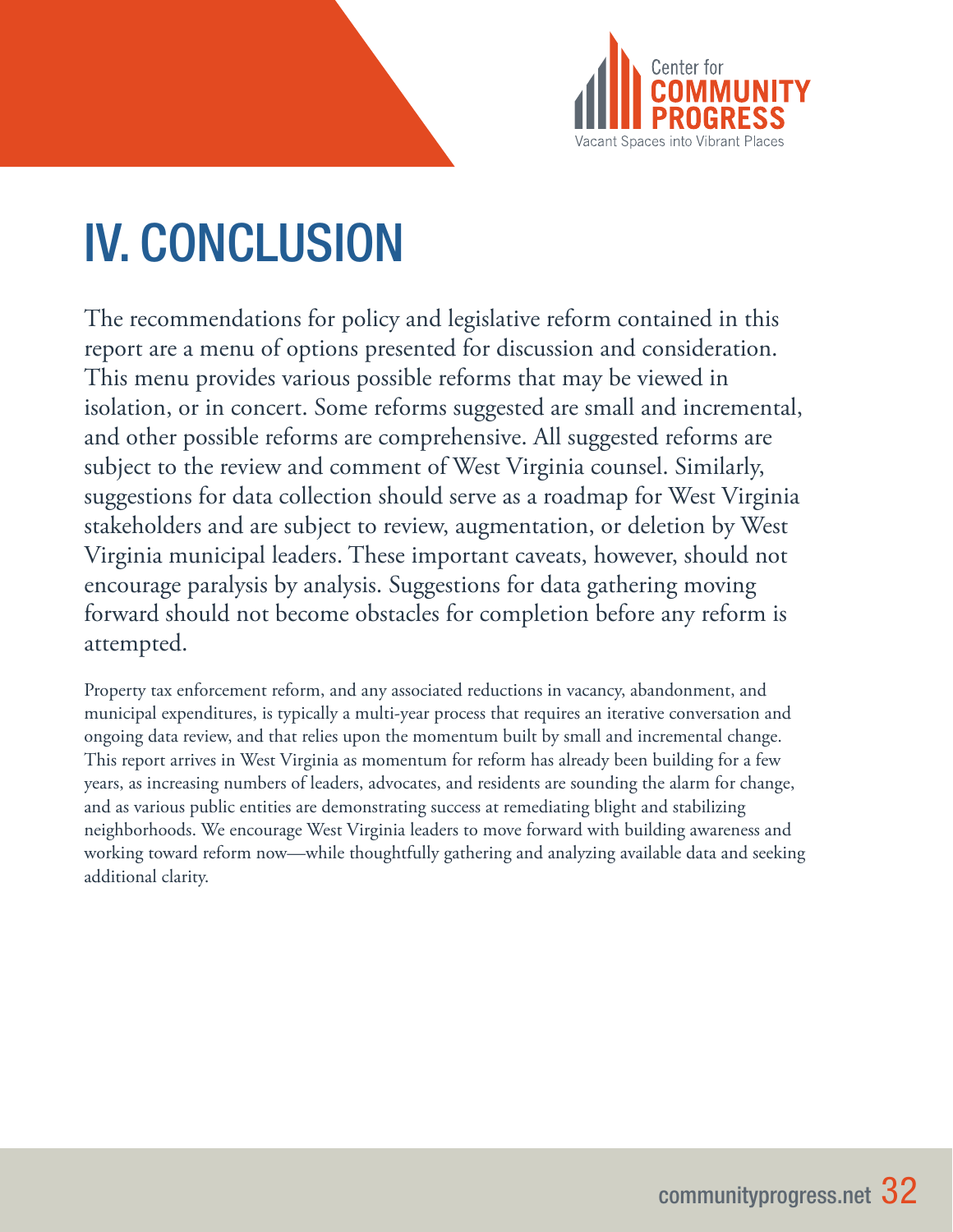

# APPENDIX A: THE LAND USE AND SUSTAINABLE DEVELOPMENT LAW CLINIC AT WEST VIRGINIA UNIVERSITY COLLEGE OF LAW MEMORANDUM TO THE CENTER FOR COMMUNITY PROGRESS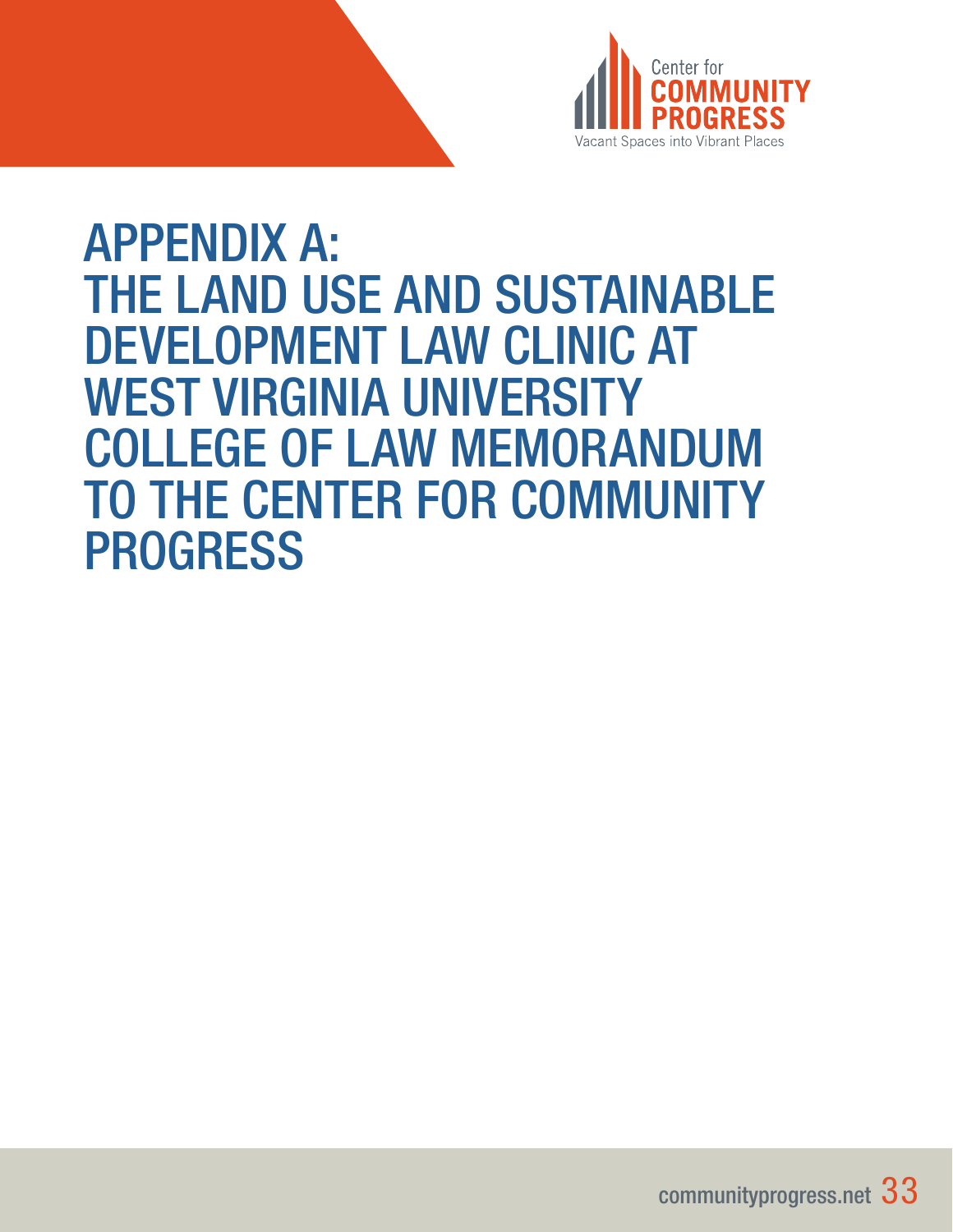

### **MEMORANDUM**

| TO:          | The Center for Community Progress                                                                      |
|--------------|--------------------------------------------------------------------------------------------------------|
| <b>FROM:</b> | The Land Use and Sustainable Development Law Clinic<br>West Virginia University College of Law         |
| RE:          | The West Virginia Tax Lien Sale Process and Vacant, Dilapidated, and<br><b>Deteriorated Properties</b> |
| DATE:        | <b>August 30, 2017</b>                                                                                 |

#### **I. Introduction**

Many communities in West Virginia struggle to address vacant, abandoned, and deteriorated properties. A common question is whether the tax lien sale process contributes to increasing numbers of dilapidated properties. Anecdotal evidence suggests that the length of the process and uncertainty over property ownership before and after a tax lien sale may contribute to increased property dilapidation. In response to the Center for Community Progress Huntington TASP Team,<sup>1</sup> the Land Use and Sustainable Development Law Clinic at the West Virginia University College of Law researched existing practices and identified points of confusion with the current tax lien sale process. This memorandum introduces the property tax and property tax lien sale processes in West Virginia, analyzes areas for potential reform, and identifies data needed to substantiate the connection between increased dilapidation due to the tax lien sale process.

Substantial reform last occurred in 1994, which may impact the success of reform proposals today. The 1994 reform deliberately shifted the burden and cost of due process during the tax lien sale process to the tax lien purchaser. West Virginia, along with many other states, amended laws on tax liens and tax sales after *Mennonite Board of Missions v. Adams.*<sup>2</sup>  *Mennonite Board of Missions* required notice to interested parties prior to tax sale, including the sale of a tax lien. To identify those interested parties, a title search must be conducted. This title search may be costly.

#### Land Use and Sustainable Development Law Clinic

<sup>1</sup> The Huntington Technical Assistance Scholarship Program Team includes leadership from the Huntington Urban Renewal Authority and Land Bank, Huntington Planning and Community Development departments, the West Virginia HUB, the Brownfields Assistance Center, and the Abandoned Properties Coalition. The Huntington TASP Team reflects both the Huntington local focus, and the important goal of ensuring the TASP work in Huntington can inform and benefit the rest of the state.

<sup>2</sup> 462 U.S. 791 (1983).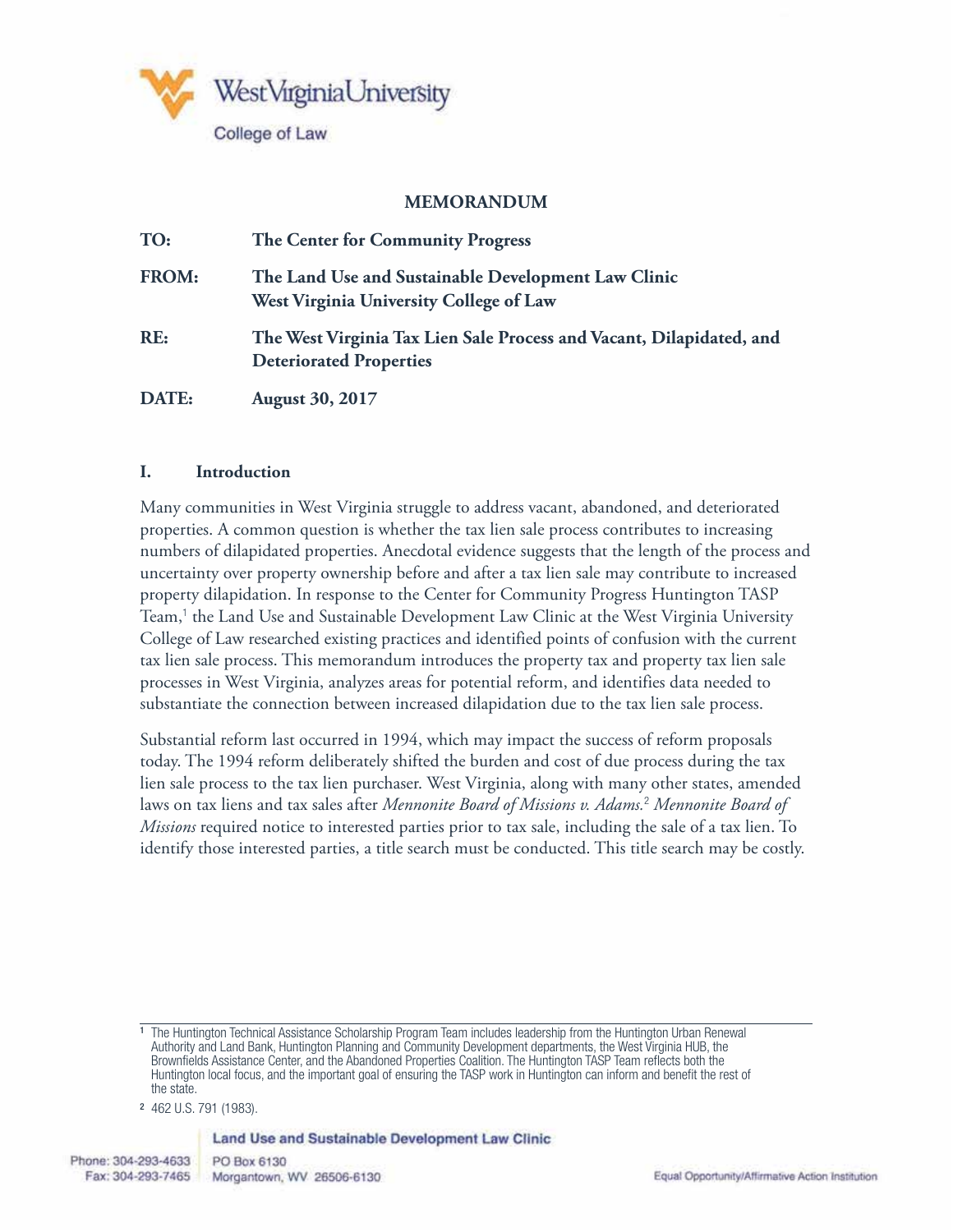The goal of the 1994 legislation was to enable the state to dispose of forfeited and delinquent property without ever acquiring fee simple title to the property.<sup>3</sup> According to the West Virginia Law Institute, "The state can't acquire title to the property without notifying the owner and other interested parties, and the expense of this notice is excessive in the light of the benefits of fee simple ownership—since no one had bid on the property at the sheriff's sale, or redeemed the property prior to the sale or during the lengthy redemption period after the sale, it probably isn't worth owning, and the state would expect to realize little or no revenue from its expense in notifying owners that it was taking the property."<sup>4</sup>

### **II. Property Taxes in West Virginia**

The real property tax is an ad valorem tax, or a charge based on value, against real property (like land and buildings). Personal property, such as an automobile, is also taxed in West Virginia. The state, counties, municipalities, and school districts all impose property taxes.

Real and personal property tax collections in West Virginia totaled \$1.4 billion in 2010.<sup>5</sup> Almost half of collected property tax is from commercial real estate, equipment, and inventory and other business property, all of which is taxed at a higher rate than an owner-occupied home or farm.<sup>6</sup> West Virginians pay one of the lowest property tax rates in the country on a per capita basis, ranking  $45$ th out of 50 states in a recent study.<sup>7</sup>

Property taxes are the major portion of a county's revenues, amounting to 63% of general fund revenues.<sup>8</sup> Property taxes total about one third of school district revenues and 10% of municipal and state revenues.<sup>9</sup> Local governments spend property tax revenue for a variety of purposes, with public health and public safety topping the list of categories.<sup>10</sup> Real property tax proceeds fund important public structures, services, and programs. For example, public schools, police protection, public parks, and local government services are all funded by real property taxes.<sup>11</sup>

<sup>11</sup> *Id.* at 2.

<sup>3</sup> See notes from the West Virginia Law Institute Tax Forfeited Property Project, Reporter James O. Porter, on file with Clinic and House Bill 4043 (1994)

<sup>4</sup> From the West Virginia Law Institute Tax Forfeited Property Project, Reporter James O. Porter, on file with Clinic.

<sup>5</sup> West Virginia Center on Budget & Policy, Property Taxes: A West Virginia Primer 4 (2011), *available at* http://www.wvpolicy.org/downloads/WVCBP-Property\_Tax\_Primer042811.pdf.

<sup>6</sup> *Id.* at 6.

<sup>7</sup> *Id.* at 10; West Virginia Center on Budget & Policy Blog, How High Are West Virginia's Property Taxes?, http://www.wvpolicy.org/how-high-are-west-virginias-property-taxes/.

<sup>8</sup> West Virginia Center on Budget & Policy, supra note 2, at 11.

<sup>9</sup> *Id.* at 11–12.

<sup>10</sup> *Id.* at 12–13.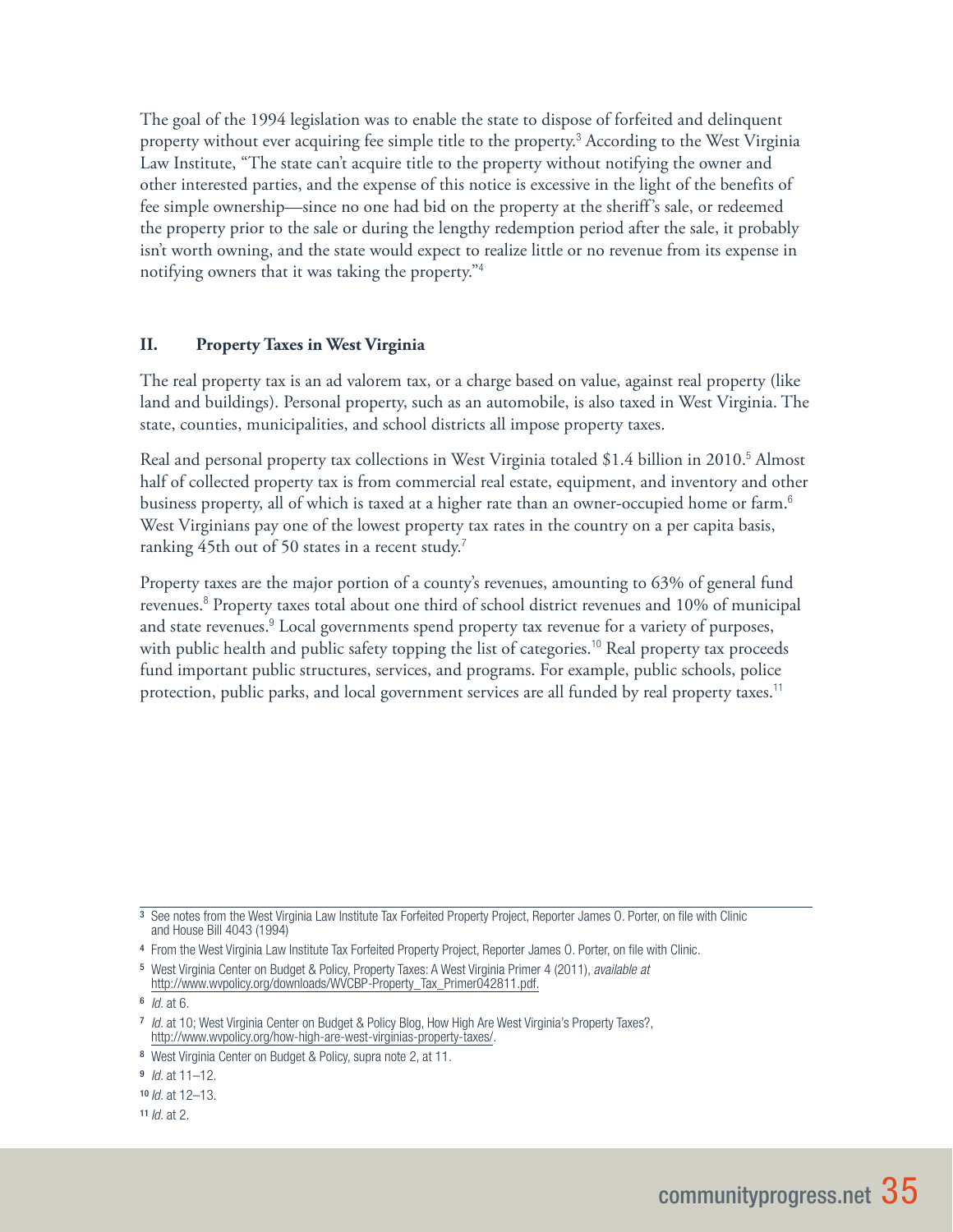### **III. Overview of the Tax Lien Sale Process**

Tax liens represent debt owed for taxes. The county in which a property is situated assesses property taxes. When a property owner fails to pay property tax, the county will sell a tax lien at public auction, subject to several procedural and notice requirements before and after the sale.<sup>12</sup>

If all procedural requirements are met, and the original owner does not pay the taxes owed within a specified time limit, the tax lien "ripens," and a deed to the property is issued to the purchaser of the lien, at the purchaser's option.<sup>13</sup> The purchaser may decide not to take ownership of the property if they choose. In sum, after a period of about three years, a tax-delinquent property may be transferred from a delinquent owner to a new owner through the tax lien sale process.

#### a. Definitions

"Actual notice" is legal notification to ensure notification is in fact achieved, such as certified mail with signature confirmation or personal service of court documents by a sheriff.

"Ad valorem tax" is a tax imposed proportionally to the value of something, particularly with real property, rather than being imposed based on quantity or some other measure.

"Appraised value" is the monetary worth of something based on what constitutes a fair price.

"Assessed value"<sup>14</sup> is the monetary worth of an asset as determined by a taxing authority for taxation purpose.

"Assessment" is the process of determining an amount that a person is officially required to pay in the form of a fine or tax.

"Certificate of sale," similar to a receipt, is issued to a tax lien purchaser after the amount of taxes, interest, and charges are paid. A certificate of sale is also referred to as a "tax certificate" in the West Virginia Code. A certificate of sale is *not* the deed to a property. The tax lien purchaser may receive a deed only after certain procedural requirements, such as notice and redemption period requirements, are met.

"Constructive notice" is legal notification implied or imputed by law, usually on the basis that the information is a part of a public record or file, as in the case of notice of documents that are recorded in the appropriate registry of deeds.

<sup>12</sup> W. Va. Code Ann. §§ 11-8-4, 11A-2-10 (West 2015); *Rebuild America, Inc. v. Davis*, 229 W. Va. 86, 92–93, 726 S.E.2d 396, 402–03 (2012); *George F. Hazelwood Co. v. Pitsenbarger*, 149 W. Va. 485, 489, 141 S.E.2d 314, 317 (1965).

<sup>13</sup> W. Va. Code Ann. § 11A-3-18(d) (West).

<sup>14</sup> *See* definition *infra*, note 13.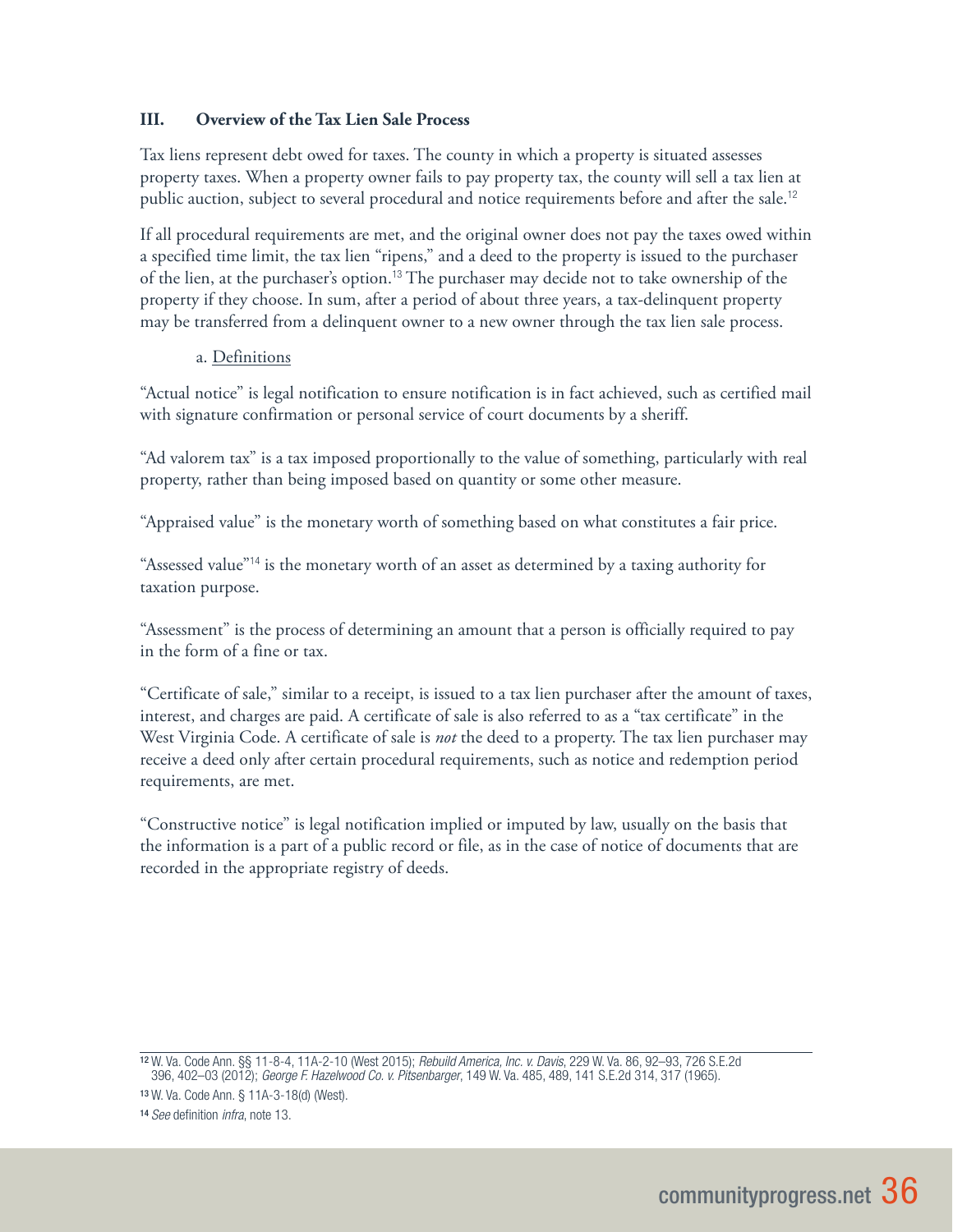"Owner" is any party that has an interest in the property, but does not include the holder of any benefit or burden of an easement or right of way. Parties that hold liens on the property are included in the term "owner."<sup>15</sup>

"Redemption period" is the specified time frame within which an owner of tax delinquent property may pay the taxes, interest, and fees owed to relieve the property of a tax lien.

"Sheriff's Sale" is the first of two tax lien sales enabled by the West Virginia Code. The sale is a public auction held by the county Sheriff's Tax Office.

"State Sale" is the second of two tax lien sales enabled by the West Virginia Code. The sale is a public auction held by the state Deputy Commissioner.

"Tax lien" is a debt imposed by law upon a property to secure the payment of taxes.

"Tax lien purchaser" is the buyer of debt owed for taxes. The tax lien purchaser is issued a certificate of sale for the purchase. In West Virginia, the purchase may take place at the Sheriff's Sale or State Sale, or directly from the Deputy Commissioner if there are no purchasers at either sale.

#### b. Timeline of Property Tax Enforcement and Tax Sales

| Timeline of Property Tax Enforcement and Tax Sales                              |                                                                                                              |  |  |
|---------------------------------------------------------------------------------|--------------------------------------------------------------------------------------------------------------|--|--|
| Property is appraised/reappraised                                               | At least every 10 years <sup>16</sup><br>and on a rolling basis as<br>new property is<br>identified/improved |  |  |
| Property taxes are assessed <sup>17</sup> & sheriff commences tax<br>collection | July $15^{18}$                                                                                               |  |  |
| Property taxes are due                                                          | September 1 and March 1 <sup>19</sup>                                                                        |  |  |

<sup>18</sup> *Id.* § 11A-1-6.

<sup>19</sup> *Id.* § 11A-1-3(a).

<sup>15</sup> Neither the West Virginia Code nor case law defines "party with an interest in the property". This definition is derived from existing practice.

<sup>16</sup> W. Va. Code Ann. § 11-1A-19 (West).

<sup>17</sup> *Id.* § 11-1A-3(a) ("'Assessed value' of any item of property is its assessed value after the certification of the first statewide reappraisal and shall be sixty percent of the market value of such item of property regardless of its class or species.").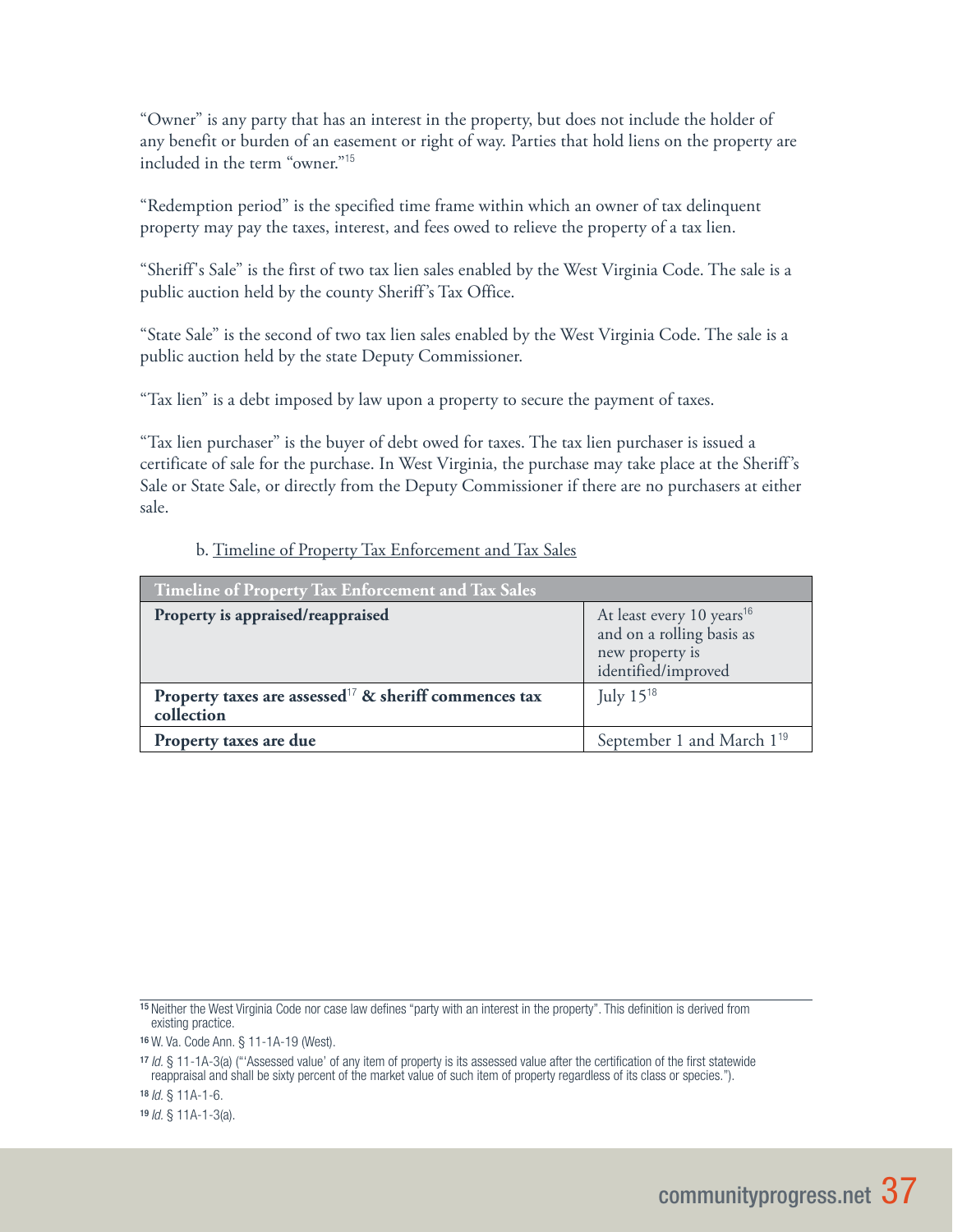| October 1 and April $1^{20}$<br>Property taxes become delinquent |                                                                                                                                                                                                                                 |                                                                                                                                                                               |                                                                            |
|------------------------------------------------------------------|---------------------------------------------------------------------------------------------------------------------------------------------------------------------------------------------------------------------------------|-------------------------------------------------------------------------------------------------------------------------------------------------------------------------------|----------------------------------------------------------------------------|
| <b>SHERIFF'S</b><br><b>SALE</b><br><b>PROCESS</b>                | YEAR 1                                                                                                                                                                                                                          | <b>Notice to Delinquent Taxpayer</b><br>Sheriff prepares lists of unpaid taxes<br>Sheriff posts lists at the courthouse<br>Sheriff publishes lists in a Class I-O<br>Legal Ad | May 1                                                                      |
|                                                                  |                                                                                                                                                                                                                                 | <b>Second notice to Delinquent Taxpayer</b><br>Sheriff publishes a Class III-0 Legal Ad                                                                                       | September 10                                                               |
|                                                                  |                                                                                                                                                                                                                                 | <b>Final notice to Delinquent Taxpayer</b><br>before Sheriff's Sale                                                                                                           | September 14 to October 23<br>(30 days prior to the Sheriff's Tax<br>Sale) |
|                                                                  |                                                                                                                                                                                                                                 | <b>SHERIFF'S SALE</b>                                                                                                                                                         | October 14 to November 23                                                  |
|                                                                  |                                                                                                                                                                                                                                 | Notice to Delinquent Tax Payer that tax<br>lien has been sold<br>Class II-0 legal advertisement <sup>21</sup>                                                                 | Within 1 month of sale                                                     |
|                                                                  | <b>YEAR</b>                                                                                                                                                                                                                     | Auditor sends instructions to Tax Lien<br>Purchaser describing the required steps<br>to notify the original property owner                                                    | May 1 to September 1                                                       |
|                                                                  |                                                                                                                                                                                                                                 | Tax Lien Purchaser sends a list of<br>Owner(s) to the Auditor                                                                                                                 | October 31 to December 31                                                  |
|                                                                  |                                                                                                                                                                                                                                 | Auditor sends notices to all Owner(s)                                                                                                                                         | By January 15                                                              |
|                                                                  | YEAR 3                                                                                                                                                                                                                          | Owner may redeem or tax lien expires<br>and Tax Lien Purchaser secures deed                                                                                                   | April 14 to May 23                                                         |
|                                                                  | If no one bid on the tax lien at the Sheriff's Sale, the lien is held by the state during the 18-<br>month redemption period. Immediately after the Sheriff's sale, the sheriff certifies the property<br>to the State Auditor. |                                                                                                                                                                               |                                                                            |
| <b>STATE</b><br><b>SALE</b><br><b>PROCESS</b>                    | <b>YEARS 2-3</b>                                                                                                                                                                                                                | Auditor certifies tax lien to the Deputy<br>Commissioner                                                                                                                      | May 1 to October 1                                                         |
|                                                                  |                                                                                                                                                                                                                                 | <b>SHERIFF'S SALE</b>                                                                                                                                                         | August 29 to January 29                                                    |
|                                                                  | YEARS 3-4                                                                                                                                                                                                                       | Purchaser must provide a list of Owners<br>to the Auditor                                                                                                                     | October 13 to March 15                                                     |
|                                                                  |                                                                                                                                                                                                                                 | Deputy Commissioner mails notice                                                                                                                                              | November 12 to April 14                                                    |
|                                                                  | YEARS 4-5                                                                                                                                                                                                                       | Owner may redeem or tax lien expires<br>and Tax Lien Purchaser secures deed <sup>22</sup>                                                                                     | December 11 to May 13                                                      |
|                                                                  |                                                                                                                                                                                                                                 | If no one bids at the State Sale, the state holds the tax lien indefinitely. Or, a tax lien<br>purchaser may be issued a Certificate of Sale.                                 |                                                                            |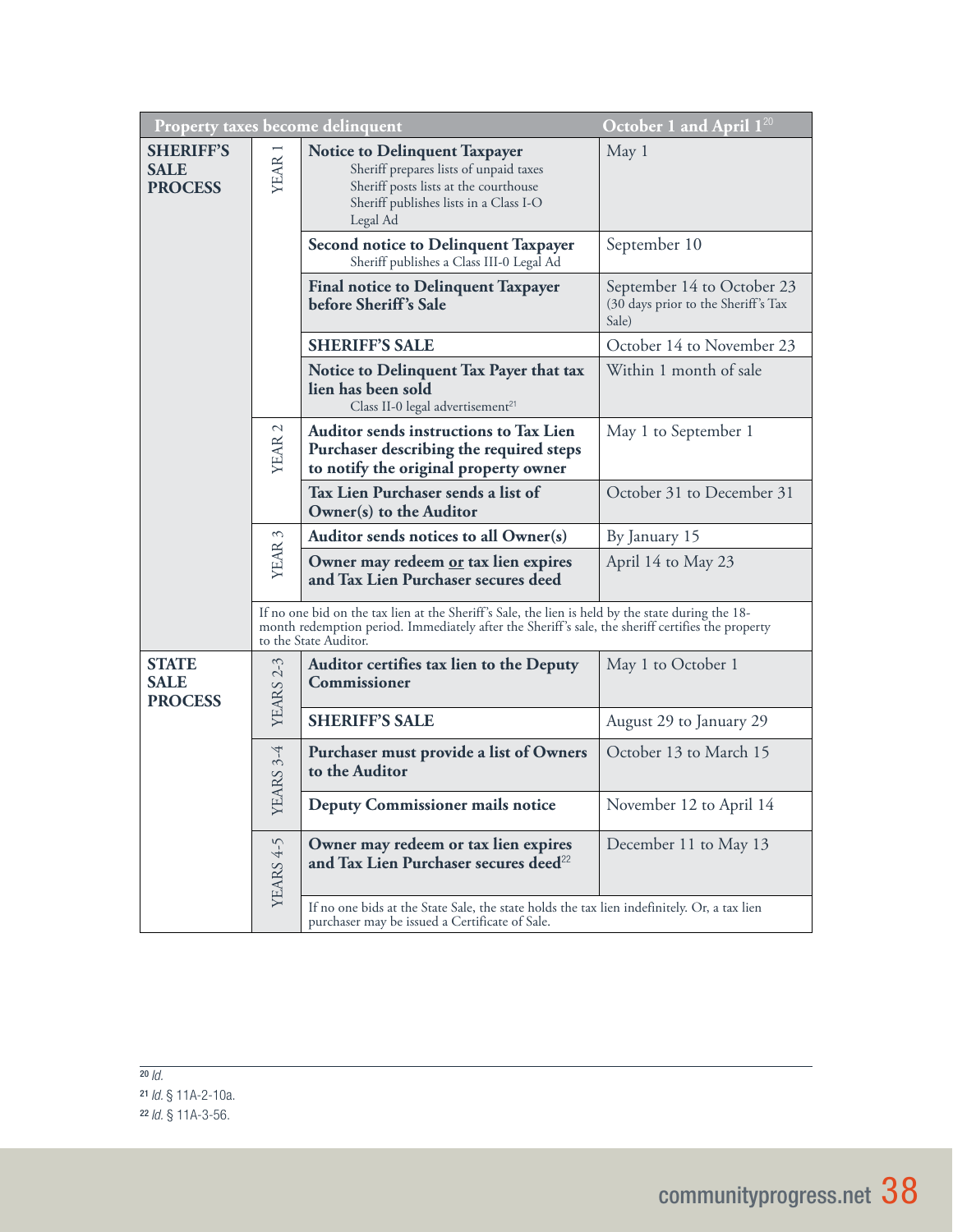### **IV. Areas for Potential Reform**

Areas for potential reform in the tax lien sale process to address neglected properties in West Virginia are presented below, along with special considerations and recommendations for further research. Reform possibilities include shortening the length of the tax lien sale process, the addition of a fee paid by tax lien purchasers with proceeds benefiting neglected properties, enabling a requirement that demolition liens be paid with other charges at a tax lien sale, and the use of a judicial tax enforcement process.

### a. Reduce the Length of the Process

One major concern with the tax lien sale process is the length of the process. The tax lien sale process itself can take potentially three years. Even after the delivery of the tax deed, an additional three-year statute of limitations allows owners to challenge the transfer of the deed. Neglected property can fall into further disrepair because of the time it takes for a new owner to obtain the deed and because there may be uncertainty over ownership during the process of obtaining the deed. This uncertainty may result from confusion over the fact that the sale of a "tax lien" is not a sale of the property, but merely the tax debt associated with that property.

Of the several requirements of the tax lien sale process, the 18-month redemption period that begins at the sheriff's tax sale is the step that takes the longest. What happens during this 18-month redemption period?

- First, if a tax lien was purchased at the Sheriff's Sale, the State Auditor's office has up to 10.5 months to send instructions to the purchaser. These standard instructions describe the steps necessary to secure the deed, primarily the need to prepare a list of those entitled to notice.<sup>23</sup>
- Second, the tax lien purchaser has up to four months to prepare the list of those entitled to notice. Preparing this list ideally includes the examination of title by a licensed attorney.
- Third, the State Auditor will have between two weeks and 2.5 months to send notice to those entitled to notice.
- Parties entitled to notice who receive notice on January 15 will have three to four months before the redemption period expires.

To reduce the length of the tax lien sale process, statutory changes could target the 18-month redemption period. For example, the Auditor could be given 30 days—instead of 10.5 months to send standard instructions to a tax lien purchaser, reducing the length greatly. However, before recommending changes, understanding constitutional safeguards regarding notice and the quality of notice is essential.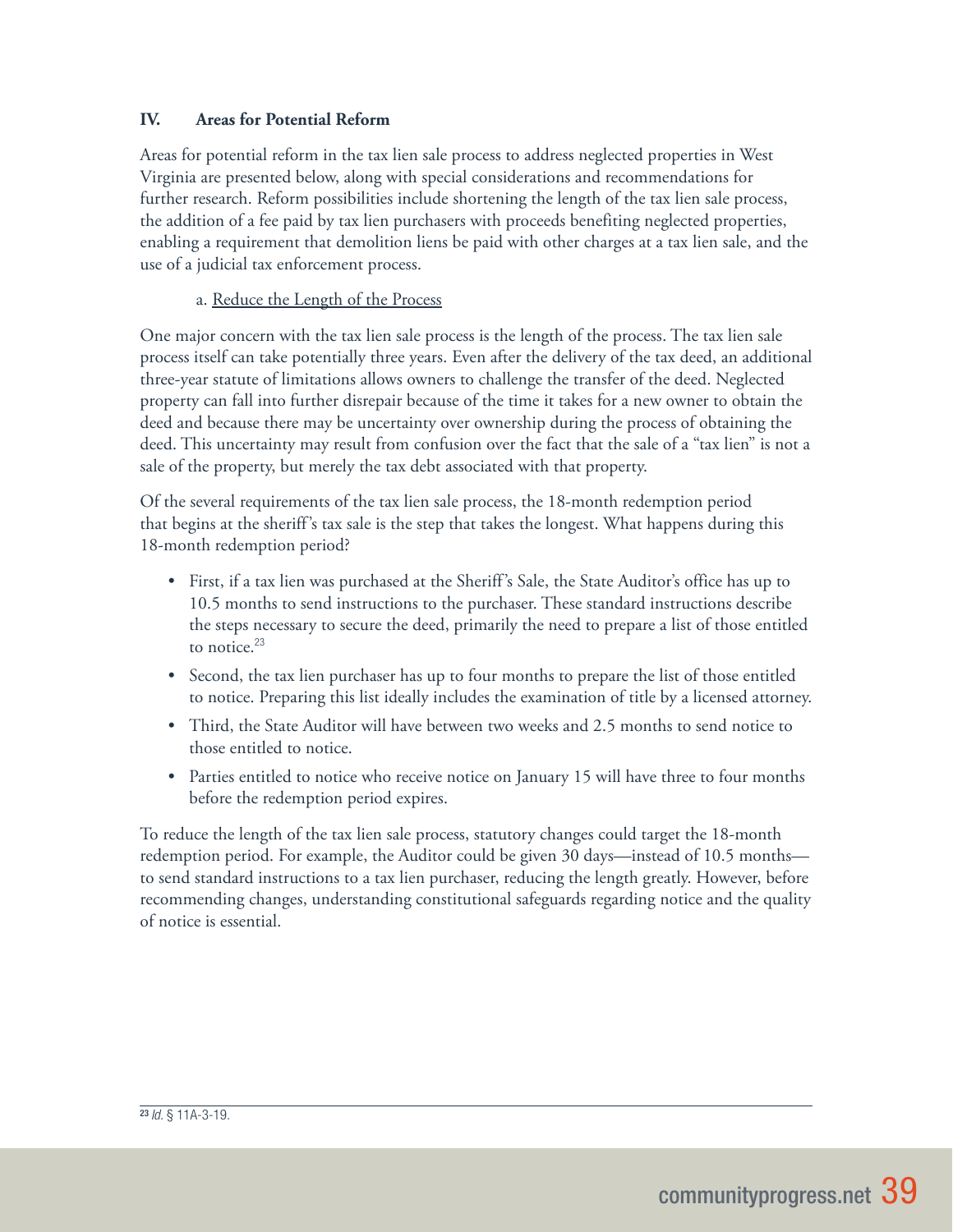### b. Quality of Notice

The Fifth Amendment to the Constitution of the United States provides, in part, that "[n]o person shall . . . be deprived of life, liberty, or property, without due process of law," thus establishing certain procedural and substantive protections for individuals from certain actions by the federal government. The Fourteenth Amendment extends those same due process protections to individuals deprived of life, liberty, or property by state governments. The tax lien sale process and the subsequent conveyance of real property to a tax lien purchaser is the kind of state deprivation of property action to which due process protections apply.

Generally, due process is defined as, "[t]he conduct of legal proceedings according to established rules and principles for the protection and enforcement of private rights."<sup>24</sup> The primary due process consideration for the tax lien sale process is whether a tax lien purchaser provides adequate notice to owners of the right to redeem the property prior to the purchaser obtaining the deed. What constitutes adequate notice is an evolving standard at both the federal and state court levels. Current due process law for adequate notice requires "notice reasonably calculated, under all the circumstances, to apprise interested parties of the pendency of the action and afford them an opportunity to present their objections."<sup>25</sup>

Applying these due process requirements for adequate notice specifically to the tax lien sale process, the Supreme Court of Appeals of West Virginia has stated that, "[w]here a party having an interest in the property can reasonably be identified from public records or otherwise, due process requires that such party be provided notice by mail or other means as certain to ensure actual notice."<sup>26</sup> The Supreme Court of the United States has held that "[n]otice by publication is not reasonably calculated to inform interested parties who can be notified by more effective means such as personal service or mailed notice."<sup>27</sup>

Additional measures to the posting of notice of the sale of a tax lien and an owner's right to redeem on the courthouse door, or publishing the same in the local newspaper, is needed to satisfy due process. Instead, a tax lien purchaser must seek to provide actual notice of the sale and right to redeem to owners by all reasonable means calculated to actually achieve such notice. Reductions in time for the tax lien sale process should consider that, as a practical matter, the tax lien purchaser needs adequate time to perform due diligence in providing notice and that owners should be given time to organize financing after receiving notice and before the end of the redemption period.

<sup>24</sup> *Black's Law Dictionary* 610 (10th ed. 2014).

<sup>25</sup> *Jones v. Flowers*, 547 U.S. 220, 226 (2006) (quoting *Mullane v. Central Hanover Bank & Trust Co.*, 339 U.S. 306, 313 (1950)).

<sup>26</sup> Syl. Pt. 1, *Lilly v. Duke*, 376 S.E.2d 122 (W. Va. 1988).

<sup>27</sup> *Mennonite Board of Missions v. Adams*, 462 U.S. 791, 791 (1983).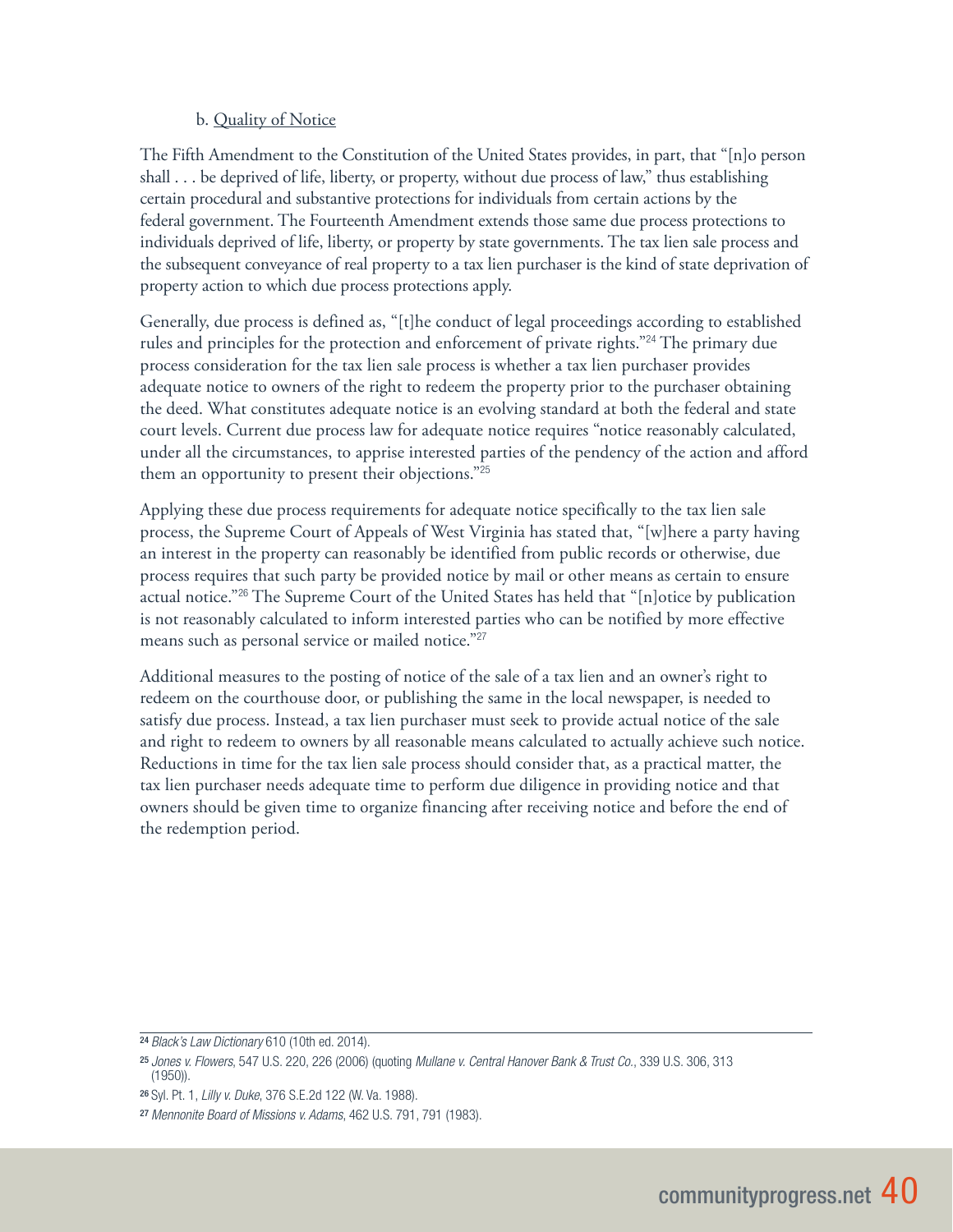Reviewing West Virginia's tax lien sale process in light of due process notice requirements, 10.5 months for the auditor to send standard instructions to tax lien purchasers is likely unnecessary. The reduction of this 10.5-month timeframe between the sheriff's tax sale and the time at which instructions are sent to the tax lien purchaser should receive further research.<sup>28</sup>

In order to preserve the longer redemption period for owner-occupied tax delinquent properties, one alternative is to reduce the 18-month redemption period only for vacant or dilapidated properties. However, reliable definitions of "vacant" or "dilapidated" may be difficult to work into the tax code. One way to define vacant is to require registration under a vacant building registration program under West Virginia Code.<sup>29</sup> In order to determine vacant status, registration programs may look to non-compliance with a local building code ordinance or evidence that utilities are not in use. These types of objective criteria could reduce questions about whether a property is vacant, and determining vacant status in this way puts the burden of defining "vacant" on local officials. Currently, registries for vacant and uninhabitable buildings are only enabled for municipalities. The registration program would need to be expanded to counties prior to its use in the tax code. A primary challenge when reducing the redemption period for only a subset of properties is the administration of two different systems. Two systems could generate confusion and inconsistency and may not be favored by county tax departments in a time of budget constraint.

#### c. Fee for Tax Lien Purchasers

One possible approach to modifying the tax lien sale process to address neglected properties would be to assess a fee on tax lien purchasers that could be used to secure dilapidated properties, rehabilitate properties, or other purposes. At present, fees are assessed to tax lien purchasers for title searches and other essential services. These fees are relatively small.

West Virginia law would need to be amended to add this fee. Any fee would have to be applied uniformly to all purchasers, and the fee would likely need to be added to the bid price, as are the other fees, to be enforced. The tax lien purchaser would likely consider the fee when calculating a bid, possibly causing fewer or no bids on property. Some tax liens that are presently purchased might not be purchased with the addition of a fee. Therefore, the amount of the fee would need to be carefully determined in light of these considerations. Also important to consider is the balance between the benefit of reducing speculative bids<sup>30</sup> and the corresponding potential for liens to not be purchased.

<sup>28</sup> It is important to note that even with a reduced redemption period, the property may have fallen into disrepair well before the property went to tax sale.

<sup>29</sup> W. Va. Code Ann. § 8-12-16c(2)–(3) (West) "'Vacant building' means a building or other structure that is unoccupied, or unsecured and occupied by one or more unauthorized persons for an amount of time as determined by the ordinance. A new building under construction or a building that by definition is exempted by ordinance of the municipality, is not deemed a vacant building. The governing body of a municipality, on a case-by-case basis, upon request by the property owner, shall exempt a vacant building from registration upon a finding for good cause shown that the person will be unable to occupy the building for a determinant period of time." *Id.* § 8-12-16c(2). "'Vacant property' means a property on which no building is erected and no routine activity occurs." *Id.* § 8-12-16c(3).

<sup>30</sup> A "speculative bid" is a bid by a person that has no intention of ever owning the underlying property. The speculative bidder seeks the interest on the amount of property taxes due, which is presently 12%.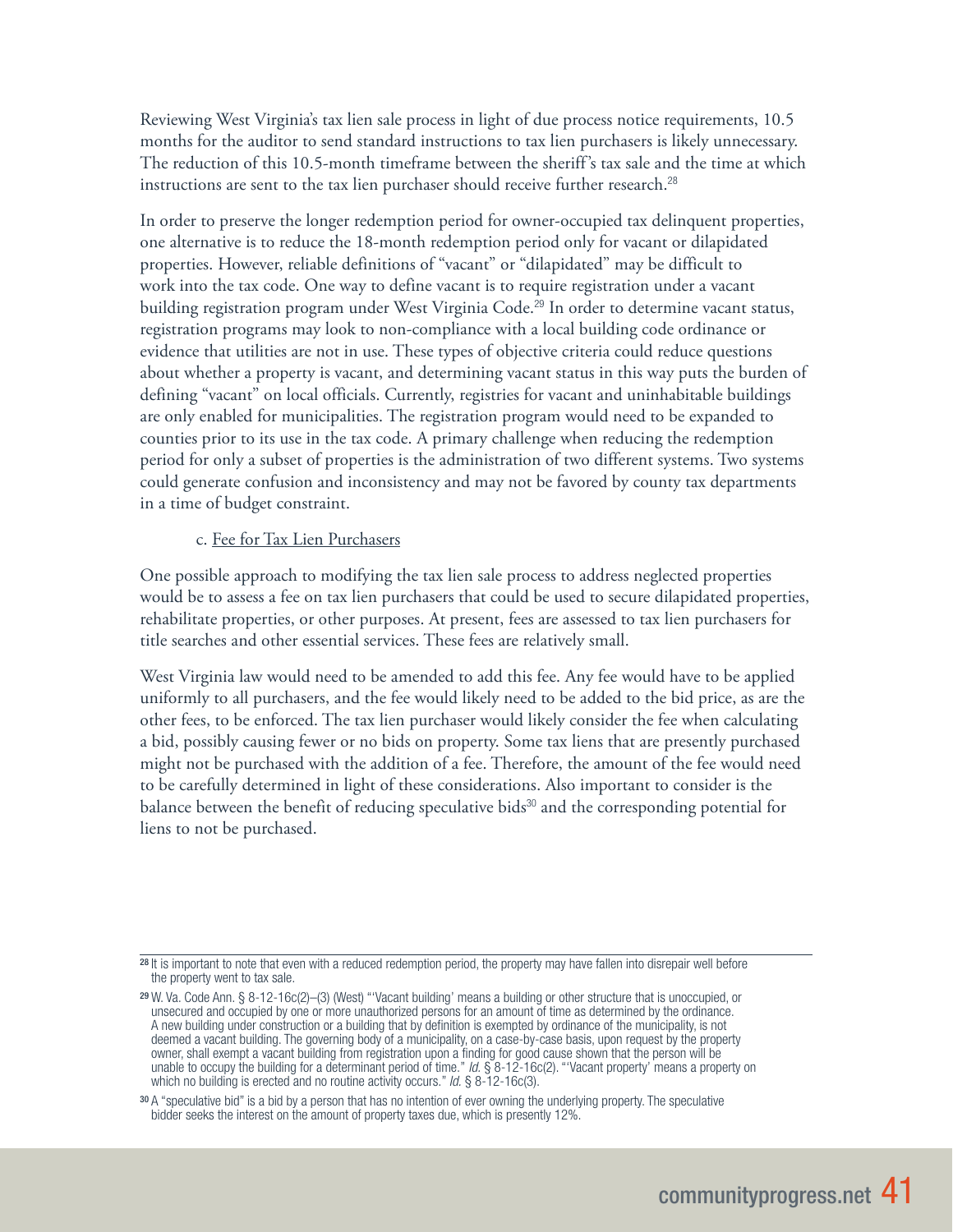### d. Collection of Demolition Liens at County Tax Sale

The tax lien sale process could also be modified to include the collection of demolition liens to address the cross-section of these issues as they relate to neglected properties. A demolition lien is a lien that has been placed on a property by the municipality for the amount expended to demolish the property in violation of local ordinances such as the building code. Prior to demolition, a local code official may cite violations of local ordinances and after due process is given, municipalities may take steps to demolish the structure and place a demolition lien on the property. Tax delinquent properties where a structure has been demolished can be sold to a third party after a series of steps are taken.

A few communities in West Virginia have been granted authority under the state's Home Rule Pilot Program<sup>31</sup> to collect the costs of demolition liens at county tax sales, although none are actively utilizing this authority as of July 2017. The authority allows demolition liens to be added to the list of what tax lien purchasers must pay, such as interest and other charges, as part of the tax lien purchase. This method of collecting demolition liens is not currently enabled for all municipalities under state law.

One issue that arises from adding demolition liens to the tax lien purchase process is whether a municipality has the authority to compel a county employee to collect municipal demolition liens at a county tax sale. Even if the sheriff's tax office was agreeable to withholding the certificate of sale until the demolition lien is paid, what would the enforcement mechanism be if the tax lien purchaser refused?

Amending the West Virginia Code would address these authority issues. West Virginia Code Section 11A-3-14(a), which requires the sheriff at a tax sale to collect "at least the amount of taxes, interest and charges for which the tax lien on any real estate is offered for sale" before issuing a certificate of sale, could be amended to additionally require the payment of any demolition liens. Alternatively, the state code could be amended to give demolition liens the same priority as tax liens. However, before any amendments to the state code are contemplated, a discussion of the practical implications, as well as speaking to county tax offices, state agencies, and elected officials is imperative to understand the issues and any logistical considerations.

<sup>&</sup>lt;sup>31</sup> The Home Rule Pilot Program allows select communities to implement changes in all matter of local governance as long as the changes do not violate certain aspects of state and federal law. The program provides an opportunity to test whether broad based state home rule is viable, and specifically whether certain measures—such as attaching demolition liens at a county tax sale—should be enabled statewide.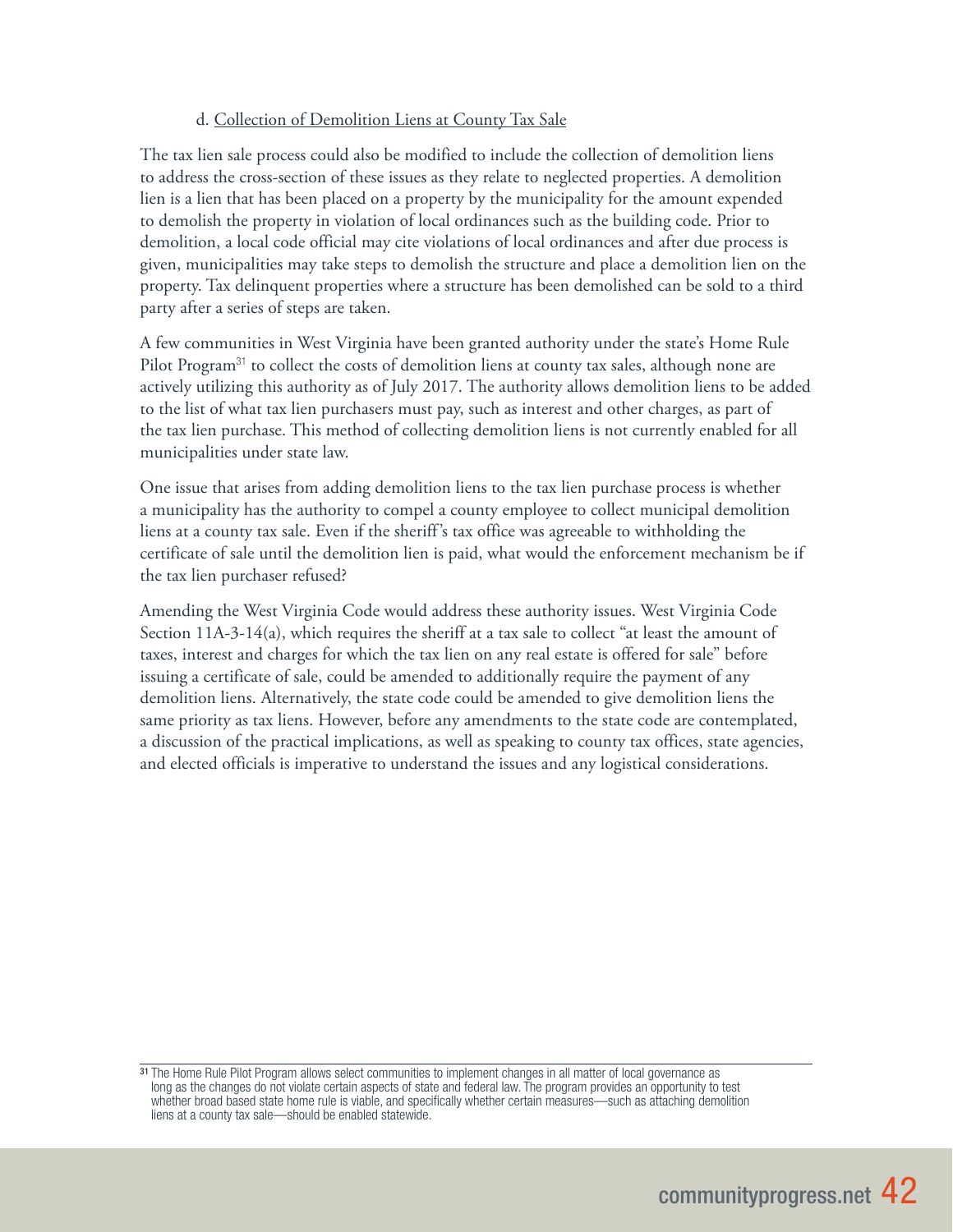### e. Judicial Tax Enforcement Process

Another possible approach would be to adopt a parallel delinquent tax enforcement statute that counties could utilize at their option that provides for a judicial tax enforcement process. In a judicial tax enforcement process, simply put, the tax collector may petition the court that taxes are delinquent on a given parcel, provide notice to all those with an interest in the property, and ask the Court to order a sale. If the Court finds that property taxes are indeed delinquent, and that adequate notice has been provided to all those with an interest in the parcel, the Court can order an immediate sale of the property.

This process could involve four changes in the West Virginia law. First, and perhaps most importantly, the process would be judicial, as opposed to the present administrative system. Second, the process could reduce the redemption period. Third, the process could involve the sale of the real property itself instead of the real property tax lien. Finally, this optional process could be limited to vacant, abandoned, or other troubled properties.

Judicial sale of the property could reduce the time it takes for tax delinquent properties to transfer to new owners. However, circuit court dockets in West Virginia are busy and court delays may impede reduction of the time period. Notably, the 1994 reforms sought, in part, to shift the burdens on the court system to the tax lien purchasers.

In addition, the judicial finding that taxes are due and that constitutional notice has been provided should result in full, clear, marketable, and insurable title to the property in the hands of a new owner after the court ordered sale. However, the present process generally provides insurable title in West Virginia.

The judicial enforcement process may be simpler and less expensive than a tax lien sale process, but West Virginia courts lack authority at this time. A few years ago, a bill was introduced in West Virginia regarding the use of in rem jurisdiction to address tax delinquent properties, but the bill did not pass.

Georgia passed a judicial sale law in 1995 to combat the "inefficient, lengthy" tax foreclosure process in that state that "commonly result[s] in title to real property which is neither marketable nor insurable."<sup>32</sup> The Georgia legislature also passed the law to attempt to reduce the number of tax delinquent properties "which present health and safety hazards to the public."<sup>33</sup>

West Virginia would need to pass a law to allow judicial sale of tax delinquent properties in the state. The example from Georgia or other states could be used and modified to meet West Virginia law and circumstances.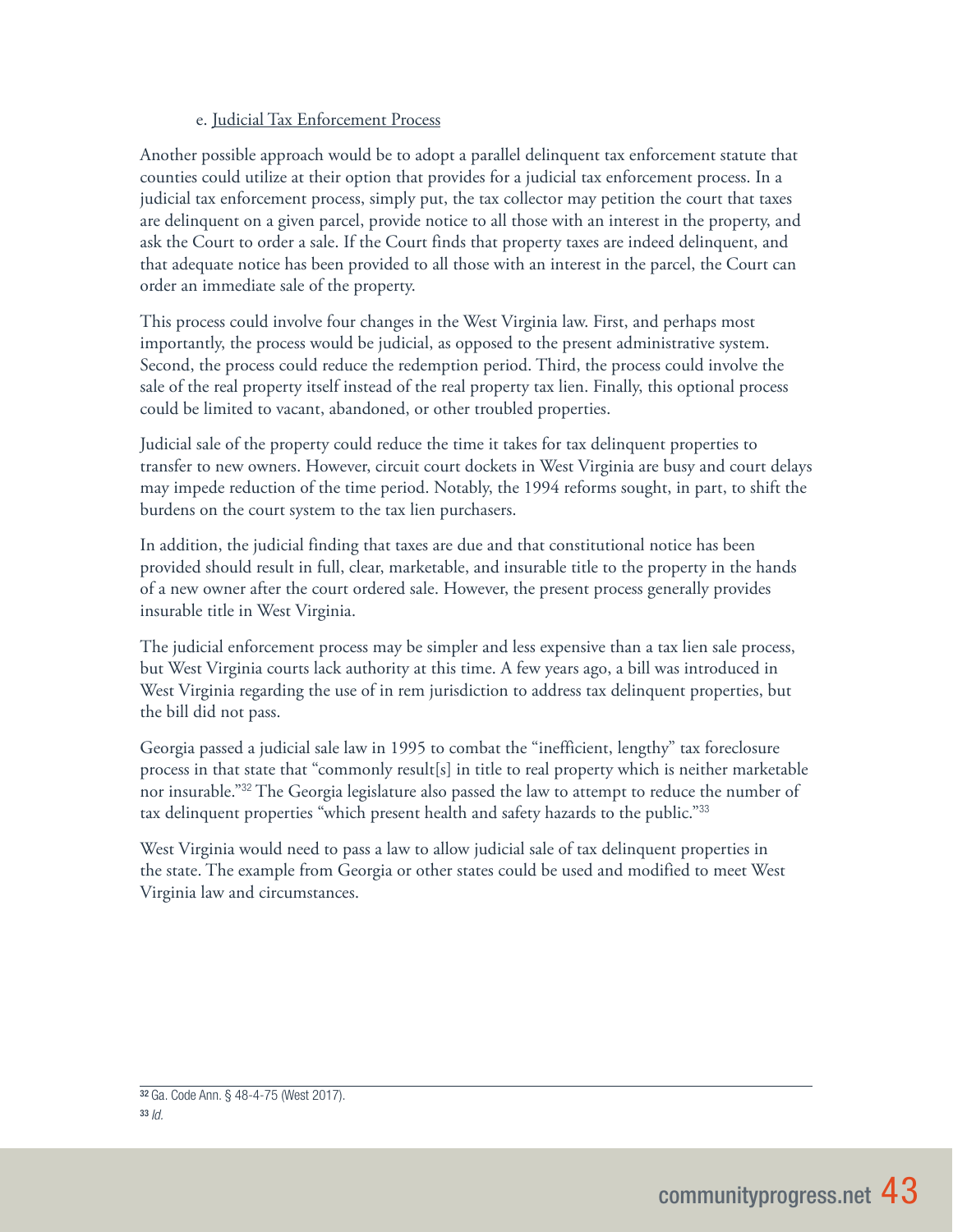### **V. Possible Needs and Avenues for Data Collection**

To better establish the connection between the tax lien sale process and its effect on neglected properties, as well as the potential for the proposed areas for reform, the following data collection efforts should be considered:

- Number of delinquent properties in each county of interest, by year. A view over a specified period of years may show certain trends. The sheriff's tax office for each county may be able to provide a list of delinquent properties.
- Number of tax liens sold in each county of interest, by year, in addition to assessed value and the amount of the purchase price. This might also be determined by a review of records maintained by the sheriff's tax office.
- Number of tax liens sold that are later redeemed, by year, along with total amount of interest payments accrued to the benefit of tax lien purchasers. This might also be determined by a review of records maintained by the sheriff's tax office.
- Number of tax liens per year (either statewide or by county of interest) that are not purchased at a sheriff's sale and transferred to the State Auditor. The State Auditor likely has or could compile these numbers.
- Number of tax liens per year that the State Auditor ultimately sells. The State Auditor likely has or could compile these numbers.
- Number of tax liens that the State Auditor has retained because there was not a buyer at the sheriff's sale or state sale, either overall or for one or more counties of interest.
- Number of properties in a select community that are tax delinquent and are condemned, on vacant property registries, or are otherwise slated for demolition.
- Number of properties in "record of delinquent lands" (or similarly named volume) of record in the Office of the Clerk of the County Commission for a county or community.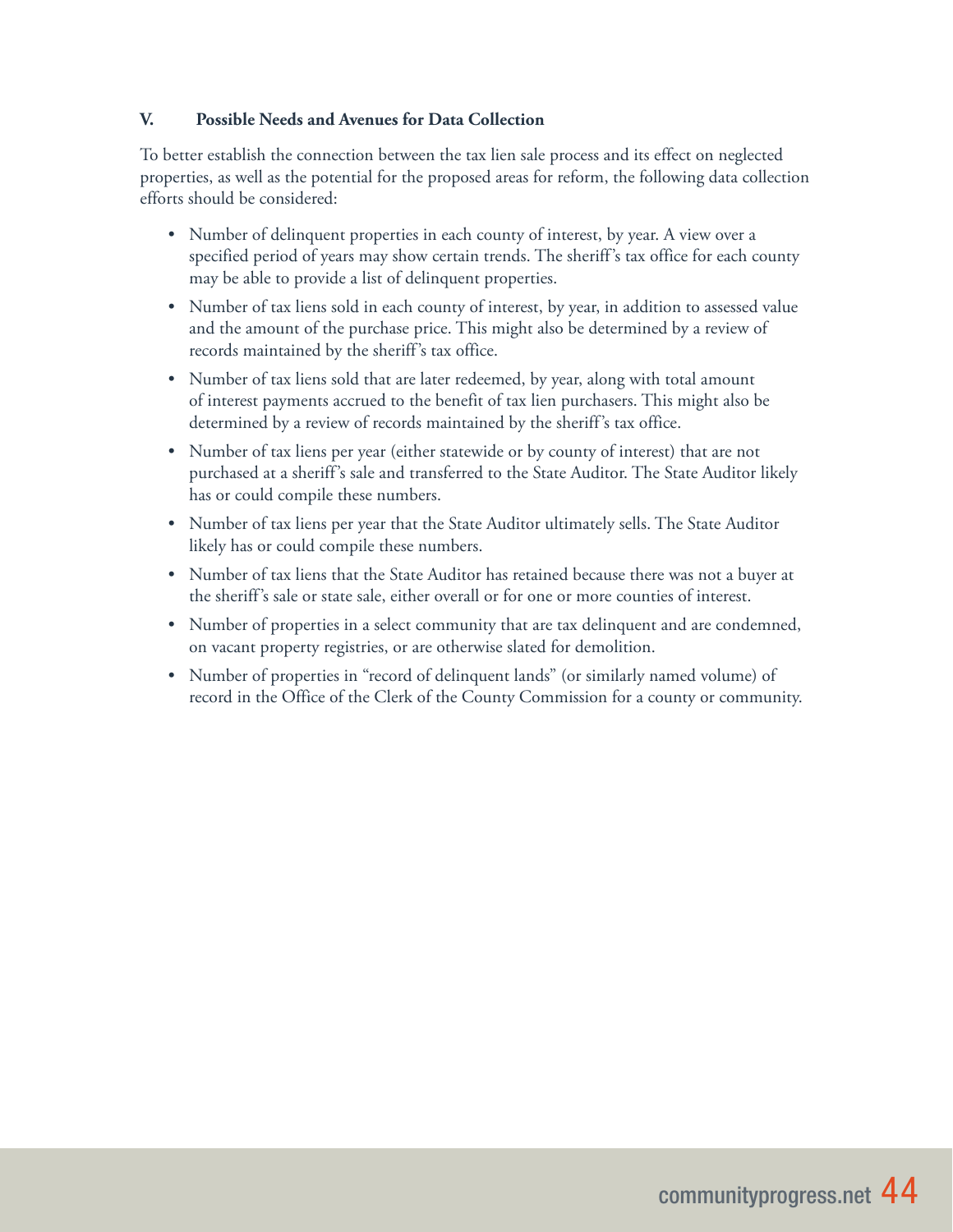### **VI. Action Plan for Moving Forward**

This memo identified areas for potential legislative reform and identified data needed to substantiate the connection between increased dilapidation due to the tax lien sale process. Next steps include data collection and discussions with stakeholders to vet areas for potential reform.

### **Data Collection**

As noted in Section V, data is managed by the State Auditor's Office, the County Assessor's Office, local governments, quasi-governmental bodies such as Urban Renewal Authorities and community groups such as BAD Building Teams. Here, we propose a divide and conquer communication strategy based on existing relationships of the Huntington TASP Team members. For example, the Land Use Clinic has an existing relationship with the State Auditor's Office, and the Northern Brownfield Assistance Center works with several BAD Building Teams. Additional calls should be made to the West Virginia Assessors' Association and individual county assessors' offices. Prior to conducting interviews about specific data available and the collection of data, Huntington TASP Team members can coordinate the goals of data collection and assign tasks.

#### **Stakeholder Input**

In addition to data collection, partners should interview stakeholders about potential legislative reforms. Stakeholders include but are not limited to: the members of the Abandoned Property Coalition, the West Virginia Municipal League, the West Virginia Association of Counties, the West Virginia Association of Municipal Attorneys, the State Auditor's Office, and the West Virginia Assessors' Association. Similar to data collection, the Huntington TASP Team members can share the responsibility of communicating with stakeholder groups based on existing relationships. Prior to interviews, team members can coordinate the goals of the interviews and assign experts to interviewees.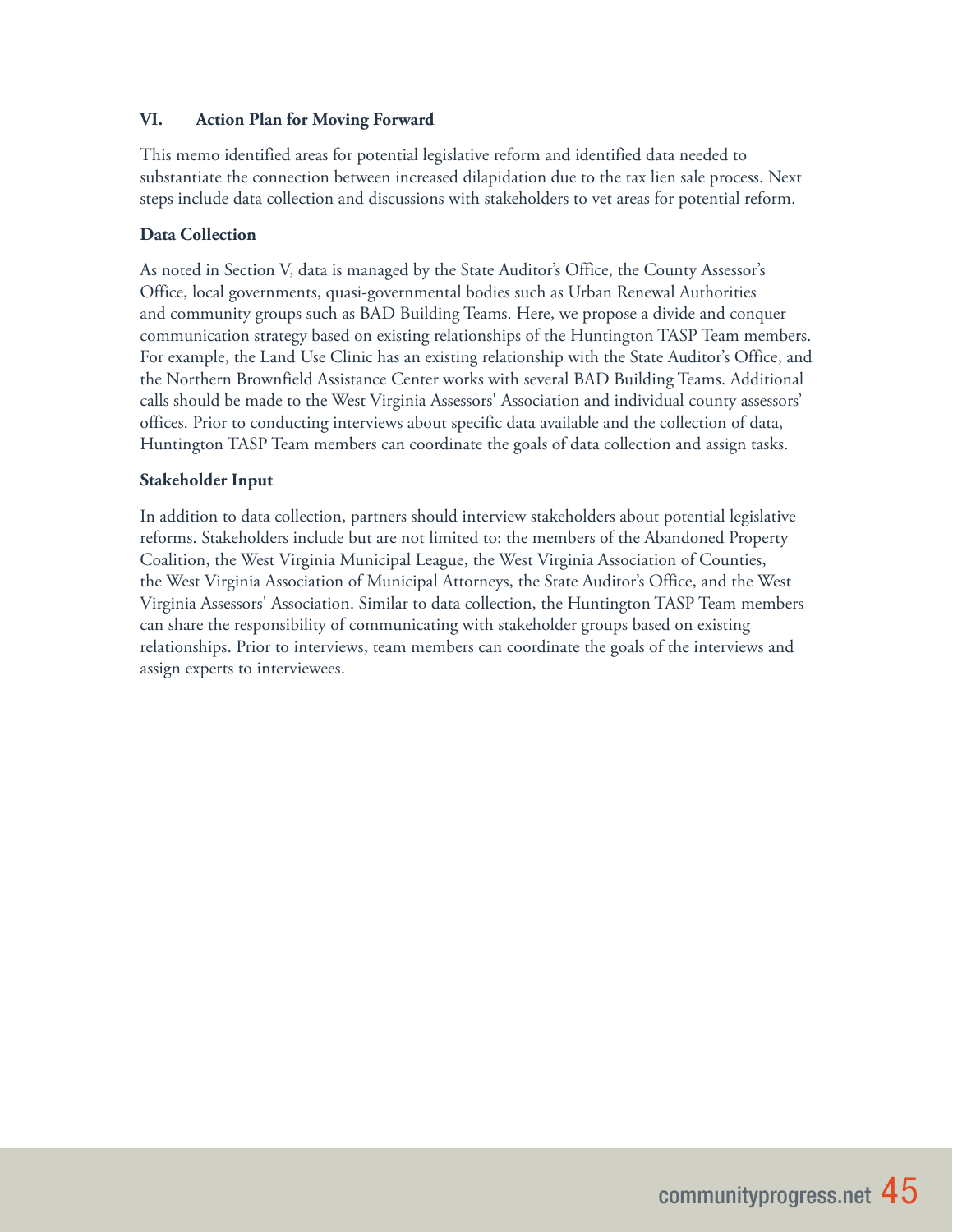

# APPENDIX B: WEST VIRGINIA DELINQUENT PROPERTY TAX ENFORCEMENT INFOGRAPHIC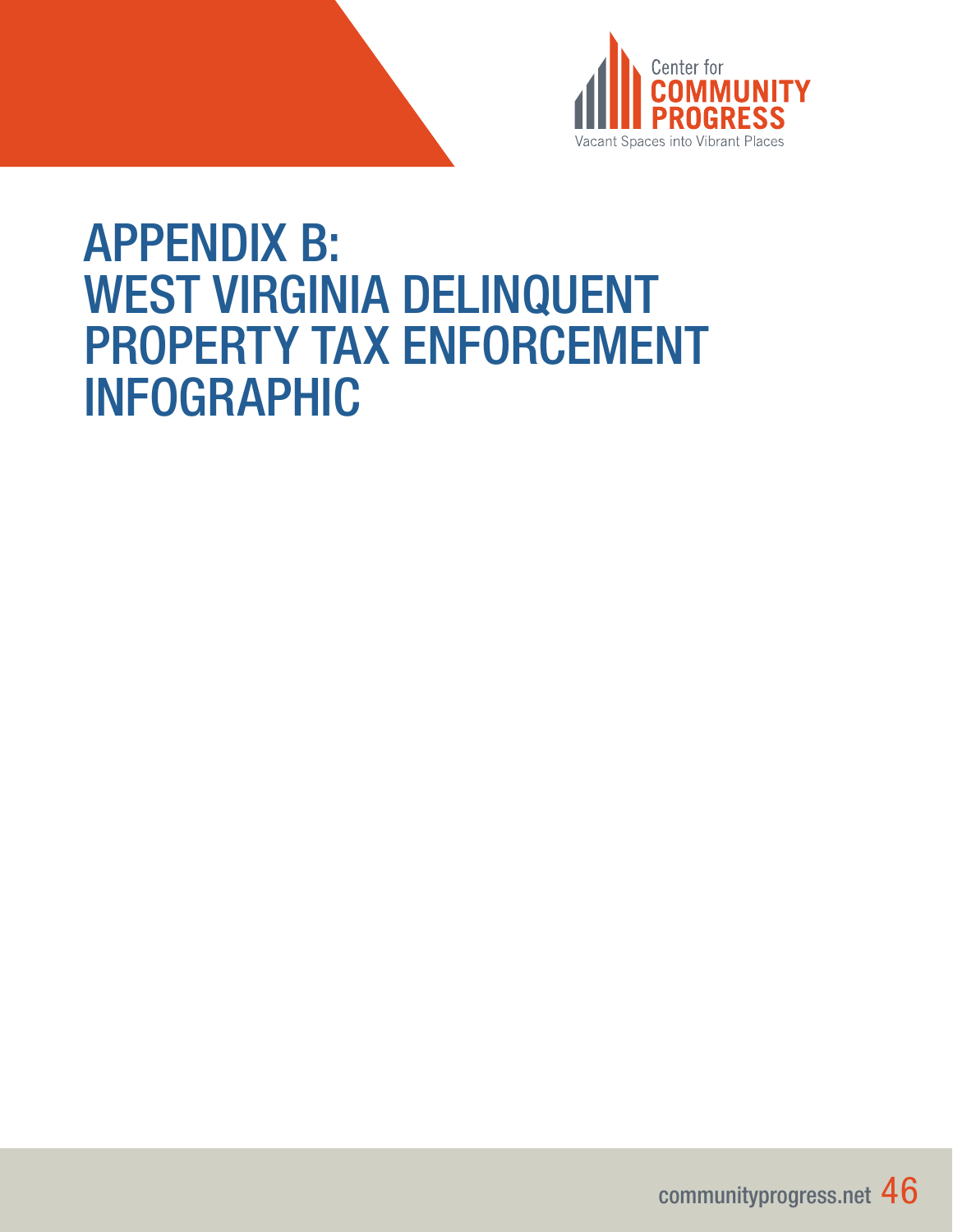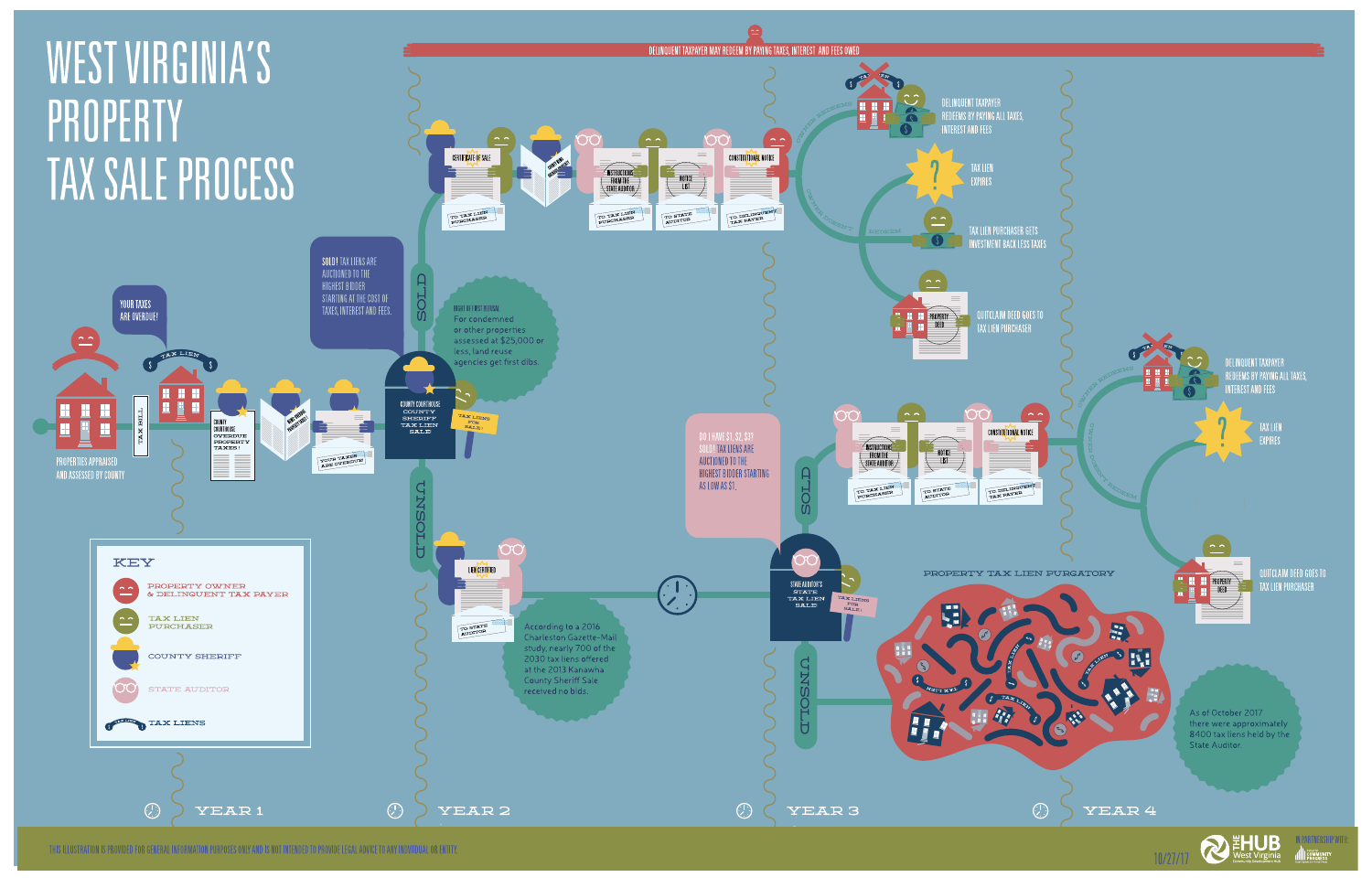

# APPENDIX C: ECONOMIC AND HUMAN COSTS: VACANT PROPERTIES IN HUNTINGTON AND THROUGHOUT WEST VIRGINIA

Vacant, abandoned, and dilapidated properties impose a heavy burden on communities nationwide. The negative impact these properties have on communities crosses urban, suburban, and rural boundaries alike. From Huntington and Charleston, the largest cities in West Virginia, to Mount Hope, a much smaller and more rural community, West Virginians face significant challenges related to vacant and abandoned properties.

"I know that abandoned buildings do nothing positive for a community – from lost taxes to providing places for illicit (sic) activities. Abandoned buildings also have a distinct effect on [the] mindset of a community. An abandoned, vacant, dilapidated building says that no one cares enough to solve a problem, that no one cares about improvements, that there is no investment potential in a town."

*Katharine from Huntington*

There is a need to discern in more detail the burden vacant and abandoned properties impose on communities across West Virginia. This memorandum begins to explore

and highlight that burden. First, the memorandum examines the economic costs of vacancy and abandonment in Huntington by focusing on the scope of vacancy in Huntington, and the amount of money Huntington spends providing municipal services in three key areas to those vacant properties: fire services, police services, and code enforcement services. Second, the memorandum describes the reported human toll vacant and abandoned properties take on the residents of Huntington and other communities throughout West Virginia. The stories and quotes included in this report were collected from several community meetings conducted in July 2017 by Community Progress, and the Huntington Urban Renewal Authority (HURA), and from an online survey conducted by the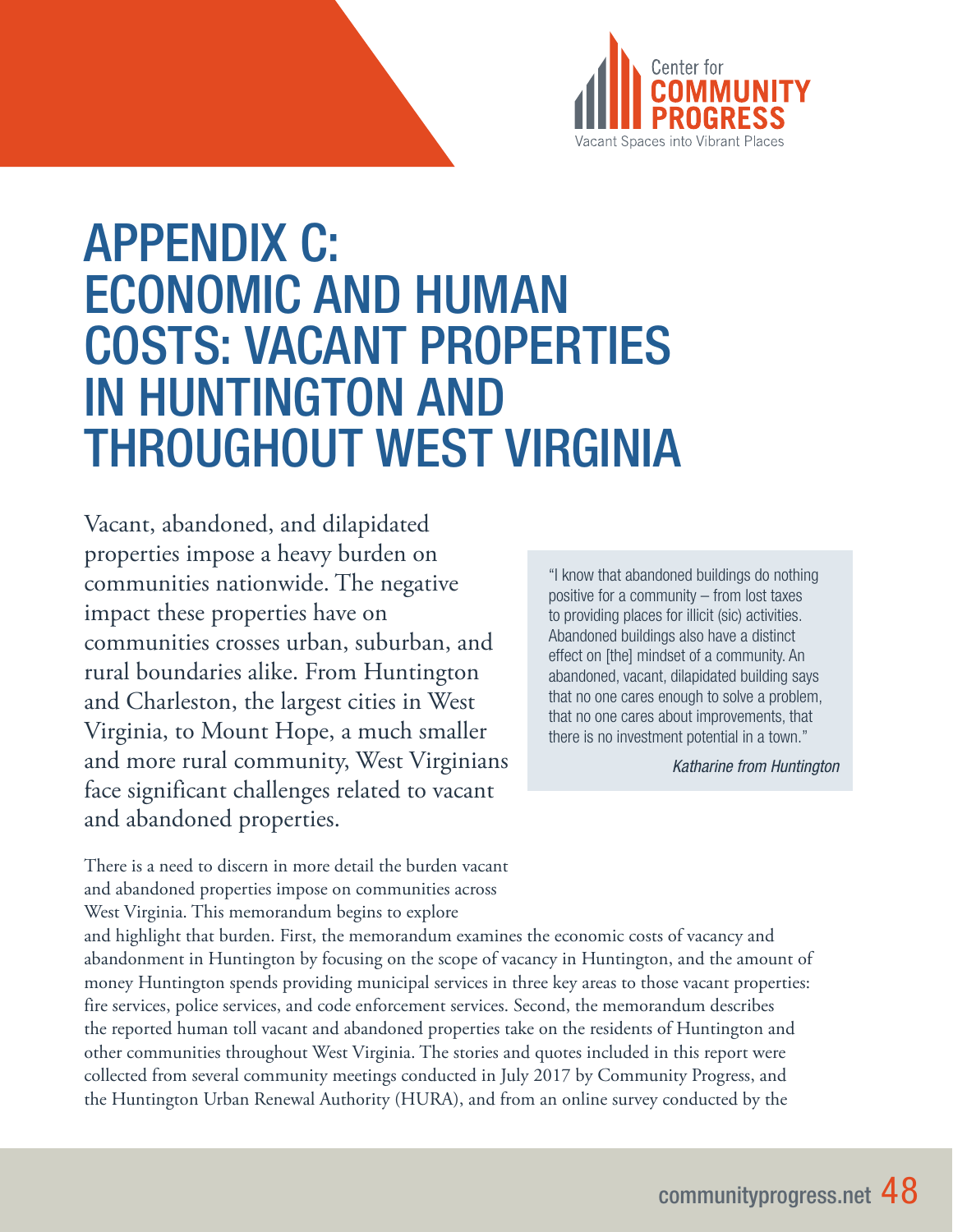West Virginia Community Development Hub (the Hub) asking West Virginia residents to describe how vacant and abandoned properties impact their lives. These stories reveal how such properties have impacted the value of residents' homes and businesses, discouraged investment in communities, and lowered the morale of neighborhoods.

# A NOTE ON METHODOLOGY

There is a recent and growing body of national literature that dives deep into local data and applies complex statistical analysis of data related to vacant and abandoned properties to quantify the impact of those properties in economic terms. Often called "cost of blight studies," these reports analyze the direct costs that vacant properties require from police, fire, and code enforcement budgets, and also analyze indirect costs imposed by vacant properties including diminished fair market values for surrounding properties, decreased property tax assessments, and corresponding loss of tax revenue.<sup>1</sup> In order to analyze the direct and indirect costs of vacant properties in a robust fashion, two key factors must typically be present in the municipality of focus including: a) significant data sets that track relevant factors and costs over time from all relevant municipal departments, and b) large enough total parcel numbers to reveal statistically significant (or insignificant) conclusions.

Our research in Huntington, West Virginia revealed that much of the data needed to complete an accurate and reliable study of the direct costs of vacancy and abandonment in Huntington, or other areas of West Virginia is simply not available. However, the absence of sufficient data does not mean that vacant or abandoned properties do not impose significant economic and human costs on West Virginia residents and communities. The description that follows of costs rationally linked, in part, to vacant and abandoned structures in Huntington was developed in response to interviews conducted with local Huntington officials, review of limited data from the City of Huntington budget and key municipal departments, and the review of anecdotal stories shared by West Virginians around the state in response to the Hub Survey. This initial step of collating relevant information and developing hypothesis from the limited data and stories available is designed to inform Huntington and other West Virginia leaders as they consider simple improvements to data collection techniques to more accurately quantify the impact of vacant properties moving forward.

<sup>1</sup> See Community Progress and Immergluck, Dan (2016), A Conservative Analysis of Costs Imposed by Vacant and Blighted Properties in Toledo: Conducted at the Invitation of the Junction Neighborhood; Immergluck, Dan (2015), The Cost of Vacant and Blighted Properties in Atlanta: A Conservative Analysis of Service and Spillover Costs; GSBS Richman Consulting (2013), Addressing Vacant and Abandoned Buildings in Oklahoma City.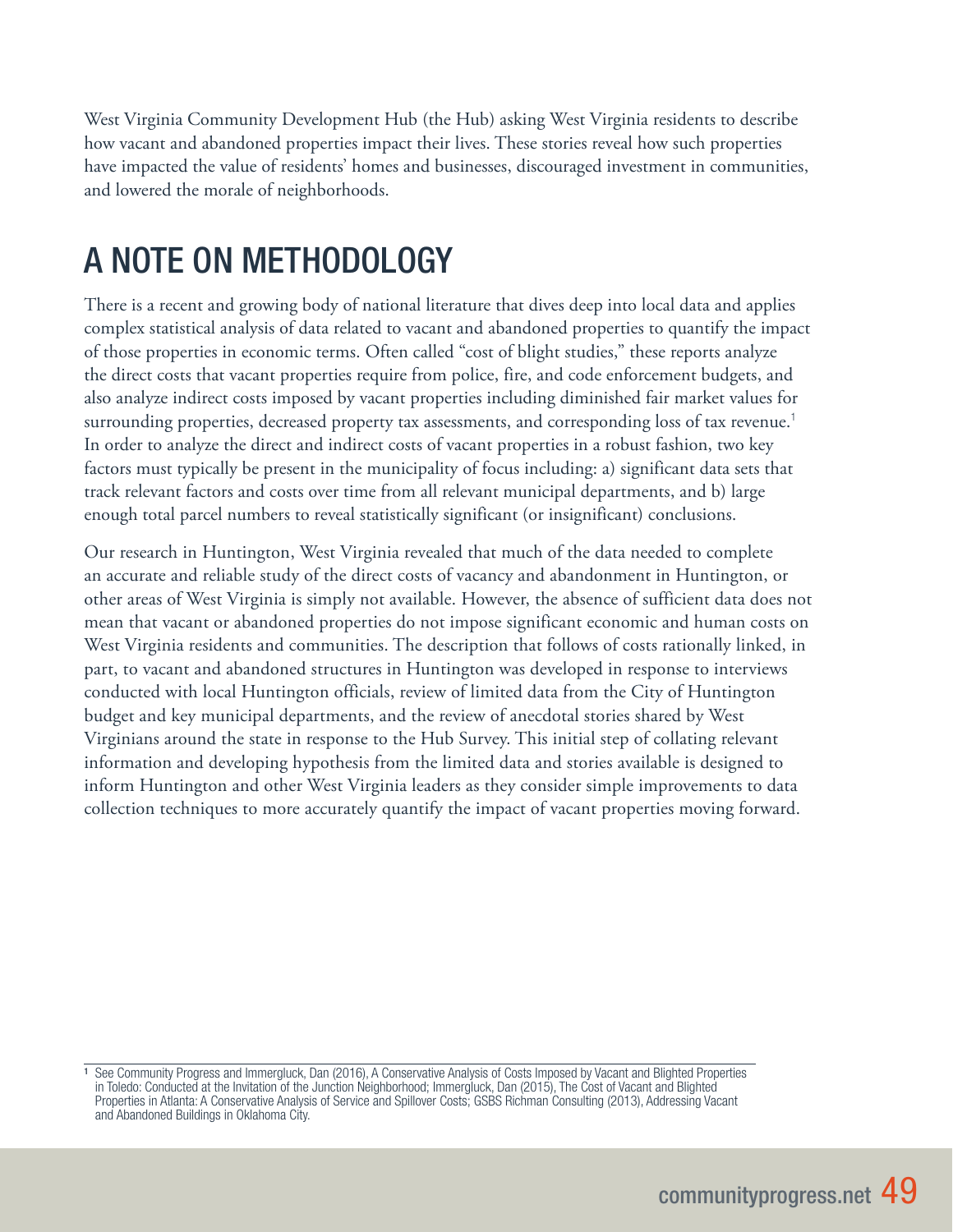# THE SCOPE OF VACANCY AND ABANDONMENT IN HUNTINGTON

## In Huntington

In Huntington, the scope of vacancy and abandonment is believed by residents and Huntington officials to be widespread, but there is no reliable count of exactly how many vacant properties exist. According to the United States Census Bureau ("Census"), the national rate of vacancy for housing units was 12.8% in 2016.<sup>2</sup> Between "[Vacant and abandoned property] keeps costing me money, and I'm just tired."

*Resident from Huntington*

2011 and 2015, Census data compiled by PolicyMap, shows that of the more than 25,000 housing units in Huntington, 16.7% were vacant. While these numbers are helpful, they do not provide Huntington officials with a comprehensive understanding of the inventory of vacant properties in Huntington, including, for example, a breakdown of vacant buildings and vacant lots without any kind of structure.

Huntington has taken various steps to better understand and determine the inventory of vacant, abandoned, and dilapidated property. For example, in 2016, Huntington passed a vacant property registration ordinance. The ordinance requires owners to secure and maintain such properties, and mandates that owners register any building that has been vacant for more than 30 days. As of August 2017, 534 properties were registered as vacant.

Huntington also maintains a list of "unsafe" buildings. These are buildings that have been brought before Huntington's Unsafe Building Commission by the Huntington Department of Public Works' Code Enforcement Unit, and are often dangerous and in need of demolition or significant repair. As of January 2017, there were 297 buildings on the unsafe building list according to data provided by HURA. A recent windshield

A 2017 windshield survey of Huntington property revealed 650 vacant structures, at least 300 of which appear to be deteriorated to the point of requiring demolition.

survey conducted by the Huntington Fire Department ("Fire") found more than 650 properties that are vacant, abandoned, or dilapidated in Huntington, and the same survey found more than 300 buildings in need of demolition. Disparate and disjointed data from various Huntington municipal departments illustrates the need for more comprehensive, consistent, and coordinated data collection.

<sup>2</sup> The housing unit vacancy rate is a measure of the total number of housing units, which includes, for example, single family homes, condominium units, apartment units, or single occupied rooms, as compared to the number of housing units in which no one is living as of the time of the census interview.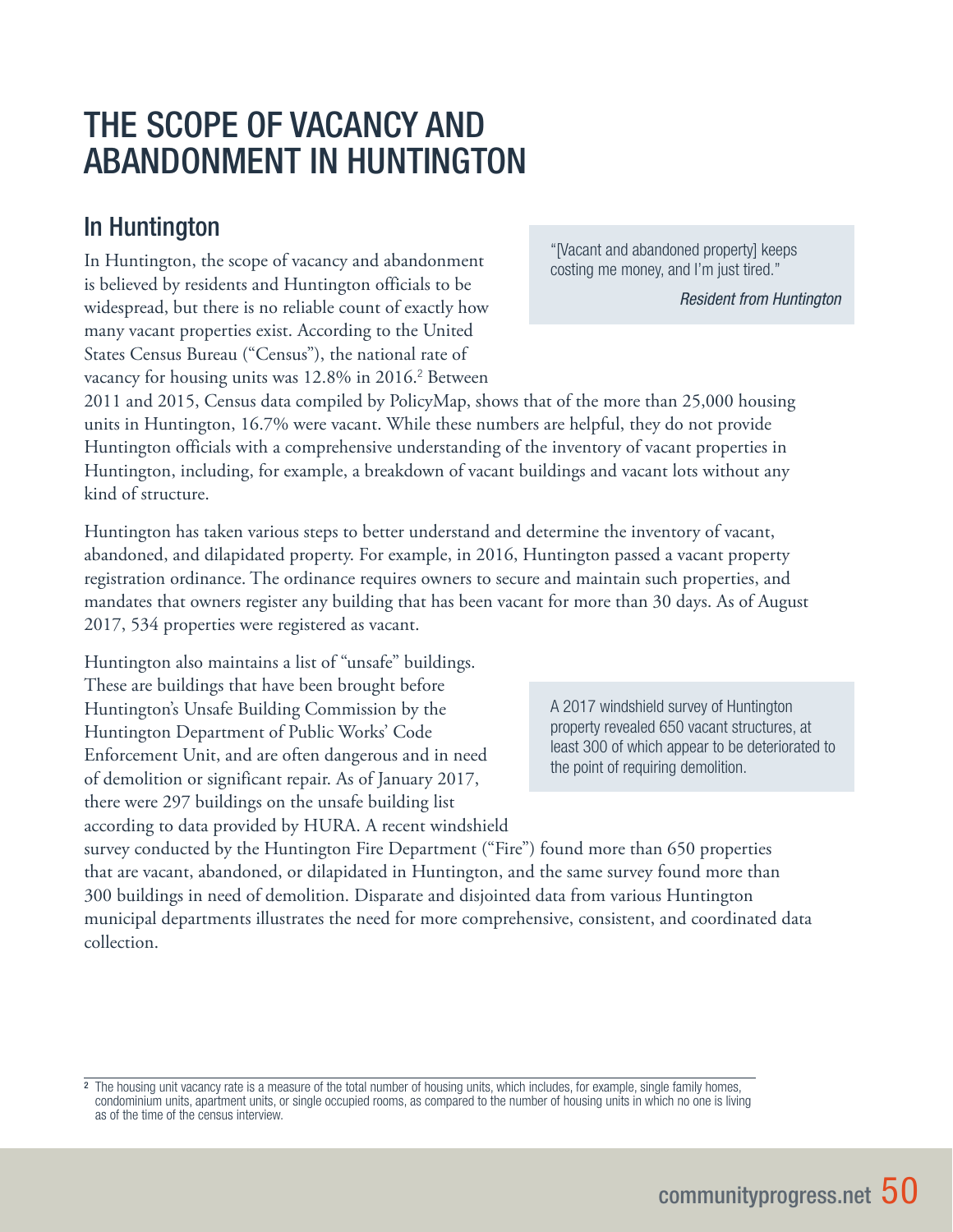## Around West Virginia

The state of vacancy throughout West Virginia is also trending in the wrong direction. For example, Census data shows that the housing unit vacancy rate in West Virginia is ticking upward, with 17.7% vacancy in 2015 and 17.8% in 2016, while the national housing unit vacancy rate is ticking downward, at 12.9% vacancy in 2015 and 12.8% in

"There are too many abandoned houses in this neighborhood to number."

*Marjorie from Parkersburg*

2016. Karen in Wheeling writes that through neglect and the refusal of certain owners to sell, more and more historical buildings in her community require taxpayers to intervene and demolish these once beautiful buildings. Lynn from Spring Hill notes how her town used to be a beautiful little city where families could window shop downtown and children could hang out at the local YMCA. As the downtown storefronts continue to become vacant, Lynn points out that the city's children and grandchildren leave as soon as they finish school. After all, Lynn says, "[w]hat's to keep them here?"

### Moving Forward

Community Progress suggests in this memorandum simple data tracking methods that Huntington and its partners can employ to better understand the problems vacant, abandoned, and dilapidated properties present. Each of the recommended methods to collect information can also be replicated in other communities throughout West Virginia, and in many cases simply require an investment of time, not money. It is important to remember, however, that collecting data is only useful for a very limited purpose if the intent is simply to collect it once. Tracking data like vacancy rates routinely over time will begin to show trends, including where problems have occurred and where they might occur in the future.

Improved understanding of the scale of vacancy and abandonment, coupled with a detailed understanding of how much the problem costs taxpayers in time and resources, will help state and local officials better allocate existing resources and develop solutions. Ultimately, the more solutions that can be effectively implemented, the better the chances of preserving and fostering the fierce pride that Huntington and West Virginia residents have in their communities.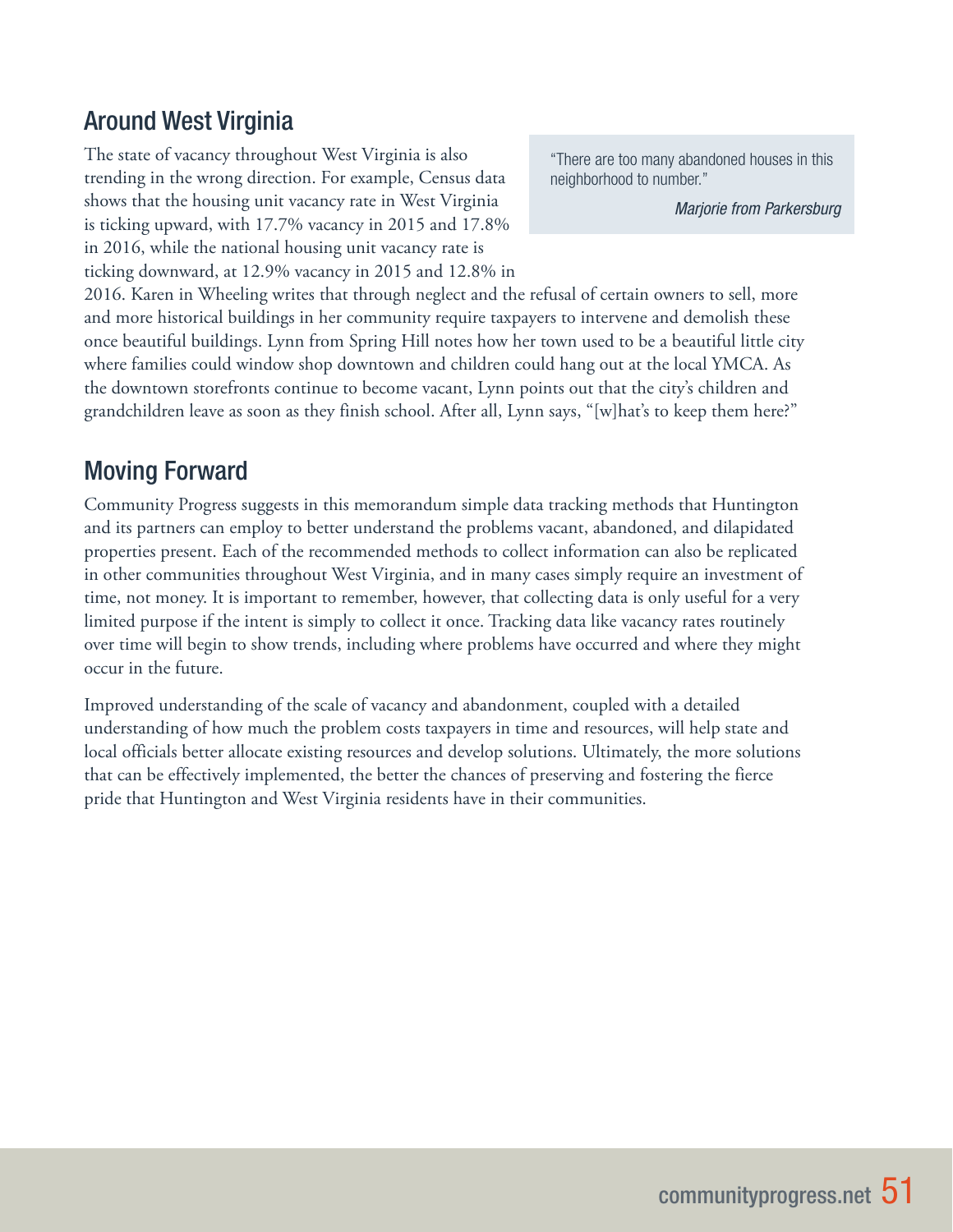# VACANT PROPERTY AND FIRE COSTS

Sources like the United States Fire Administration and the National Fire Protection Association estimate that 6-7% of all residential structure fires across the United States occur in vacant properties.<sup>3</sup> The Office of Policy Development and Research for the United States Department of Housing and Urban Development (HUD) writes that "[t]he U.S. Fire Administration estimates that there were 28,000 fires annually in vacant residences between 2006 and 2008, with half of these spreading to the rest of the building and 11

"Nearly 4 years ago, a home burned enough to be abandoned [on our block]… I am frustrated by the dangerous buildings that are falling in, as they pose a safety hazard to wandering children and volunteer firefighters."

*Ann from Fairmont*

percent spreading to a nearby building. The organization also estimates that 37 percent of these fires were intentionally set and that 45 deaths, 225 injuries, and \$900 million in property damage result from these fires each year."<sup>4</sup>

## Vacant Property and Fire in Huntington

In Huntington, residents throughout the City's 18 square miles are intimately familiar with the uncertainty that comes from living near a vacant and abandoned property. A recent survey conducted by the Fire found that there are 650 vacant and dilapidated buildings in Huntington that cost the City of Huntington and its taxpayers significant resources to address. Nearly 300 of those buildings are in

"The house next to my elderly, widowed mother, in Fairmont, has been abandoned by her deceased neighbors' family… I worry if people were messing around in there and set a fire, it could quickly spread to my mother's house."

*Debra from Charleston*

such bad shape that they are slated for demolition, but at a minimum cost of \$5,000 per demolition, it will be a long and expensive endeavor to get them all down.

The rise in the number of vacant buildings correlates with the number of calls for Fire services. In 2016, Fire reported 4,500 "runs," a term used to describe Fire's response to a call, up from the historically typical 3,600 annual runs. There does not appear to be an end to this increase; in 2017, Fire is on pace for more than 5,000 runs.<sup>5</sup> There are, on average, 300 or more structure fires in Huntington each year, some of which Fire attributes to careless activity or arson in vacant structures.

<sup>3</sup> See, for example, the U.S. Fire Administration's Topical Fire Report Series article, "Vacant Residential Building Fires (2010 – 2012)," (March 2015), available at: https://www.usfa.fema.gov/downloads/pdf/statistics/v15i11.pdf; see also, the executive summary of the National Fire Protection Association's 2009 report, "Vacant Building Fires," available at: http://www.nfpa.org/news-and-research/firestatistics-and-reports/fire-statistics/fires-by-property-type/vacant-building-fires.

<sup>4</sup> Excerpt from "Vacant and Abandoned Properties: Turning Liabilities into Assets," from the *Evidence Matters* blog on the website of The Office of Policy Development and Research for the United States Department of Housing and Urban Development (Winter 2014), available at: https://www.huduser.gov/portal/periodicals/em/winter14/highlight1.html.

<sup>5</sup> Estimates provided by the Huntington Fire Chief and the Huntington Fire Marshall.

<sup>6</sup> Chart provided by Huntington Fire Department.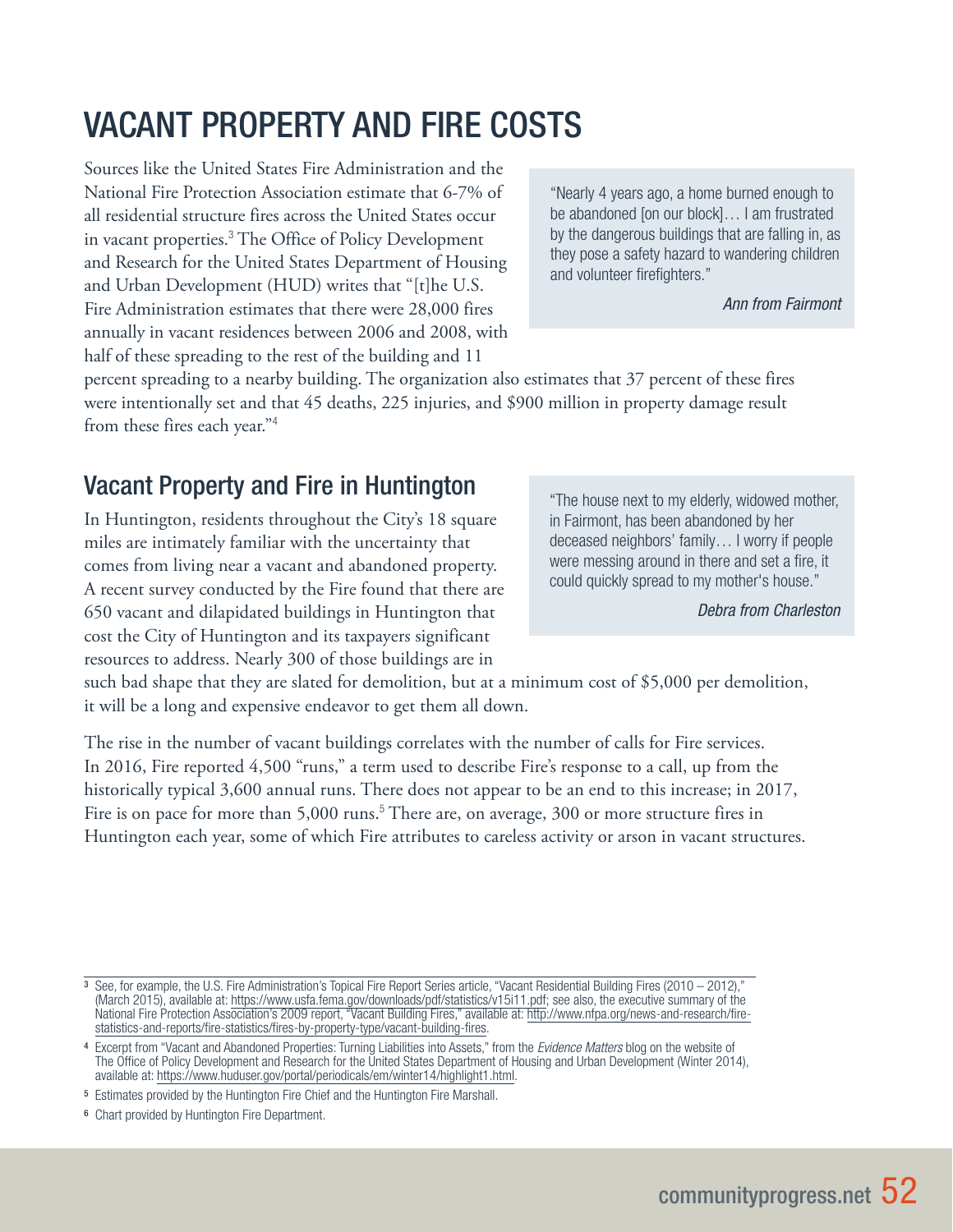| <b>YEAR</b> | <b>TOTAL</b> | <b>MEDICAL</b> | <b>FIRES</b> | <b>FALSE</b> |
|-------------|--------------|----------------|--------------|--------------|
| 2010        | 3685         | 1238           | 343          | 906          |
| 2011        | 3527         | 1305           | 289          | 902          |
| 2012        | 3731         | 1206           | 440          | 975          |
| 2013        | 3392         | 1235           | 284          | 915          |
| 2014        | 3452         | 1235           | 320          | 892          |
| 2015        | 3605         | 1370           | 290          | 937          |
| 2016        | 4522         | 2156           | 337          | 1108         |

**Total Runs ofCity of Huntington** Fire Department<sup> $6$ </sup>

- 25% increase in overall runs 16% increase in fires between 2015 & 2016 between 2015 & 2016
	-
- 57% increase in medical runs 18% increase in false calls between 2015 & 2016 between 2015 & 2016
- 

All of the necessary attention, resources, and response time spent on structure fires by Fire costs money. Unfortunately, as the number of calls and runs has increased, Fire's operating budget has decreased. Fire's budget for Fiscal Year (FY) 2018 (defined as July 1, 2017 to June 30, 2018) will decrease from the FY 2017 budget by nearly \$600,000, from roughly \$14 million to \$13.4 million. Exacerbating the problem is that costs for fuel and safety gear are expected to increase by about \$25,000, while money available for training will be decreased by almost \$11,000.

A typical *fire run* in Huntington results in the dispatch of the following resources:

### Equipment Personnel

- 2 Fire Engines 4 Fire Officers (Captains and Lieutenants)
- 
- 1 Rescue Truck 8 Firefighters
	-
- 1 Tower Truck

Fire estimates that the average time spent on such a run is 15 to 30 minutes. The cost of the equipment, including fuel, upkeep, and wear and tear per run is not clear, but just 30 minutes of salaried time for 4 Fire Officers and 8 Firefighters comes out to nearly \$200.<sup>7</sup>

<sup>7</sup> Hourly personnel costs calculated by reviewing the FY 2018 budget and dividing position salaries by 1820 hours per year (or 35 hours per week). Captains' hourly rates are estimated at \$26.12/hour, Lieutenants' at \$23.84/hour, and Firefighters' at \$22.07/hour.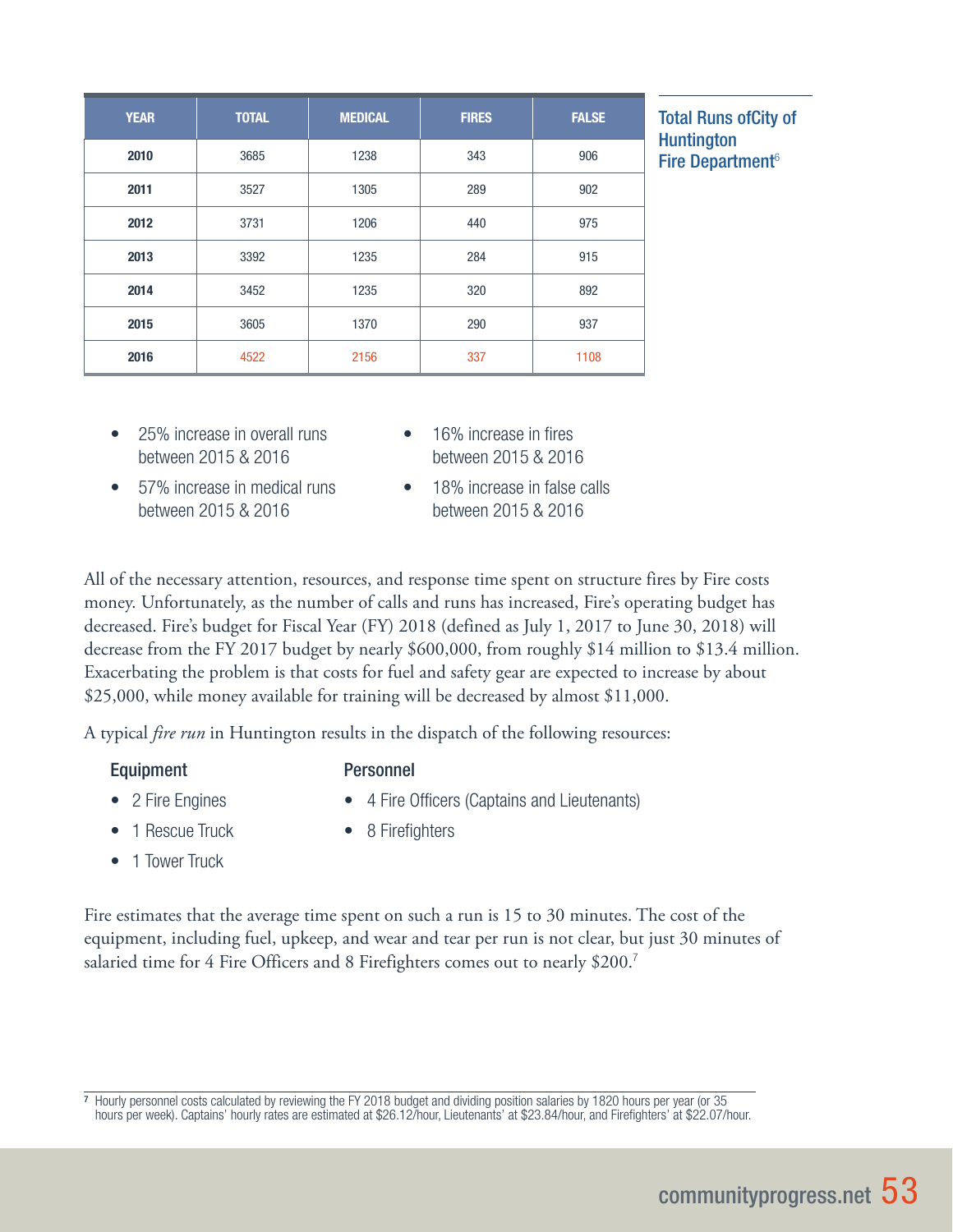A typical *structure fire* results in the dispatch of the following resources by Fire:

### Equipment Personnel

- 
- 
- 
- 1 Deputy Chief Car

- 3 Fire Engines 1 Deputy Chief
	- 1 Rescue Truck 4 Fire Officers (Captains and Lieutenants)
	- 1 Aerial Truck 10 Firefighters

Fire's estimate of the time spent responding to a structure fire, is a minimum of 2 hours. The personnel costs for 2 hours of just the salaries of the 1 Deputy Chief, 4 Fire Officers, and 10 Firefighters comes to almost \$700. Of the 337 structure fires tracked in 2016, Fire reported that 17, or more than 5%, were in vacant structures.

## Vacant Property and Fire throughout West Virginia

In the Hub statewide survey of West Virginians 9 of the nearly 50 respondents listed "arson or accidental fire" as one of the top two concerns they had about vacant and abandoned properties. Many folks mentioned how abandoned properties in their neighborhoods have increased over the last 2 or 3 decades. Marjorie and Melissa from Mount Hope both noted the danger these properties pose to children, and Veronica from Huntington describes how the building next door to her has been on fire twice, resulting in the accumulation of fire debris on her property "Some of the hazards in these abandoned/ dilapidated buildings include fire, falling debris, vermin, sharp rusty objects, dangerous machinery, mold, standing water and more. The old middle school was broken in to and set on fire! The city eventually had it torn down. This is not the town I grew up in. We were allowed to go anywhere in this town and feel safe. Now I have to worry about a building falling on my child, or them getting sick because of them."

*Melissa from Mount Hope*

and lowering the value of her own home. In a community meeting held in July 2017 in Huntington, some residents remarked that the rise in vacant and abandoned property increases their fear of neighboring properties catching fire and that their fear diminishes the sense of vibrancy in their community.

# Data Tracking Moving Forward

Through its regular data collection practices and willingness to devote staff to conduct citywide surveys to assess property conditions, Fire is already uniquely positioned in Huntington to serve as a model for how

data related to vacancy and abandonment can be tracked. Below are a few simple suggestions that Fire might consider for additional data points to collect and track related to vacant, abandoned, and dilapidated properties, including for example:

"Our [neighborhood] has gone through a lot. We are ready to see change."

*Resident from Huntington*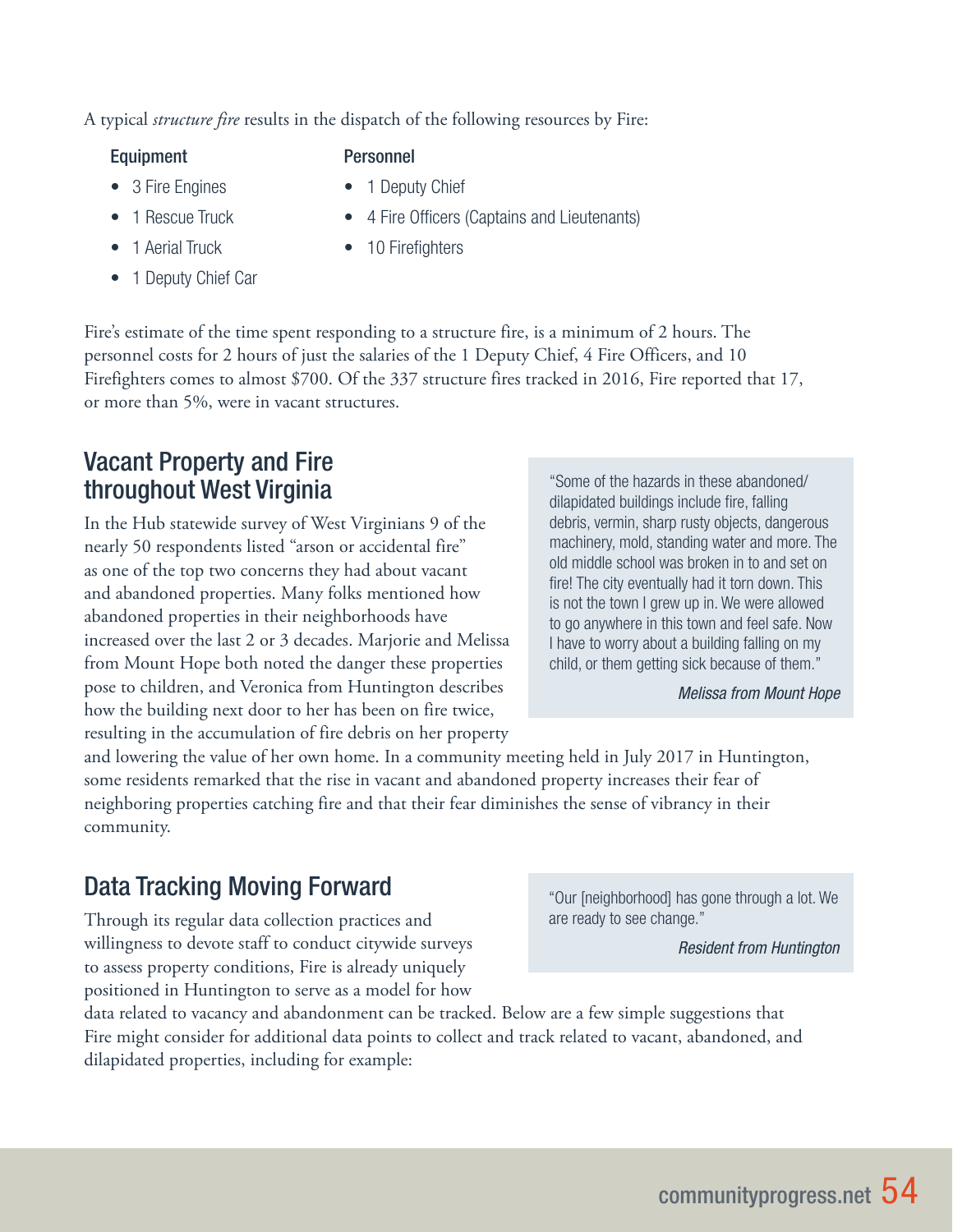- 1. Build on the recent survey conducted by Fire in 2017 of unsafe buildings in Huntington and intentionally conduct the same or similar survey every 6-months or every year. Work with the Huntington Planning and Development Department to map the results and then share them with all related City departments. Routine and consistent data collection can lead to the identification of trends that might prove useful in allocating local resources.
- 2. For <u>all</u> Fire runs, create a standard entry on reports identifying whether the property to which Fire has been called is vacant or occupied.
- 3. Track what percentage of Fire runs are to vacant properties and assess how the estimated time spent on Fire runs and structure fires to vacant properties compares to Fire runs and structure fires in occupied properties.
- 4. Calculate costs of Firefighter injury associated with all Fire runs and then break down such costs associated with vacant property Fire runs.
- 5. Ensure all data is entered into a system where it is easily accessible not just to Fire, but also to other Huntington City departments and the public.

# VACANT PROPERTY AND POLICE COSTS

A rise in vacancy and abandonment in a community is often correlated with a rise in criminal activity. Properties that are abandoned and left vacant generally begin to fall into disrepair, and the signs of vacancy, like broken windows and open doors, can attract criminal activity.<sup>8</sup> Sometimes such activity starts with trespassers simply stripping the property of copper or anything else of value, but as the property remains vacant and deteriorates, it can provide a haven for more serious criminal acts to occur, like drug sales and arson.

## Vacant Property and Police in Huntington

One of the primary concerns facing West Virginia is public safety, with a particular concern for opioid use and overdoses. Individuals from both the statewide survey conducted by the HUB and in Community Progress'

"There are so many abandoned houses and businesses, it isn't safe to be in the communities. Graffiti, arson, drugs, vandalism, are all strong concerns in my community and neighboring ones. They give wrongdoers a place to commit crimes. Depresses a community."

#### *Robin from Chesapeake*

"We live next to a building that has been condemned yet the owner will not do (sic) anything… Squatters have been in the (sic) building… we clean the mess, drugs been done in the yard, crime (sic) on the street has gone up. [The] building makes the entire (sic) street look undesirable which affects (sic) all our property values as well as our insurance rates on property and vehicle."

*Veronica from Huntington*

<sup>8</sup> See Charles C. Branas, David Rubin, and Wensheng Guo, " Vacant Properties and Violence in Neighborhoods," ISRN Public Health, vol. 2012, Article 10246142.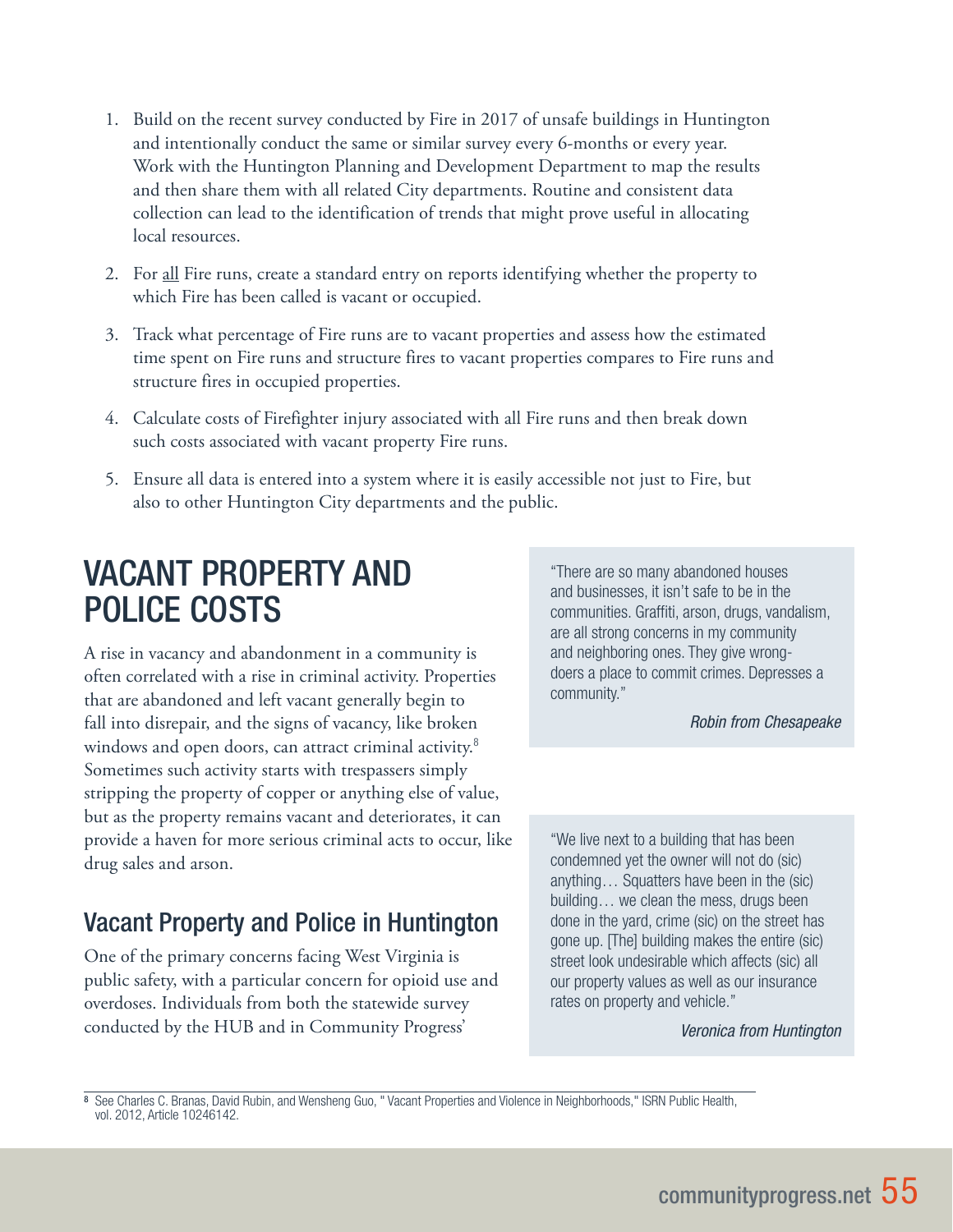meetings with Huntington residents made a direct connection between drug activity and vacant and abandoned property. Drug overdoses are rampant, highlighted by the nearly 1,200 overdoses tracked in Huntington in 2016.

Huntington residents and various City officials noted that, in addition to overdoses, vacant properties are a haven for other criminal activities, like drug dealing, the illegal sale of alcohol, or stolen goods and arson. Current and former members of the Huntington Police Department (Police) recognize that such properties create an ideal situation for criminal activity and report the activity is certainly more prevalent not just in vacant properties, but also in the areas *near* where vacant property is located. Despite this anecdotal acknowledgment, there is no data available to gauge the percentage of calls or time spent by Police at vacant properties versus occupied properties in Huntington.

## Vacant Property and Police throughout West Virginia

Roughly half of the nearly 50 respondents to the Hub Statewide Survey mentioned crime as a concern related to vacant and abandoned properties. Marjorie from Parkersburg noted the properties are "run down, dirty, trashed, vandalized, dangerous, [and] lawless." Mimi from Bluefield/ Green Valley noted that the mobile home at the entrance to her community is now completely uninhabitable except by wild animals.

# Data Tracking Moving Forward

Despite stories from residents and Huntington officials detailing the high correlation of vacancy, abandonment, and criminal activity in multiple Huntington neighborhoods, data tracking this correlation is not available.

Police are in an optimal position to collect data that explores this hypothesized link between vacancy and criminal activity in Huntington. Like Fire, the Police budget for FY 2018 has decreased by almost \$500,000 from FY 2017, so staffing to collect and sort through new data is surely limited. However, the recommendations below may provide some simple cost neutral data collection steps Police might consider tracking, for example:

- 1. On all Police calls to property, whether the crime is property related or not, include a separate entry on every incident report detailing whether the property is vacant, occupied, and, if known, illegally occupied.
- 2. Add vacancy status to dropdown menu on the Record Management System at 911 call center.
- 3. If the owner of the property is not known, include an entry on each incident report for any information related to the owner of the property that a witness might be able to provide. Such information may prove valuable not just to the Police, but also for the purposes of future housing and building code enforcement activity.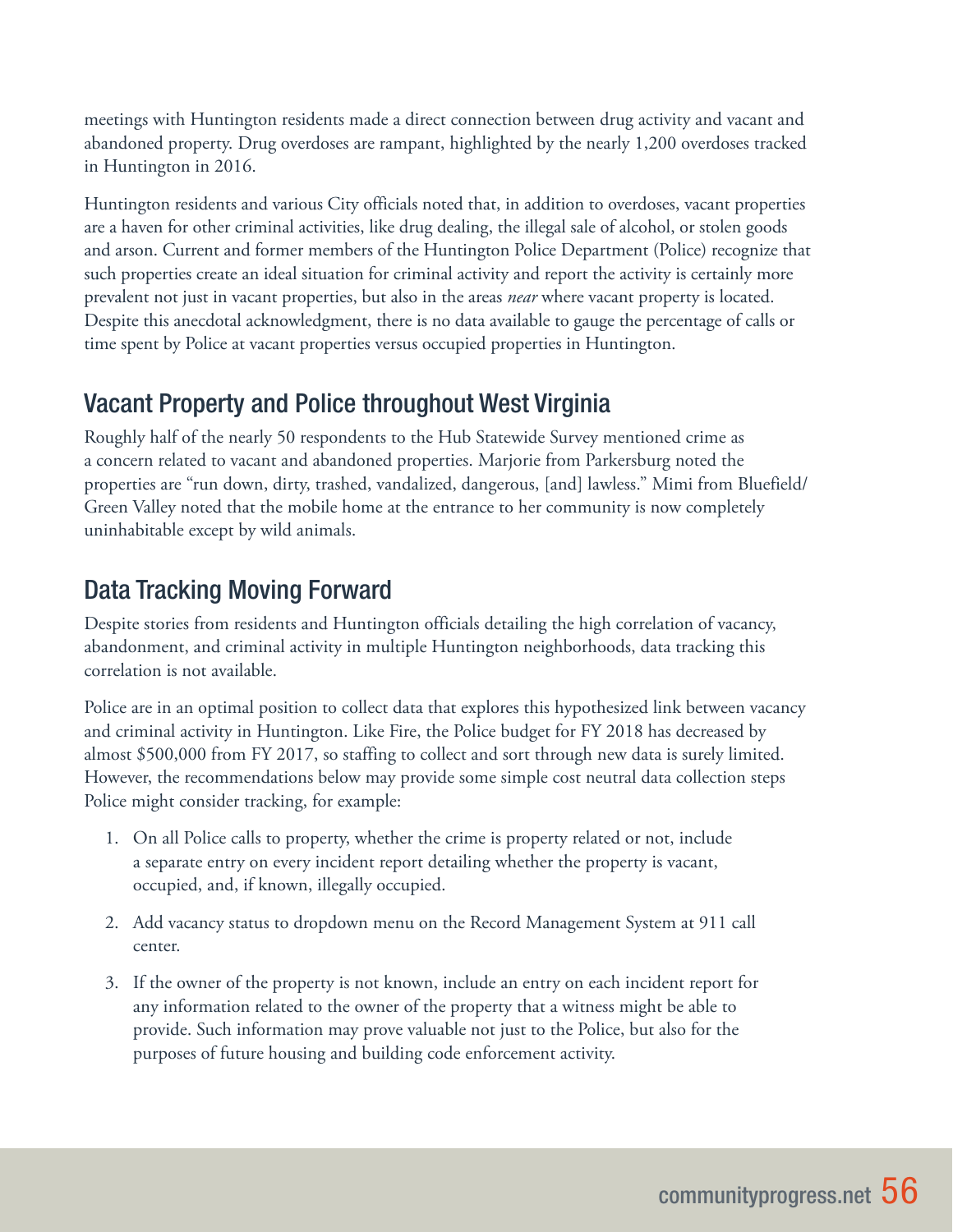- 4. Track the average cost of personnel and equipment dispatched for calls to all properties, costs of personnel injuries associated with all calls, and then further refine that by tracking the same for calls to vacant properties.
- 5. Track the calls where Police respond to addresses that are on the Huntington's Unsafe Buildings List. Report those calls to the Department of Development and Planning or to the Department of Public Works Code Enforcement Unit so that the information can be used to inform the priority of those cases pending before the Unsafe Buildings Commission.<sup>9</sup>

# VACANT PROPERTY AND COSTS OF CODE ENFORCEMENT/PUBLIC WORKS

Housing and building code enforcement, in coordination with Public Works Department activity (Code Enforcement), is often the "first response" tool in a local government's arsenal to address vacant and abandoned properties. Code Enforcement can be either a powerful and equitable tool used to encourage responsible property ownership and compliance with local property standards, or it can be a largely toothless and ineffective mechanism

"People argue about the property rights of the landowners who have their garbage strewn about in the yard, but what about the property rights of the ones who have to live near these things?"

*Martha from Berkley Springs*

designed to punish owners instead of focusing on the improvement of the property. Successful Code Enforcement approaches must be flexible and adaptive to the different priorities and needs of communities and neighborhoods and those approaches should also recognize that different strategies are needed for different types of owners, for different types of property, and for different types of neighborhoods.

### Vacant Property and Code Enforcement in Huntington

In Huntington, the costs of Code Enforcement are primarily reflected in the City's Code Enforcement Unit, which conducts property inspections for violations like "high weeds, loose trash, junk storage, vacant and unsafe buildings and unlicensed vehicles."<sup>10</sup> The Code Enforcement Unit has 3 inspectors: one building inspector, one electrical inspector, and one plumbing inspector. These inspectors

"Other houses in the area are empty, dilapidated, and bring the neighborhood down. The City has plenty of code and regulations to combat the problems but I believe budget constraints and lack of [capacity] restrict their ability to do little more than minimal enforcement."

*Resident from Huntington*

are tasked with ensuring that properties are up to the standards adopted by the City Huntington, and vacant and abandoned properties that fail inspection are usually brought before the Huntington Unsafe Building Commission for a hearing on what needs to be done to bring the property into

9 The Unsafe Building Commission hears cases related to vacant, abandoned, and dilapidated properties in Huntington.

<sup>10</sup> See, the City of Huntington's website at: http://www.cityofhuntington.com/i-want-to/report/code-violations.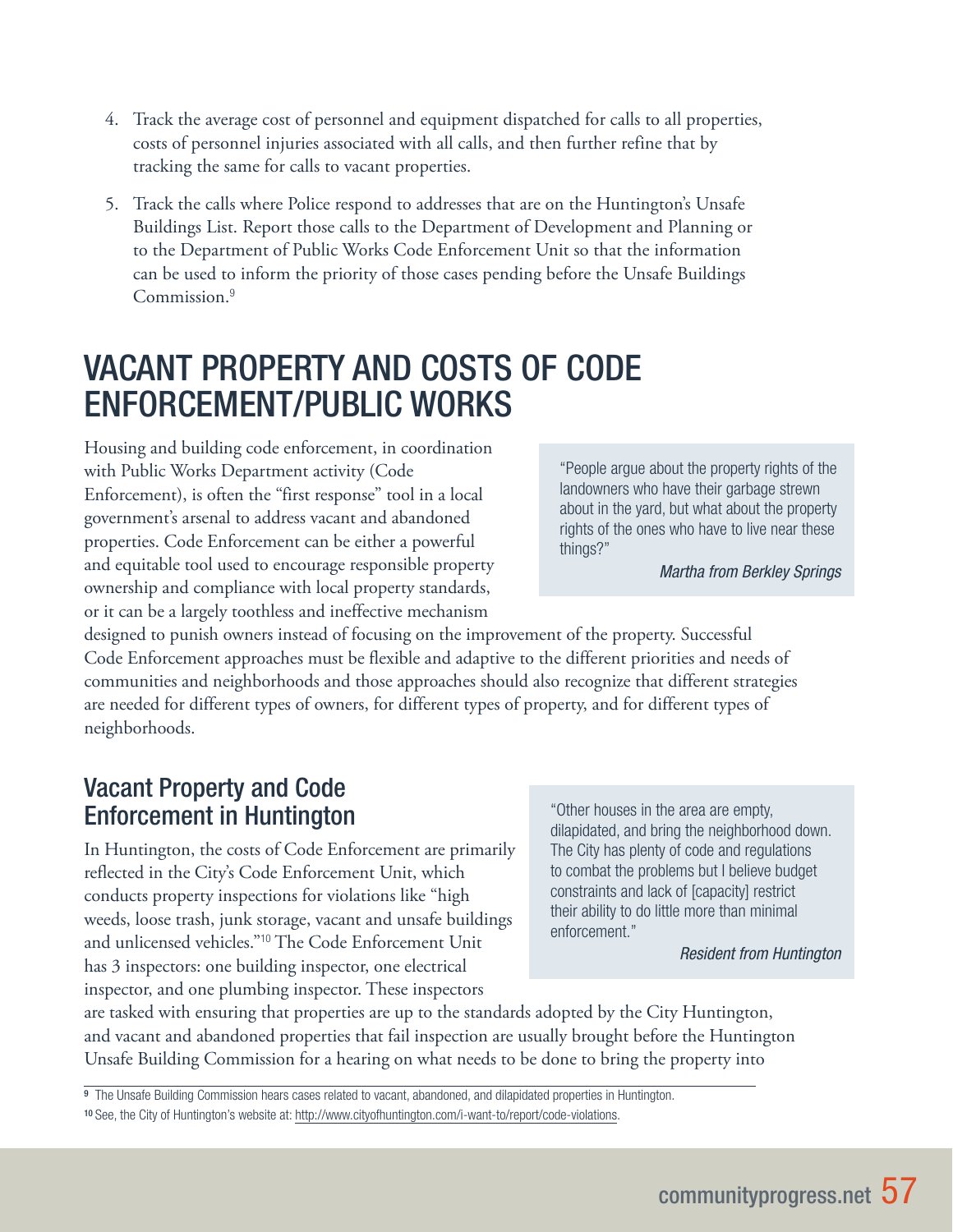compliance. According to Public Works, the Code Enforcement Unit issues an average of 38 monthly notices to correct housing and building code violations, in addition to about 20 monthly verbal warnings to owners to fix or clean their property. The Director of Public Works estimates that the majority of all notices issued are for vacant and abandoned properties, and that these properties impose a significant cost and burden on the Public Works department.

Public Works staff estimates that the average cumulative time spent by inspectors on a single property is 12 to 15 hours per property. The process requires all three inspectors to inspect the property, and includes time spent inspecting, writing up reports or notices of violation, and preparing case files for hearing. At an average Huntington inspector's salary of roughly \$22.00 an hour, Public Works Code Enforcement time for each of these types of cases costs anywhere from \$264 to \$330 per property. If a property owner does not appear, or if re-inspections are needed, the time spent by an inspector increases significantly.

At roughly 12 to 15 hours per property, an average inspector salary of \$22 an hour, and multiplied by 38 inspections per month, the amount of resources dedicated just to issuing notices of violation to buildings in Huntington comes to approximately \$120,000 per year in just salary for the three inspectors, which is nearly half of the entire FY 2018 budget of the Inspections and Permits Division. If even 50% of the violations issued are to vacant properties, then that means Huntington is spending roughly \$60,000 a year just inspecting and issuing notices of violation for vacant properties which is often an exercise in frustration. Owners that abandon properties are unlikely to comply with code violation notices.

The Code Enforcement Unit's work also leads to the identification of buildings that are eventually demolished. At a minimum cost of \$5,000 to demolish a building without asbestos or any other such issues, demolition is an expensive and lengthy undertaking that requires extensive research into property ownership, notice that meets the standards of due process laid out in the U.S. Constitution, and compliance with state and federal programs that are used to fund demolition. Accordingly, Huntington's roughly \$200,000 demolition budget for FY 2018 will support demolition of only 25 structures.

### Vacant Property and Code Enforcement throughout West Virginia

West Virginians surveyed by the Hub recognize the importance of Code Enforcement. But many responses highlighted frustration from what residents perceived as a lack of Code Enforcement action by local governments. Jean from Mount Hope noted that it has taken a lot longer to tear the dilapidated building down next door to her than she was told, and Jennifer from Princeton expressed frustration that that there was no ordinance that could be enforced against a property with 4 foot tall grass and an abandoned boat and car parked on the lawn.

"[E]veryone around here is happy to see these abandoned buildings coming down. It means the neighborhood looks better, there is more green space, less fire hazard, fewer places for people to make or take drugs, or commit crimes, fewer rodents and bugs."

*Marjorie from Parkersburg*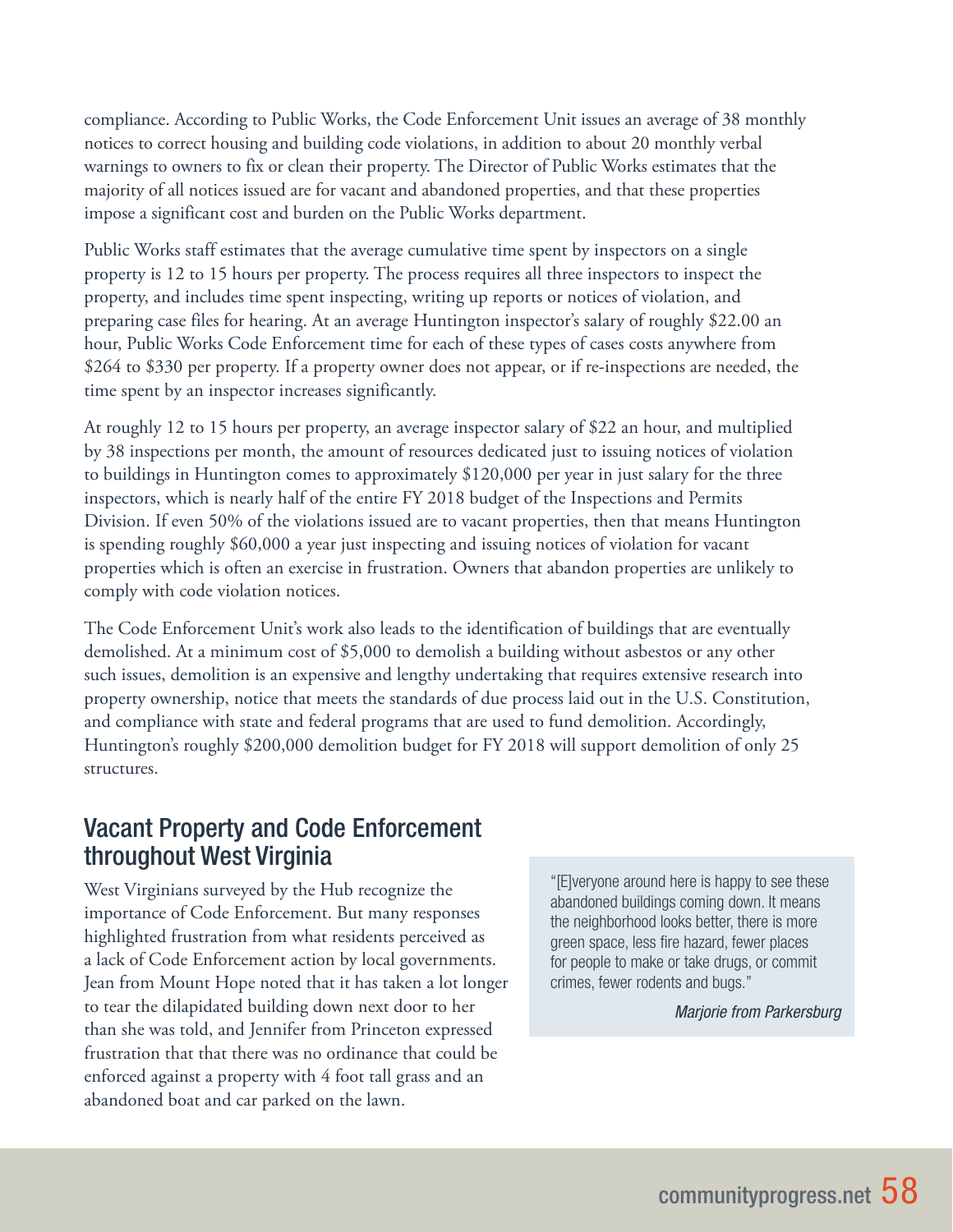## Data Tracking Moving Forward

As described in the sections above related to Fire and Police costs, the Code Enforcement Unit has a number of opportunities to collect additional data points that might better shed some light on the true costs imposed by vacant and abandoned buildings in Huntington. As is true for most City departments, however, budget and staffing constraints are an issue for Public Works. The following suggestions to track data moving forward may help make the case for increased resources for Code Enforcement:

- 1. Fire and HURA should consider connecting with the Brownfields, Abandoned, and Dilapidated (BAD) Buildings Program at the Northern WV Brownfields Assistance Center at West Virginia University to conduct a comprehensive survey of all vacant property in Huntington, including vacant buildings and vacant lots. Such a survey should also track property condition, building type, and location.
- 2. Track the total inspector and other staff time spent on enforcement activity for vacant and abandoned property versus occupied property.
- 3. Track the average legal costs related to searching for the owner of properties in violation and handling property violation cases. Legal costs should include time spent by attorneys prosecuting cases in Municipal Court or preparing for and supporting hearings in front of Huntington's Unsafe Building Commission.
- 4. Track the amount of money recovered from Code Enforcement fines and penalties, and ensure that money is directed into the appropriate fund to support future Code Enforcement efforts. Also track all amounts that remain unpaid.

# CONCLUSION AND HOPE FOR THE FUTURE

West Virginians recognize the need for intervention to mitigate the negative impacts of vacant and abandoned property on their neighborhoods, and many want to be involved in the solutions. Several persons who responded to the Hub survey, like Tim from Middleway and Stephen from Brushfork, expressed interest in acquiring vacant and abandoned properties to fix them up, but noted the difficulty in finding the owner of vacant properties. Other people, like Andrew from Fayetteville, note that local government interventions like downtown or main street investments have provided optimism that revitalization is possible. In fact, Janice from Parkersburg suggests that the City have contests for neighborhoods to look better, or sponsor "pride in our town day[s]" where the

"I pass 10 [vacant and abandoned] properties on my 6 minute drive to pick up my daughter... Beyond the financial strain on the low income/ low tax base area, how can we as West Virginians have so much pride in our state, but have such little pride for our state of affairs? How can we love our state so much but treat it so poorly and with such contempt? How can we provide to "outsiders" what our state is worth if all we have to show them is falling down structures covered in weeds and debris?"

*Christine from Independence*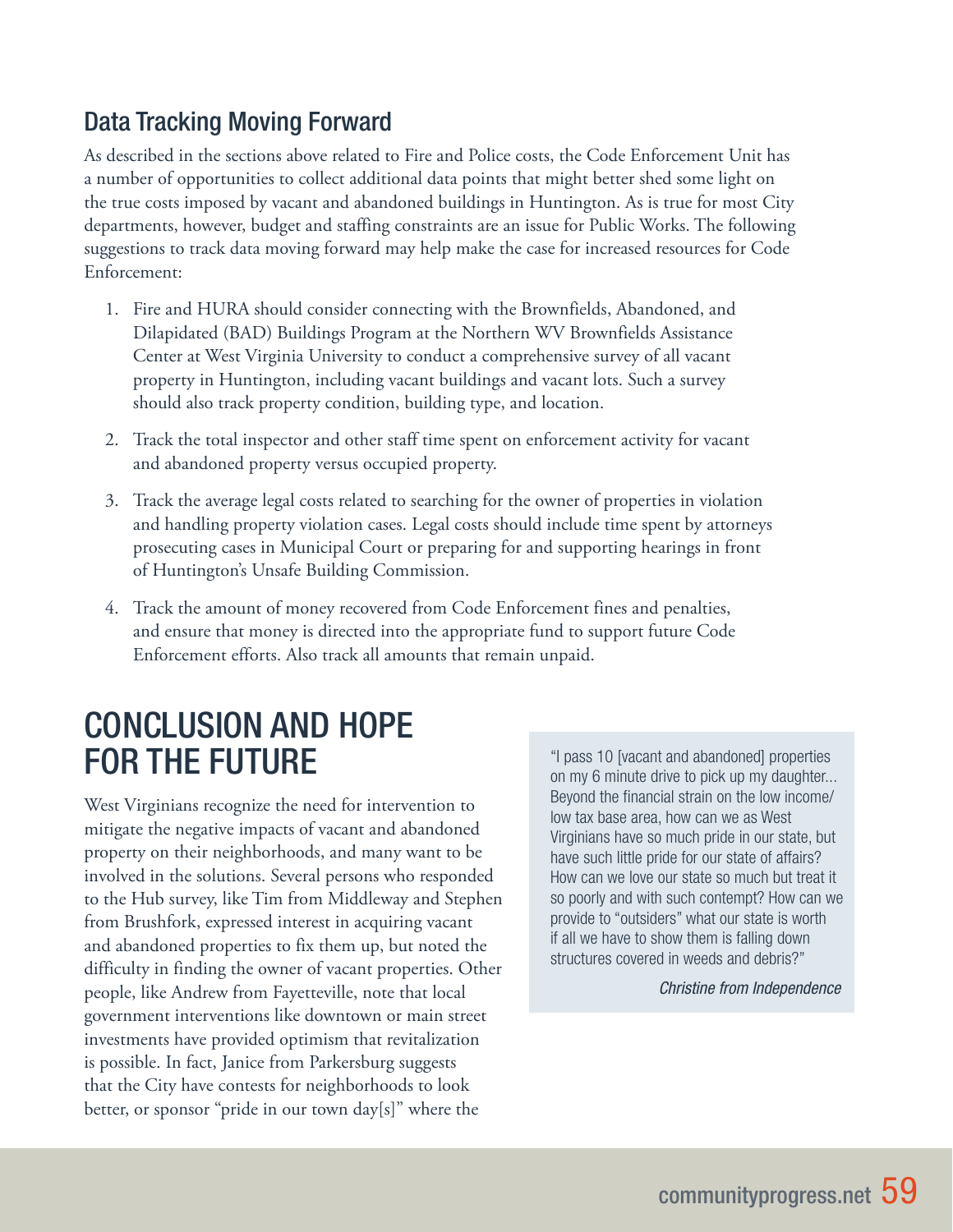trash and recycling trucks schedule times to come help the neighborhood pick up debris. Andrew's experience in Fayetteville has led him to "pursue small-town revitalization professionally."

Increased data demonstrating the public costs associated with vacant properties under the status-quo will lay the foundation for increased federal, state, and local resources toward the remediation of vacancy and abandonment and "I have acquired substandard properties (and have stabilized and fixed them up) in my neighborhood when elderly neighbors died and families tried to rid themselves of these houses however they could so."

*Dwight from Hinton*

stabilization of West Virginia communities. Data on the sheer number of vacant and abandoned properties, and the associated public costs, will not only provide a baseline for improvements and reform, but will provide a baseline against which to measure success. West Virginia state and local government leaders are primed to take some simple steps to improve data collection, and West Virginia resident leaders are calling out for change and stepping up to be a part of the solution.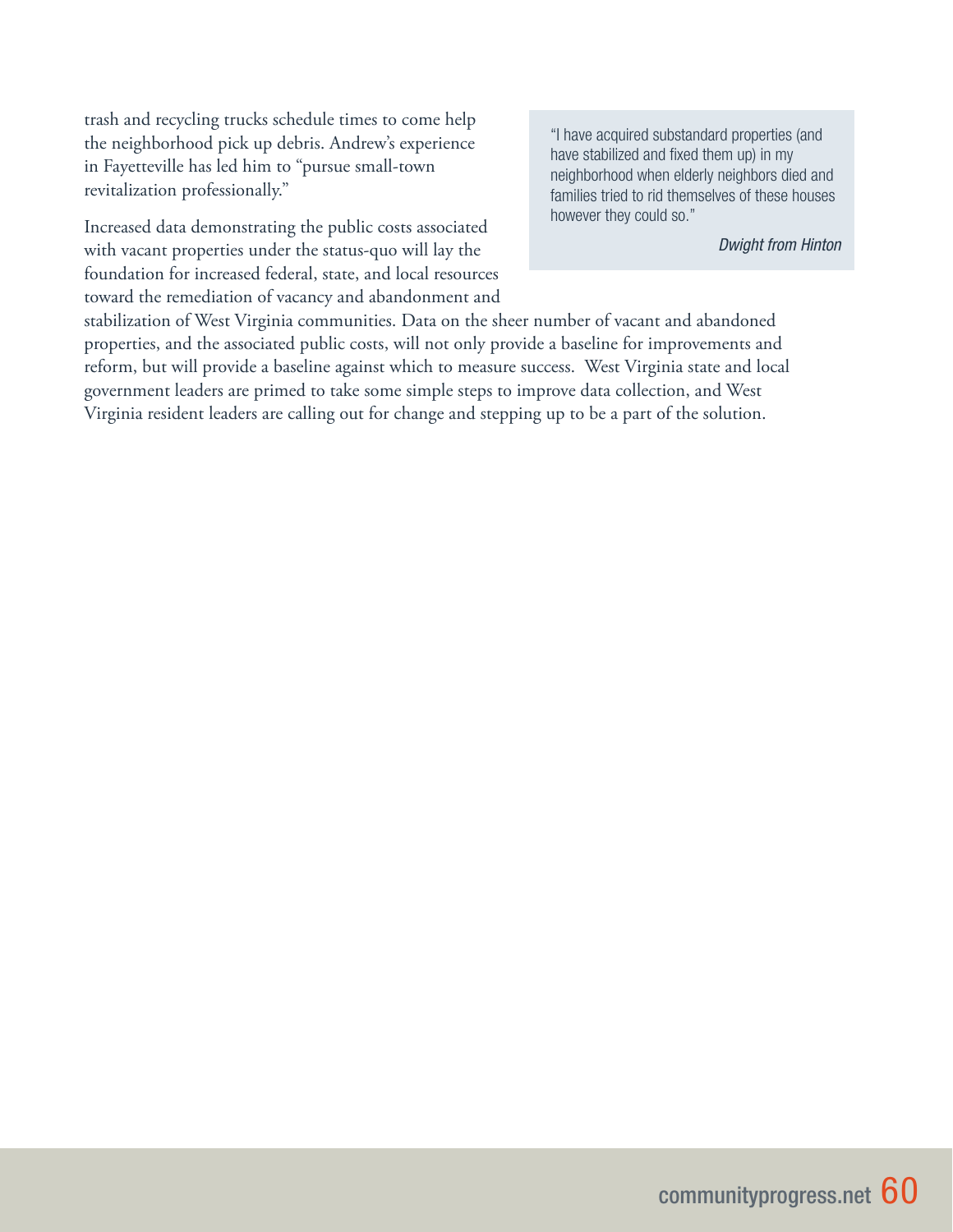

# APPENDIX D: RESULTS FROM WEST VIRGINIA STATEWIDE HUMAN COST OF VACANCY SURVEY

# ABOUT THE SURVEY

In collaboration with the Center for Community Progress and the Huntington Urban Renewal Authority through the Technical Assistance Scholarship Program, the West Virginia Community Development Hub created and distributed a statewide survey measuring the human costs of vacancy, abandonment, and dilapidation. The survey was administered electronically and shared through email and social media. The survey consisted of three main questions: the first asked participants to choose their top concern related to vacant, dilapidated, or abandoned buildings from a preset batch of responses. The second question asked participants to choose a second highest concern from the same list of responses (participants were asked to select a different response from their first choice). The third question was formatted as free response, and asked participants to share personal stories of how vacant, abandoned, or dilapidated properties ("VAD") impact their lives.

# ABOUT THE DATA

In total, the survey received 48 responses, with the plurality coming from Wheeling (nine responses). Response origins were distributed fairly evenly throughout the State with only a slight preference toward Southern West Virginia. It should be noted, however, that most responses originated from people in municipalities with physical proximity to the Interstate or other major roadways, meaning that this sample is not representative of less physically accessible rural communities.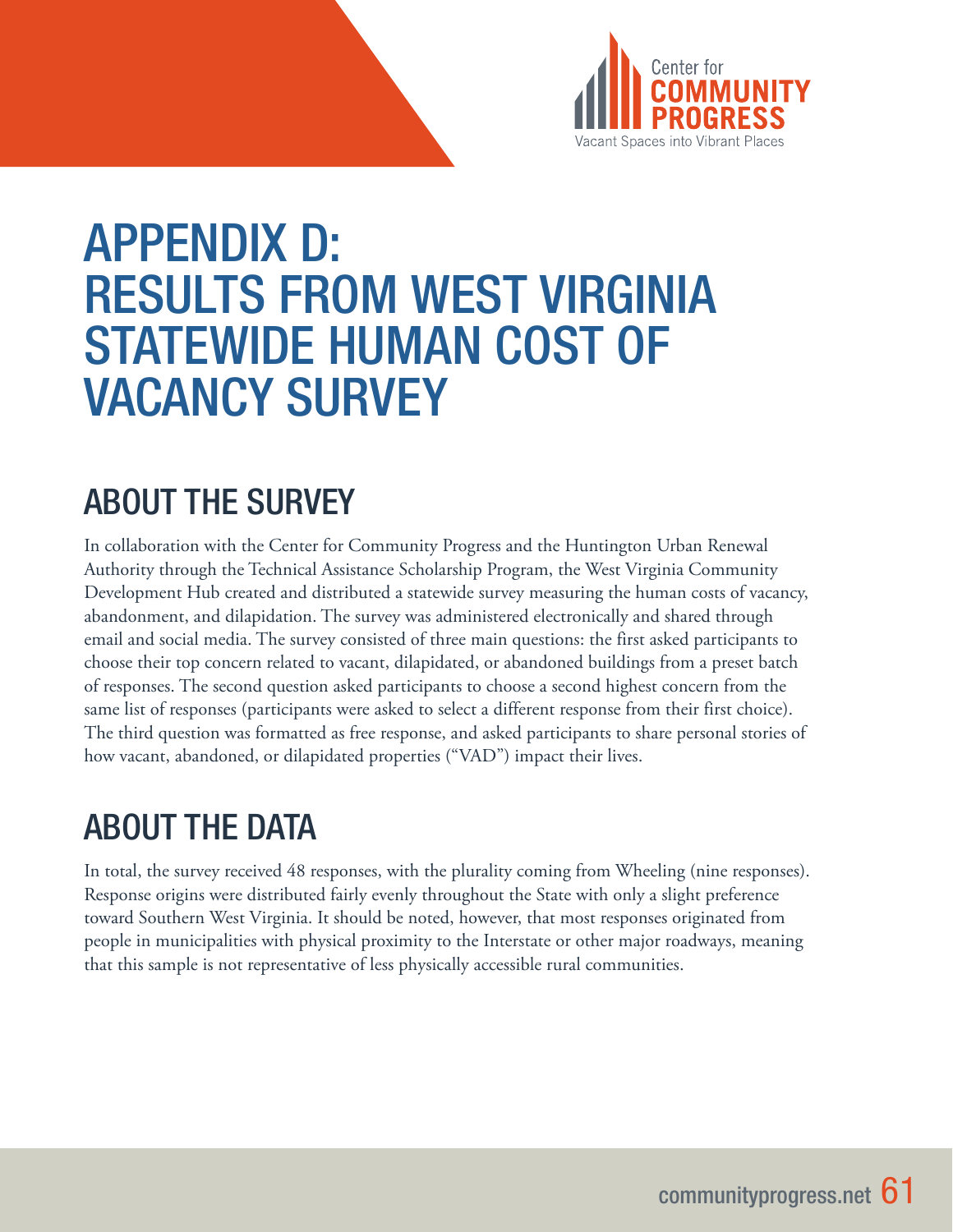### QUESTION 1:

What is your top concern related to vacant, abandoned, or dilapidated buildings?



### QUESTION 2:

What is your second highest concern related to vacant, abandoned, or dilapidated buildings?

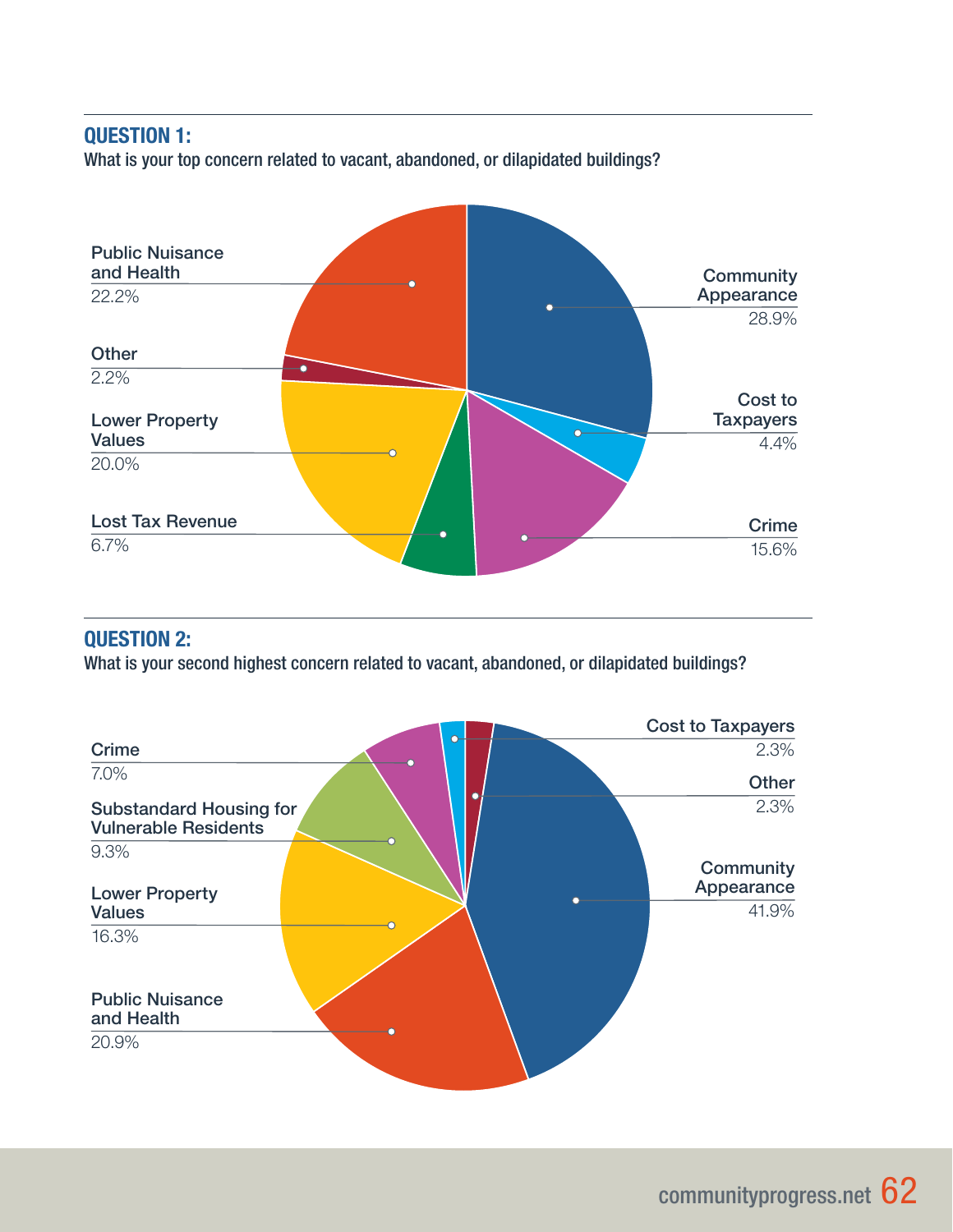### QUESTION 3:

Each of the 48 respondents to the statewide survey shared a personal story of how VAD properties have affected them. Our analysis grouped each response under one or more categories.

- 25 of 48 respondents consider VAD properties a major public safety issue.
- 11 of 48 respondents said that **absentee ownership** presents a major challenge to addressing VAD properties.
- 17 of 48 respondents shared that struggles with VAD properties sparked them to **get** involved in their community to mitigate them.
- 14 of 48 respondents said that nearby VAD properties make them worry about a decline in the value of their property.
- 14 of 48 respondents specifically noted the **pride** they feel in their community.
- 4 of 48 respondents said that the **cost** of removal of VAD structures has prevented their town from taking action.
- 11 of 48 respondents stated that VAD properties are a barrier to economic development where they live.
- 5 of 48 respondents mentioned concern for **preserving the history** of their community.
- 14 of 48 respondents said that VAD properties created eyesores near where they lived.
- 11 of 48 respondents said they have felt sad, depressed, or angry because of unmitigated VAD properties near where they live.
- 6 of 48 respondents reported feeling **neglected** by their local government due to lack of action in response to their complaints about VAD structures.
- 7 of 48 respondents say they have participated in rehabilitation of previously VAD structures.
- 2 of 48 respondents reported feeling concerned about the **property rights** of the owners of VAD properties.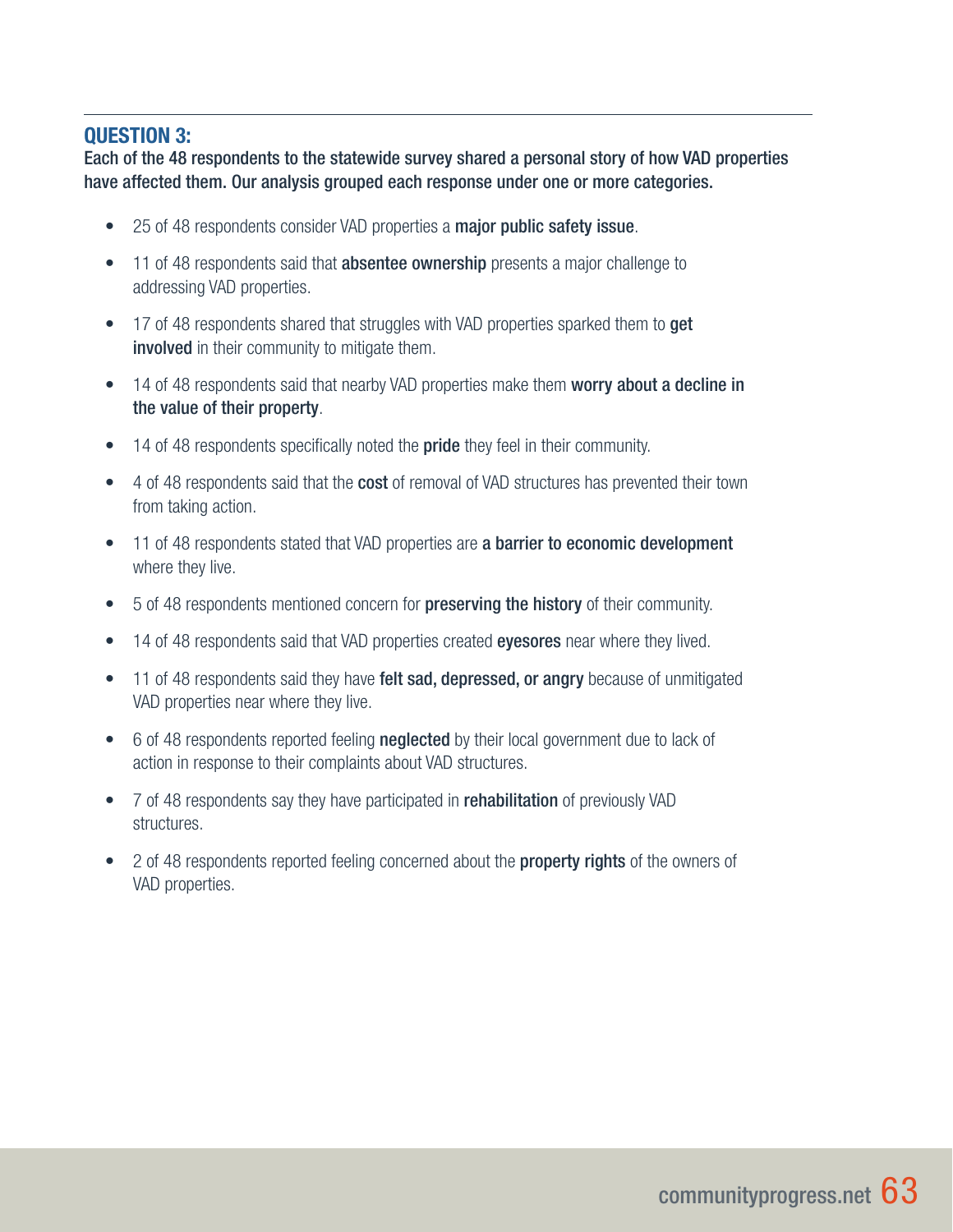

# APPENDIX E: COLLATED LIST OF LOCAL BEST PRACTICE RECOMMENDATIONS, LEGISLATIVE REFORM RECOMMEN- DATIONS, AND DATA POINTS TO INFORM SCOPE OF REFORM.

### A. DATA POINTS TO INFORM EXTENT OF CORRELATION BETWEEN TAX DELINQUENCY AND VACANT, ABANDONED, AND DILAPIDATED PROPERTIES

- 1. Overlap between tax delinquent parcels, registered vacant buildings, buildings on the unsafe buildings commission list (if available), and trends over time.
- 2. Overlap between tax delinquent parcels and location of fire calls (non-EMS) and trends over time.
- 3. Overlap between tax delinquent parcels and the location of police calls (non-EMS) and trends over time.
- 4. Overlap between tax delinquent parcels and the location of utility shut-offs and trends over time.
- 5. Rate of total property tax delinquency and redemptions over time.

### B. STAGE 1: THE LOCAL BEST PRACTICE RECOMMENDATIONS, LEGISLATIVE REFORM RECOMMENDATIONS, AND DATA POINTS TO INFORM SCOPE OF REFORM

### *Local Best Practice Recommendations: Stage 1*

- 1. Municipalities may consider working with county governments to list any outstanding municipal liens and fees including the costs of boarding, and mowing, and demolition on the property tax bill. This simple step appears to be already authorized in West Virginia law, and would not require the Sheriff to collect such debts, but may encourage property owners like Mrs. Jones to satisfy debts owed to municipalities. Listing municipal debts and fees on the tax bill may also foster increased cooperation between county and city or town governments.
- 2. Attach to the property tax bill and to municipal lien and fine notices, as a matter of course particularly for vulnerable homeowners, contact information for social services and financial counseling. Also include contact information for the local government assessor's office that can assist with filing property tax exemptions.
- 3. Attach to the property tax bill and to municipal lien and fine notices, as a matter of course, contact information for any entities that might be willing to receive properties like 123 Cloudy Street as a donation before the property becomes tax delinquent. Such entities might include organizations like land banks, land reuse agencies, or local non-profit entities.
- 4. In order to incentivice new responsible ownership, develop municipal policies to waive municipal debts when property is donated to a qualified non-profit or public entity.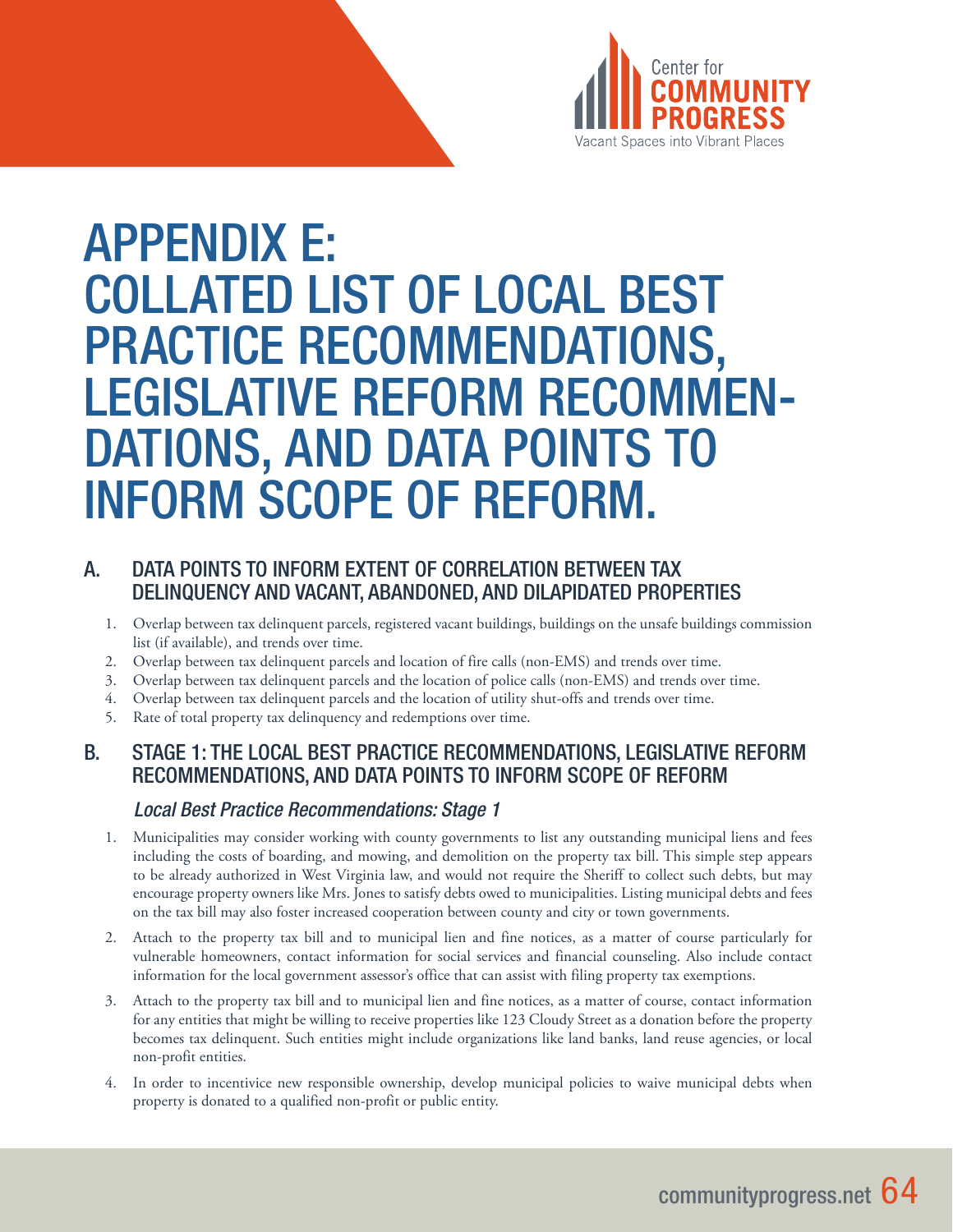### *Legislative Reform Recommendations: Stage 1*

- 1. Amend West Virginia state law to provide that costs expended by local governments in boarding, mowing, demolishing, and otherwise ensuring the security of properties where owners fail to do so, are assessed as a lien against the property that is second in priority only to property taxes, and that is collected and enforced along with property taxes.
- 2. Clarify within or amend West Virginia state law to provide that business owners who own property subject to delinquent property taxes must satisfy all delinquent property taxes in order to receive a business license, or to provide that a business license may be suspended until all property taxes associated with the business owner and any related businesses are satisfied.
- 3. Amend West Virginia state law to provide that land banks, land reuse agencies, or urban redevelopment authorities may extinguish any existing delinquent taxes or municipal liens owed on properties donated to the land bank, land reuse agency, or urban redevelopment authority.
- 4. Amend West Virginia state law to shift property tax due dates such that the first installment is due in the spring around the time income tax refunds may be received rather than the current initial September deadline. Shift all subsequent deadlines accordingly.

### *Data Points to Inform Scope of Reform: Stage 1*

- 1. What is the percentage of properties like 123 Sunny Street? In other words, out of the total universe of taxable parcels in West Virginia, what percentage reflect tax compliance in accordance with the September 1 and March 1 payment deadlines each year? Is there a difference between commercial and residential property numbers and percentages?
- 2. What number of properties are like 123 Cloudy Street? In other words, out of the total universe of taxable parcels in West Virginia, what portion reflect tax compliance in accordance with applicable deadlines, and also remain subject to municipal burdens like secure, boarding, maintenance fees?
- 3. Are properties like 123 Cloudy Street clustered geographically in particular West Virginia municipalities or areas, thus implying a need for policy and legislative reforms applicable in some communities and not others?
- 4. Has the number and percentage of properties like 123 Sunny Street and 123 Cloudy Street in the overall tax digest, increased or decreased in a significant fashion over the last few years?

### C. STAGE 2: THE LOCAL BEST PRACTICE RECOMMENDATIONS, LEGISLATIVE REFORM RECOMMENDATIONS, AND DATA POINTS TO INFORM SCOPE OF REFORM

### *Local Best Practice Recommendations: Stage 2*

- 1. Consider mailing the May Delinquency Notice to delinquent property owners at the last known address, in addition to the courthouse posting and newspaper publishing that is required.
- 2. Provide electronic notice of tax delinquency through e-mail (where available) to maximize notice to delinquent taxpayers.
- 3. Consider posting the May Delinquency Notice list on the County Sheriff's website, in addition to posting the list on the courthouse door and publishing it in the local legal newspaper.
- 4. For any mailed May Delinquency Notices that are returned undeliverable: undertake at a minimum, internet research to try to locate updated addresses for this limited universe of taxpayers (like Mrs. Jones), obituaries and heirs where relevant, or other property transferees, and send notice to newly identified addresses/owners. Update all government records with corrected addresses.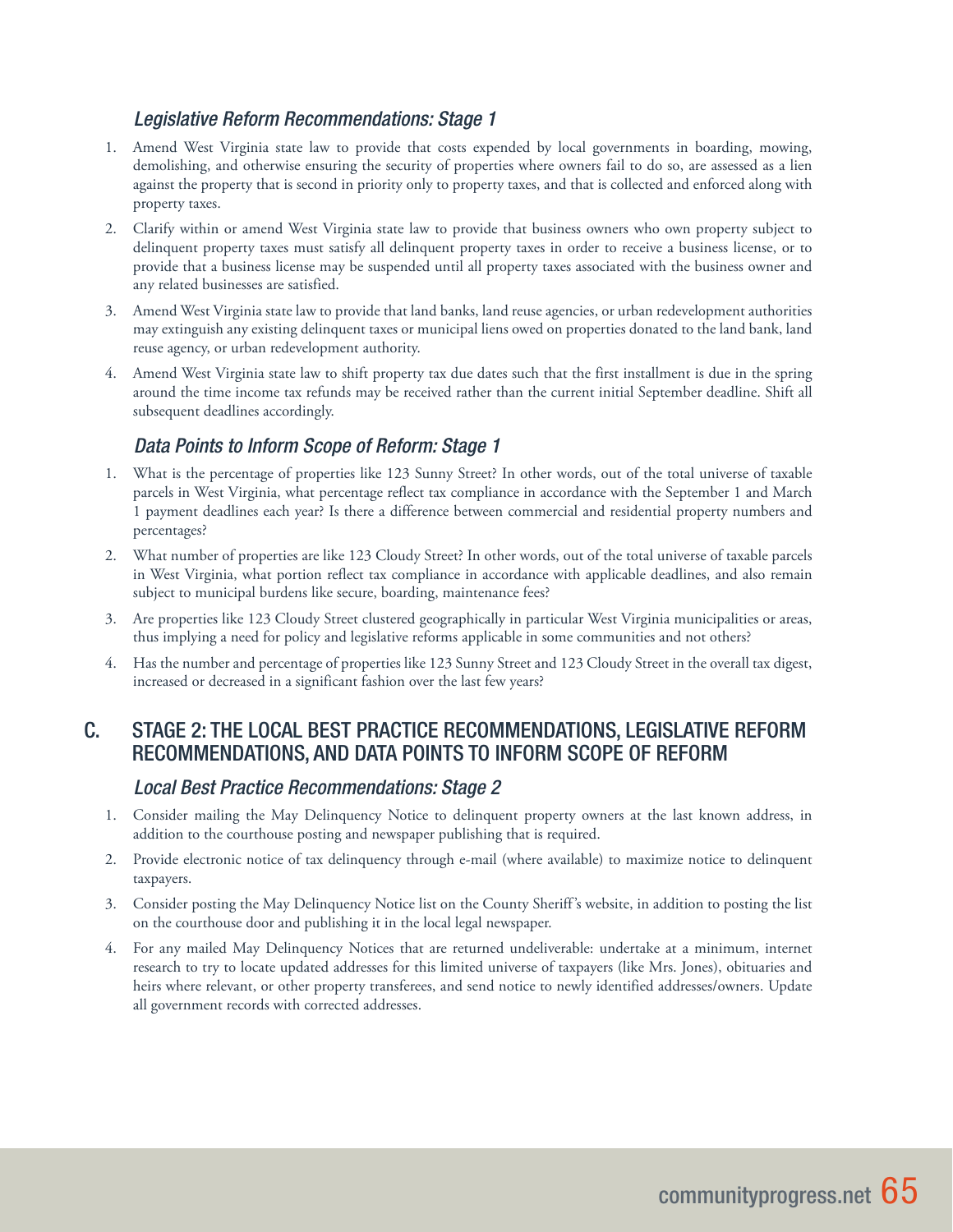### *Legislative Reform Recommendations: Stage 2*

- 1. Amend West Virginia state law to provide notice of delinquency be mailed directly to delinquent property owners in conjunction with the May Delinquency Notice, and add the cost of such mailing to the tax amount due.
- 2. Consider further incentivizing early payment of any delinquent taxes by amending West Virginia state law to provide for escalating monthly fees (in addition to interest) assessed to the delinquent taxpayer between the May Delinquency Notice and the date of the Sheriff Sale. Such fees should be subject to any hardship programs developed. Fees should fund the cost of administering the program and could provide funds for local government neighborhood stabilization efforts.
- 3. Amend West Virginia state law to provide for tax hardship plans whereby delinquent property owners may enter into a payment plan or receive property tax forgiveness before the Sheriff Sale if one or more conditions is demonstrated (medical hardship, loss of primary income, etc.). Notice of such hardship plans, along with legal, financial, and social service resources available, should be plainly posted on County Sheriff websites and County Assessor websites. Descriptions of plans and requirements should be included with the property tax bill, and included with all notices of property tax delinquency.

### *Data Points to Inform Scope of Reform: Stage 2*

- 1. What is the percentage of property owners that pay delinquent taxes shortly after the May Delinquency Notice is posted at the courthouse and listed in the local legal newspaper?
- 2. What is the percentage of property owners that pay delinquent taxes shortly after the September Delinquency Notice is mailed to the delinquent property owner's address?
- 3. What is the value (and percent of the digest) of delinquent tax payments received before the Sheriff Sale each year? Of that amount, which portion represents tax debt and which portion and what amounts reflect interest and other fees?
- 4. What is the scope of the need for hardship programs for property taxes? For example, is there a significant universe of residential owner-occupied properties that are owned free and clear by the occupant (no mortgages) but the occupant for reasons of disability or otherwise cannot pay the taxes due? This scenario might indicate that amnesty, forgiveness, or hardship payment plans are needed.

### D. STAGE 3: THE LOCAL BEST PRACTICE RECOMMENDATIONS, LEGISLATIVE REFORM RECOMMENDATIONS, AND DATA POINTS TO INFORM SCOPE OF REFORM

### *Local Best Practice Recommendations: Stage 3*

- 1. Consider posting a list of all tax liens sold (including amount and address to send redemptions) on the Sheriff's website and State Auditor's website immediately after the Sheriff Sale.
- 2. Consider having the State Auditor or Sheriff mail notice of the tax lien sale, including instructions for redemption, to at least the property owner of record immediately after the Sheriff Sale.

### *Legislative Reform Recommendations: Stage 3*

- 1. Amend West Virginia state law such that municipal costs including, demolition liens, boarding, securing, and mowing costs are collected with delinquent taxes, and added to the minimum bid amount at the Sheriff Sale.
- 2. Amend West Virginia state law to prohibit elected and all other government officials from bidding at Sheriff Sales.
- 3. Amend West Virginia state law to require qualification of Sheriff Sale bidders or to prohibit individuals or entities from bidding at Sheriff Sale that either: a) own tax delinquent property or b) own property subject to municipal fines and fees.
- 4. Amend West Virginia state law to require tax lien purchasers to provide the Notice List to the State Auditor within an expedited timeframe of 30 days of the Sheriff Sale. Require State Auditor to provide notice of the sale of the tax lien to the delinquent taxpayer and any other interested parties, along with clear information as to redemption amounts and where to send redemption amounts, within 60 days of the Sheriff Sale.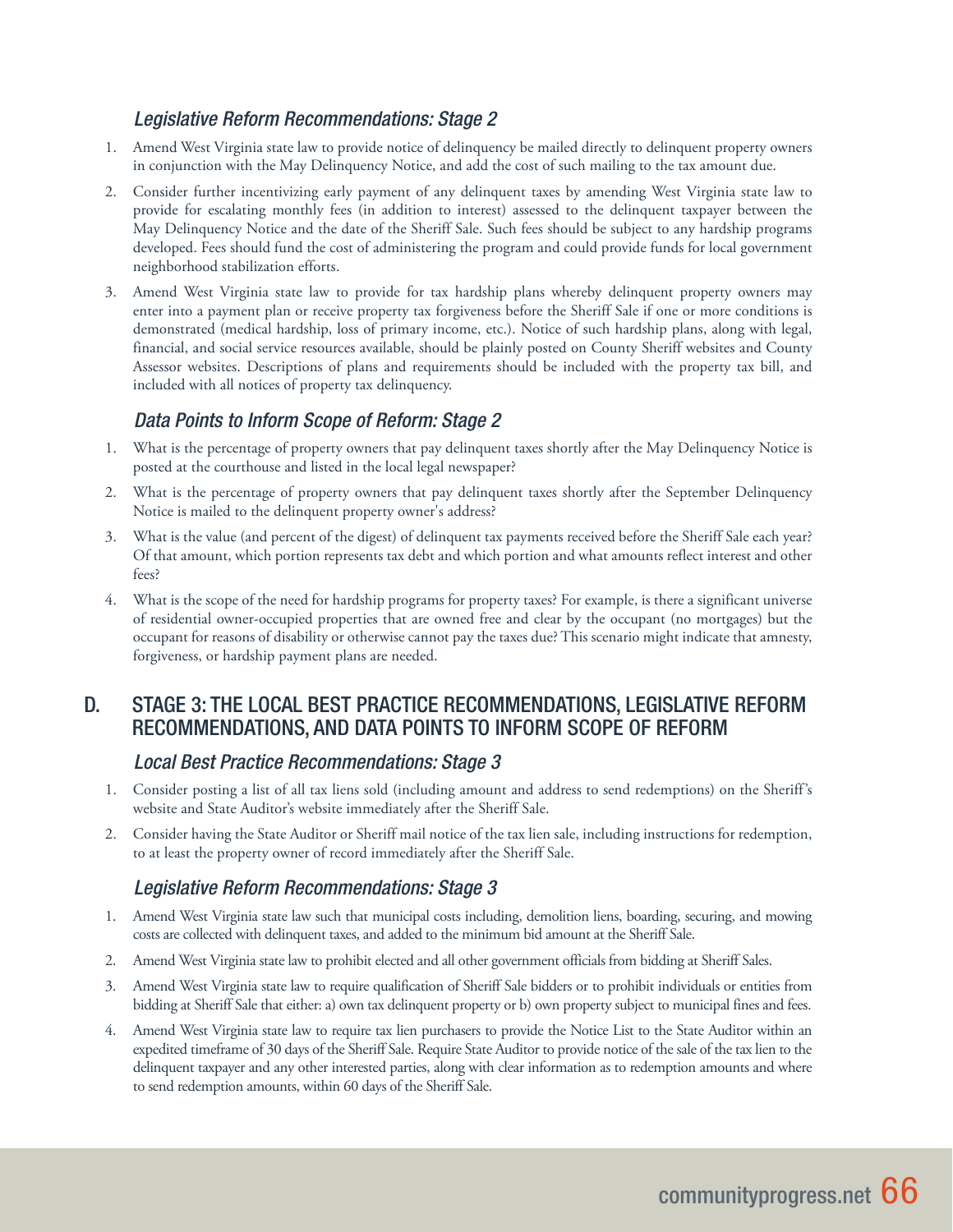- 5. Amend West Virginia state law such that land banks, land reuse agencies, or qualified nonprofits may acquire tax liens at the Sheriff Sale for \$1 in the absence of any private bids to support neighborhood stabilization.
- 6. Amend West Virginia state law such that land banks, land reuse agencies, or qualified nonprofits may acquire tax liens at the Sheriff Sale for \$1, even in the face of other private bids to support neighborhood stabilization.
- 7. Amend West Virginia state law to add a neighborhood stabilization fee to each tax lien purchased by a private tax lien purchaser, and direct those fees to the municipal government for demolition and other blight reduction efforts.
- 8. Amend West Virginia state law to provide that a neighborhood stabilization fee is added to each tax lien purchased by a private tax lien purchaser in counties where a land bank or land reuse agency is in operation, and direct those fees to the existing land bank or land reuse agency for operations.
- 9. Amend West Virginia state law to authorize land banks, land reuse agencies, or qualified nonprofits to purchase the entire tax lien digest from a municipality despite the presence of any other bidders, and to utilize the interest and fees collected for neighborhood stabilization efforts including demolitions, rehabilitation, and the provision of affordable and safe housing.
- 10. Amend West Virginia state law to reduce the post-Sheriff Sale redemption period from 18 months to 6 months for any liens certified to the State Auditor where the prior year's lien was also certified to the State Auditor and remains unsatisfied.
- 11. Amend West Virginia state law such that the post-Sheriff Sale redemption period for properties that receive no bids at Sheriff Sale is reduced from 18 months to 6 months for properties that also appear on the local vacant building registry.

### *Data Points Need to Inform Scope of Reform: Stage 3*

- 1. What is the total value of tax liens sold in West Virginia each year? Of tax liens sold in a given County or municipality?
- 2. What is the rate of redemption on West Virginia tax liens that are sold to private tax lien purchasers? What percentage are redeemed in the month immediately following the Sheriff Sale? What percentage are redeemed at what pace prior to and immediately succeeding the first mailed notice that the tax lien was sold?
- 3. What is the value of tax liens sold to tax lien purchasers that are not redeemed?
- 4. What is the total annual amount of interest at the 12% statutory rate collected by tax lien purchasers and what are the trends over time?
- 5. What is the total value and number of tax liens certified to the State Auditor each year that receive no bids at the Sheriff Sale? Of tax liens certified from a given county or municipality?
- 6. What is the total number of properties and percentage of the digest with multiple years of tax delinquency where tax liens are simply certified to the State Auditor year after year?
- 7. What is the rate of redemption on West Virginia tax liens certified to the State Auditor? What percentage are redeemed in the month immediately following the Sheriff Sale? What percentage are redeemed at what pace up to and immediately succeeding the first mailed notice that the tax lien was certified?

### E. STAGE 4: THE LOCAL BEST PRACTICE RECOMMENDATIONS, LEGISLATIVE REFORM RECOMMENDATIONS, AND DATA POINTS TO INFORM SCOPE OF REFORM

### *Local Best Practice Recommendations: Stage 4*

- 1. Provide for and coordinate regular circulation of a list of State Auditor held-tax liens and their associated parcel addresses available for immediate purchase to local government planning departments, existing land banks, land reuse agencies, urban renewal authorities and any qualified nonprofit organizations.
- 2. Coordinate regular circulation of a list of State Auditor-held tax liens and their associated parcel addresses available for immediate purchase to local government code enforcement departments for cross-listing with parcels on the Unsafe Building List. Explore public acquisition of the deed to any such parcels in advance of demolition or other remediation activity.
- 3. Explore development of a new State Auditor delinquent lands side-lot program, whereby volunteer attorneys would provide title research and appropriate notice for any property owners who wish to acquire the deed to an adjoining parcel that bears a lien held by the State Auditor.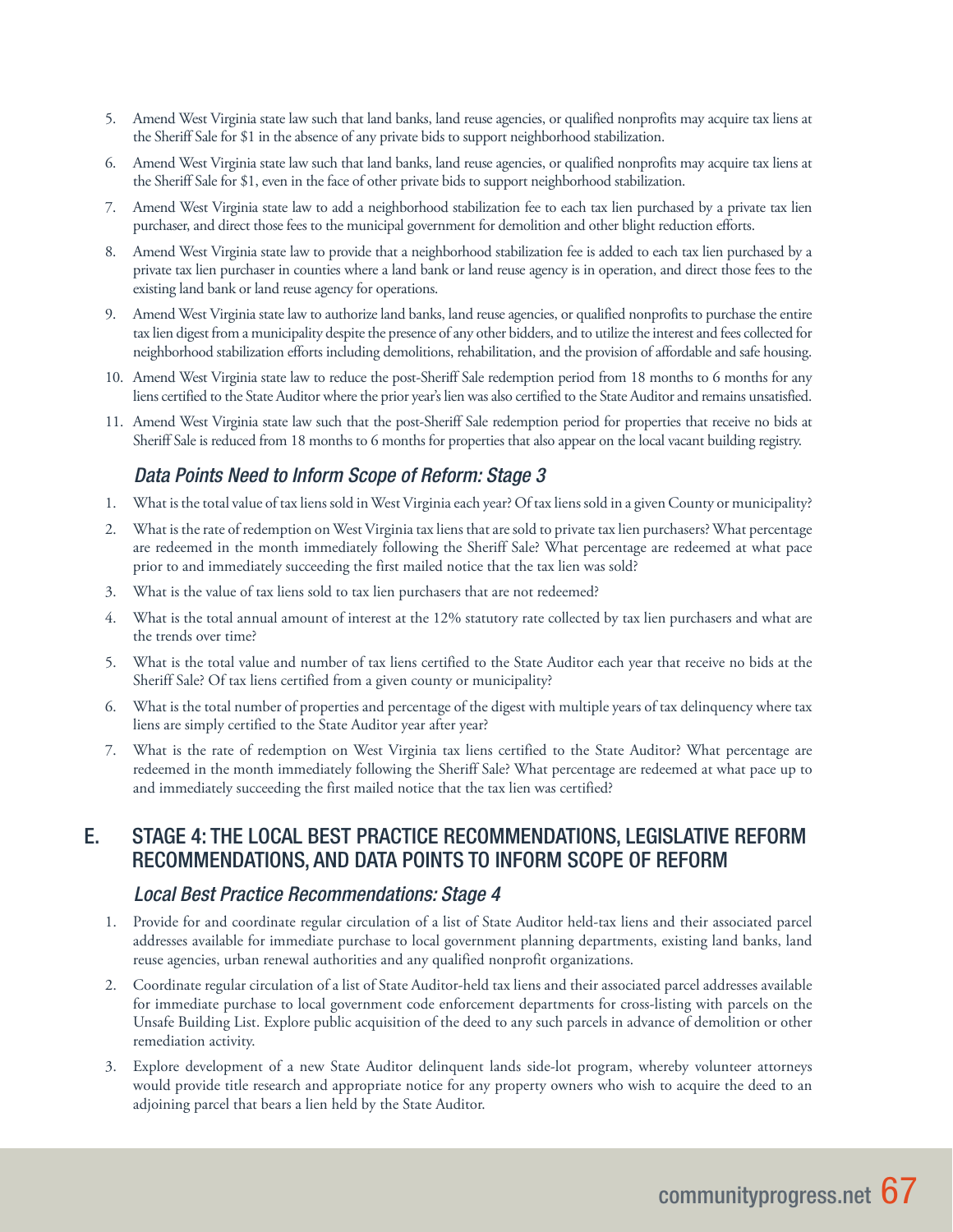4. Explore development of a new State Auditor land banking program, whereby volunteer attorneys provide title research and appropriate notice for any properties desired by an existing land bank, land reuse agency, or nonprofit entity for neighborhood stabilization purposes.

### *Legislative Reform Recommendations: Stage 4*

- 1. Amend West Virginia state law to create a statewide public entity with internal title research and other relevant expertise authorized to acquire delinquent tax liens at the Sheriff Sale each year for an amount not to exceed the amount of delinquent taxes owed. Provide in statute that any interest received through redemptions must be utilized to acquire, demolish, and rehabilitate vacant and abandoned tax delinquent parcels and return them to productive use.
- 2. Amend West Virginia state law such that in counties that have a land bank or land reuse agency, such entities may purchase some or all of the available tax liens each year for the amount of delinquent taxes owed on all Sheriff Sale properties, even in the face of private bidders. Provide in statute that any interest received through redemptions must be utilized to acquire, demolish, and rehabilitate vacant and abandoned tax delinquent parcels and return them to productive use.
- 3. Amend West Virginia state law such that land banks and land reuse agencies may have the right of first refusal on any property tax liens offered at the annual State Sale.
- 4. Amend West Virginia state law such that the State Auditor will provide constitutional notice at no cost and all fees will be waived where a land bank, land reuse agency, or qualified nonprofit entity purchases a tax lien at the State Sale.

### *Data Points to Inform Scope of Reform: Stage 4*

- 1. What are the number and percentage of property tax liens sold each year at the Sheriff Sale that are not redeemed, and for which the Sheriff Sale tax lien purchaser ultimately obtains a deed to the parcel?
- 2. Conversely, what are the number and percentage of property tax liens sold each year at the Sheriff Sale that are not redeemed, and for which the Sheriff Sale tax lien purchaser simply allows its interest to expire?
- 3. For those properties that are ultimately deeded to Sheriff Sale tax lien purchasers, what is the rate of subsequent tax delinquency in the hands of the new owner?
- 4. What are the number and percentage of property tax liens that receive no bids at the annual Sheriff Sale and are thus immediately certified to the State Auditor's Office?
- 5. What are the number and percentage of property tax liens that are sold each year by the Deputy Commissioner at the State Sale?
- 6. What are the number and percentage of property tax liens sold each year at the State Sale that are not redeemed, and for which the State Sale tax lien purchaser ultimately obtains a deed to the parcel?
- 7. Conversely, what are the number and percentage of property tax liens sold each year at the State Sale that are not redeemed, and for which the State Sale tax lien purchaser simply allows its interest to expire?
- 8. What are the number and percentage of tax liens that arise each year for which no bids are received at Sheriff Sale, and no bids are received at the subsequent State Sale?
- 9. Are the number and percentage of State Auditor held liens increasing year over year and at what rate?